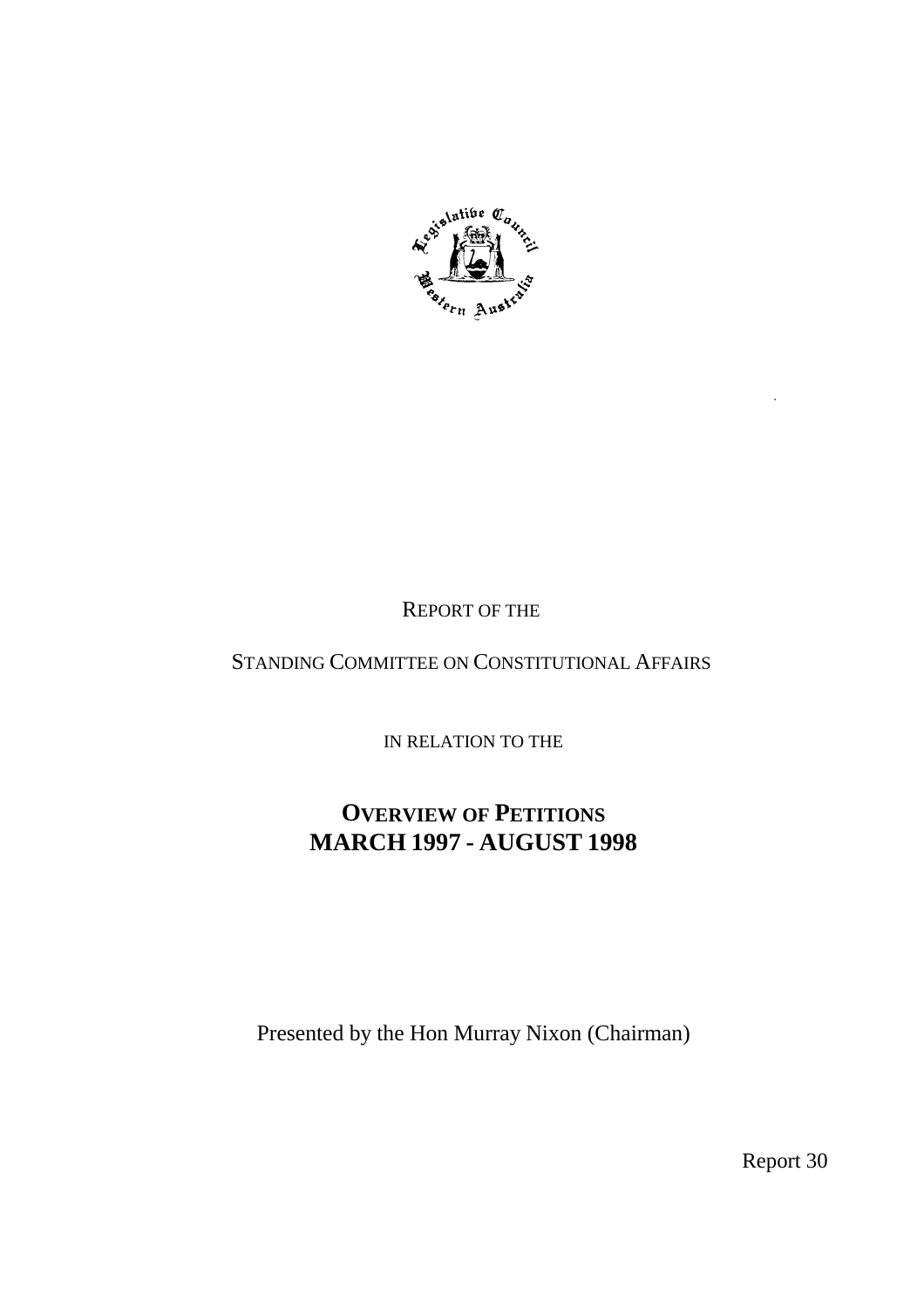#### **STANDING COMMITTEE ON CONSTITUTIONAL AFFAIRS**

#### **Date first appointed:**

21 December 1989

#### **Terms of Reference:**

- 1. The functions of the committee are to inquire into and report on:
	- (a) the constitutional law, customs and usages of Western Australia;
	- (b) the constitutional or legal relationships between Western Australia and the Commonwealth, the States and Territories,

and any related matter or issue;

- (c) a bill to which SO 230 (c) applies but subject to SO 230 (d);
- (d) any petition.
- 2. A petition stands referred after presentation. The committee may refer a petition to another standing committee where the subject matter of the petition is within the terms of reference of that standing committee. A standing committee to which a petition is referred shall report to the House as it thinks fit.

#### **Members as at the date of this report:**

Hon Murray Nixon MLC Hon Ray Halligan MLC Hon Tom Helm MLC

#### **Staff as at the date of this report:**

Ms Penny Griffiths, Advisory/Research Officer Ms Kelly Campbell, Committee Clerk

#### **Address:**

Parliament House, Perth WA 6000, Telephone (08) 9222 7222

#### **ISBN 0 7309 8919 4**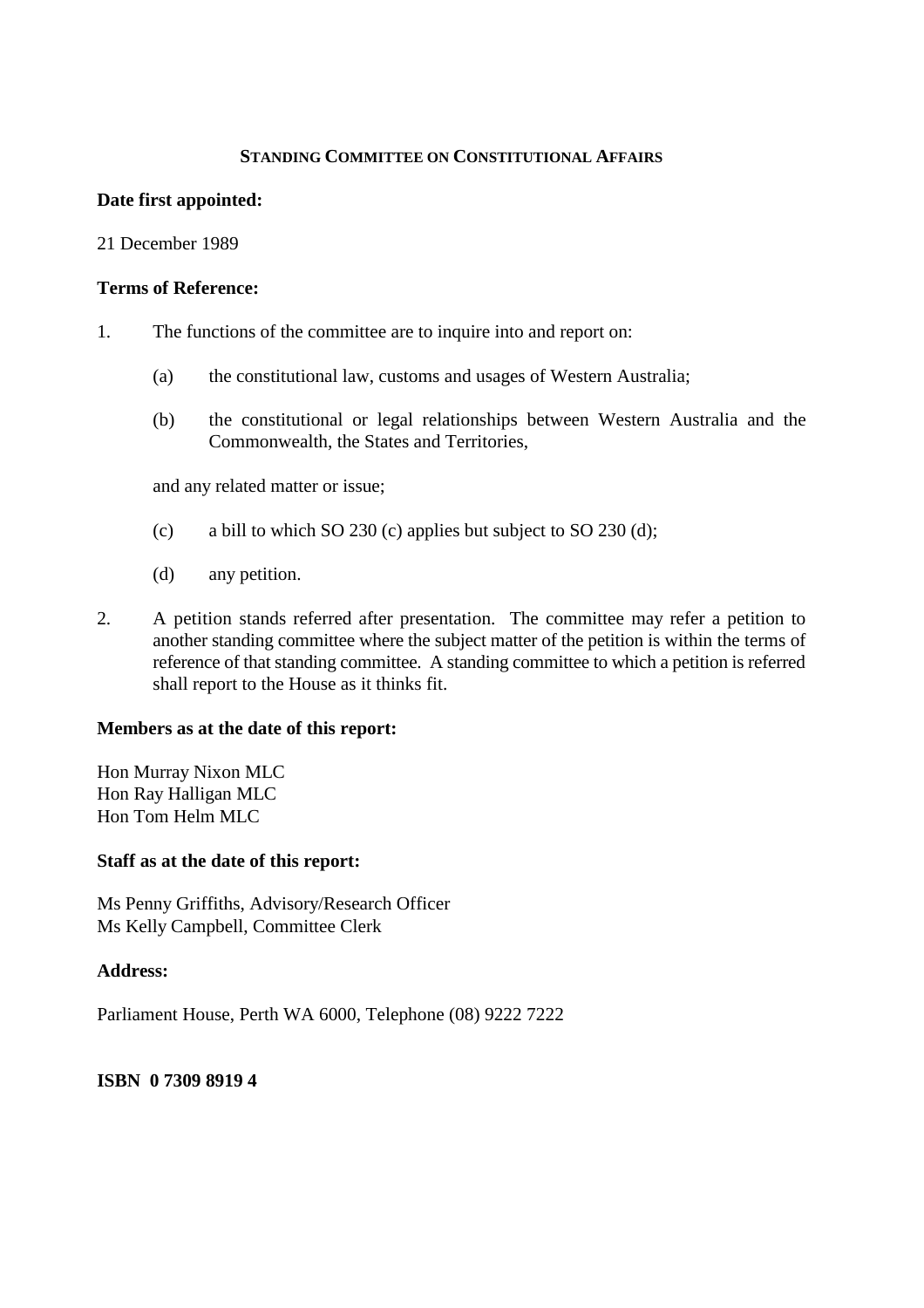# **TABLE OF CONTENTS**

| 1.   |                                                                 |
|------|-----------------------------------------------------------------|
| 2.   |                                                                 |
| 2.1  |                                                                 |
| 2.2  |                                                                 |
| 2.3  |                                                                 |
| 2.4  |                                                                 |
| 2.5  |                                                                 |
| 2.6  |                                                                 |
| 2.7  |                                                                 |
| 2.8  |                                                                 |
| 2.9  |                                                                 |
| 2.10 |                                                                 |
| 2.11 |                                                                 |
| 2.12 |                                                                 |
| 2.13 |                                                                 |
| 2.14 |                                                                 |
| 2.15 |                                                                 |
| 2.16 |                                                                 |
| 2.17 |                                                                 |
| 2.18 |                                                                 |
| 2.19 | Local Government Compensation for Meat Inspection Loss  14      |
| 2.20 |                                                                 |
| 2.21 |                                                                 |
| 2.22 |                                                                 |
| 2.23 |                                                                 |
| 2.24 |                                                                 |
| 2.25 |                                                                 |
| 2.26 |                                                                 |
| 2.27 |                                                                 |
| 2.28 | Management Practices of the Department of Conservation and Land |
|      |                                                                 |
| 2.29 |                                                                 |
| 2.30 |                                                                 |
| 2.31 |                                                                 |
| 2.32 |                                                                 |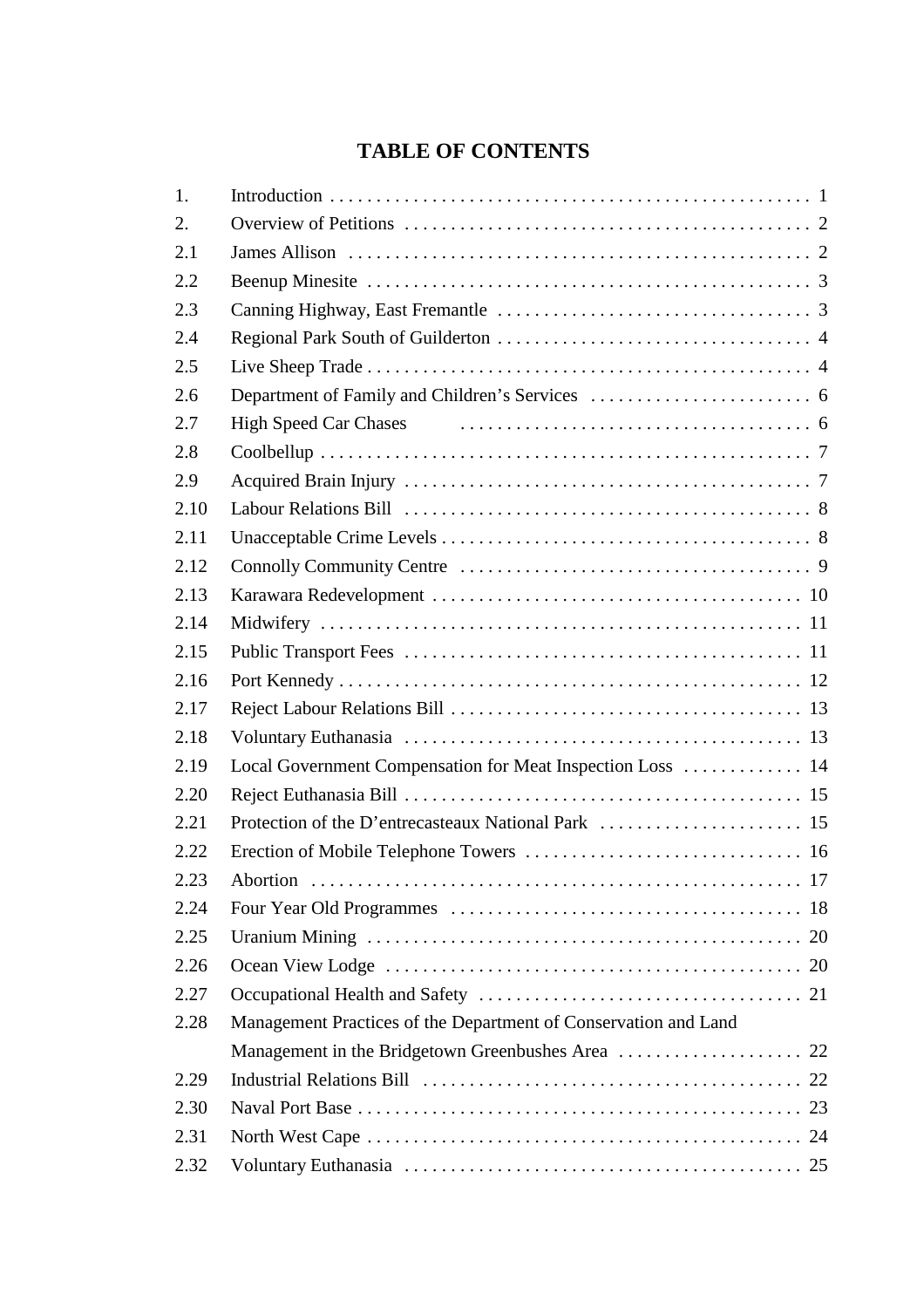| 2.33 |                                                                             |  |
|------|-----------------------------------------------------------------------------|--|
| 2.34 |                                                                             |  |
| 2.35 | Closure of the Swimming Pool At Yanchep National Park 27                    |  |
| 2.36 | Deepwater Port and Heavy Industrial Estate At Oakajee 28                    |  |
| 2.37 |                                                                             |  |
| 2.38 | Deletion of the Eastern Bypass From the Metropolitan Region Scheme 29       |  |
| 2.39 | Government Funding to Be Made Available to the Albany Hospice 30            |  |
| 2.40 | Development Plans on the Foreshore of Princess Royal Harbour, Albany 31     |  |
| 2.41 |                                                                             |  |
| 2.42 | the Plans for the Upgrading and Re-aligning Cockburn Road Be Abandoned      |  |
|      |                                                                             |  |
| 2.43 |                                                                             |  |
| 2.44 | Realignment of the Great Northern Highway Between Waddington and            |  |
|      |                                                                             |  |
| 2.45 | Implementation of Legislation to Control Graffiti 34                        |  |
| 2.46 | Introduction of Involuntary Redundancy for Public Sector Workers  35        |  |
| 2.47 | Amendment 74 to the Manjimup Shire Town Planning Scheme 35                  |  |
| 2.48 |                                                                             |  |
| 2.49 |                                                                             |  |
| 2.50 |                                                                             |  |
| 2.51 | Maintenance of the Pinjarra Courthouse and Murray Districts Hospitals 38    |  |
| 2.52 | Acts Amendment (Sexuality Discrimination) Bill 1997 38                      |  |
| 2.53 |                                                                             |  |
| 2.54 |                                                                             |  |
| 2.55 |                                                                             |  |
| 2.56 | Local Area Educational Planning Process in the Perth Education District  41 |  |
| 2.57 |                                                                             |  |
| 2.58 |                                                                             |  |
| 2.59 |                                                                             |  |
| 2.60 |                                                                             |  |
| 2.61 | Management Practices of CALM in the Bridgetown Greenbushes Shire  43        |  |
| 2.62 |                                                                             |  |
| 2.63 | Ballajurra Community College Master Plan  43                                |  |
| 2.64 |                                                                             |  |
| 2.65 |                                                                             |  |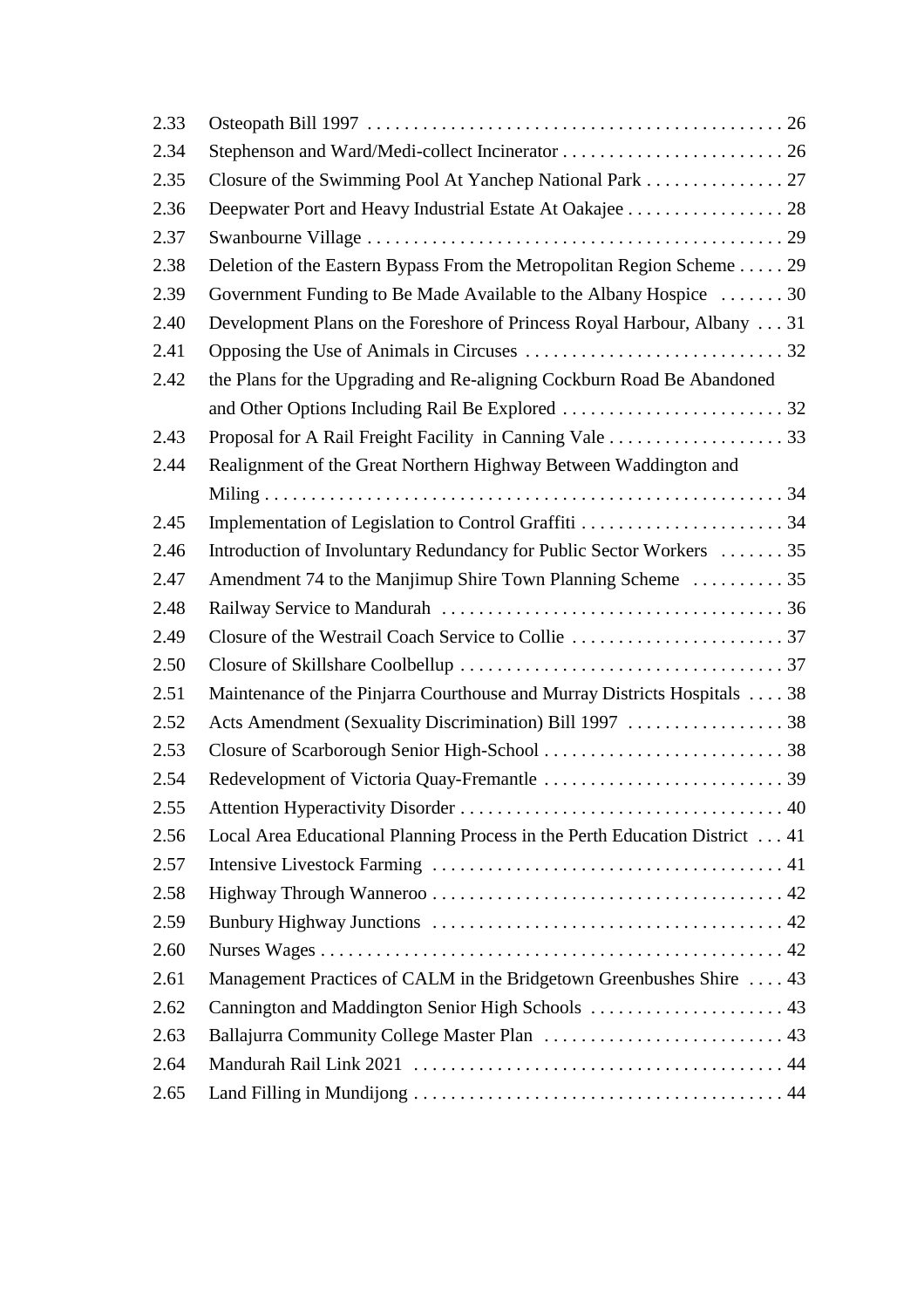#### **1. INTRODUCTION**

This Report provides an overview of the petitions considered by the Legislative Council Standing Committee on Constitutional Affairs (the "Committee") during the First Session of the Thirty-Fifth Parliament of Western Australia from March 1997 to August 1998.

The petitions are first tabled in the Legislative Council and then referred to the Committee. On receipt of the petition, the Committee invites the tabling Member, principal petitioner and relevant Minister(s) to make a submission concerning the issues raised by the petition. The Committee considers these submissions and, if necessary, arranges a public hearing at which discussion occurs on the various issues. Following receipt of all relevant information, it is usual for the Committee to then prepare a final report to be tabled in the Legislative Council.

It should be noted that, as part of the Committee's policy, it may defer consideration of a petition in circumstances where the petition -

- & concerns a subject matter which is within the terms of reference of another standing committee;
- raises matters which have received, or require, full debate by the Legislative Council; and
- where a petition concerns a planning and/or environmental matter and the Committee considers that its role should be limited to ensuring that correct procedures are followed by the relevant authority. The principal petitioner is requested to advise the Committee of any breach of such procedures.

The Committee's report contains a *status* comment on each petition in the following terms -

- *finalised* the Committee considers that the issues raised by the petition have been satisfactorily resolved; and
- *lapsed* prorogation of Parliament meant that the petition lapsed and further inquiry will only be conducted if the petition is retabled in the next Parliamentary Session.

At prorogation, the principal petitioner is informed that their petition will require retabling in the Legislative Council (with one signature being sufficient) if they wish the Committee to continue the inquiry in the next Parliamentary Session.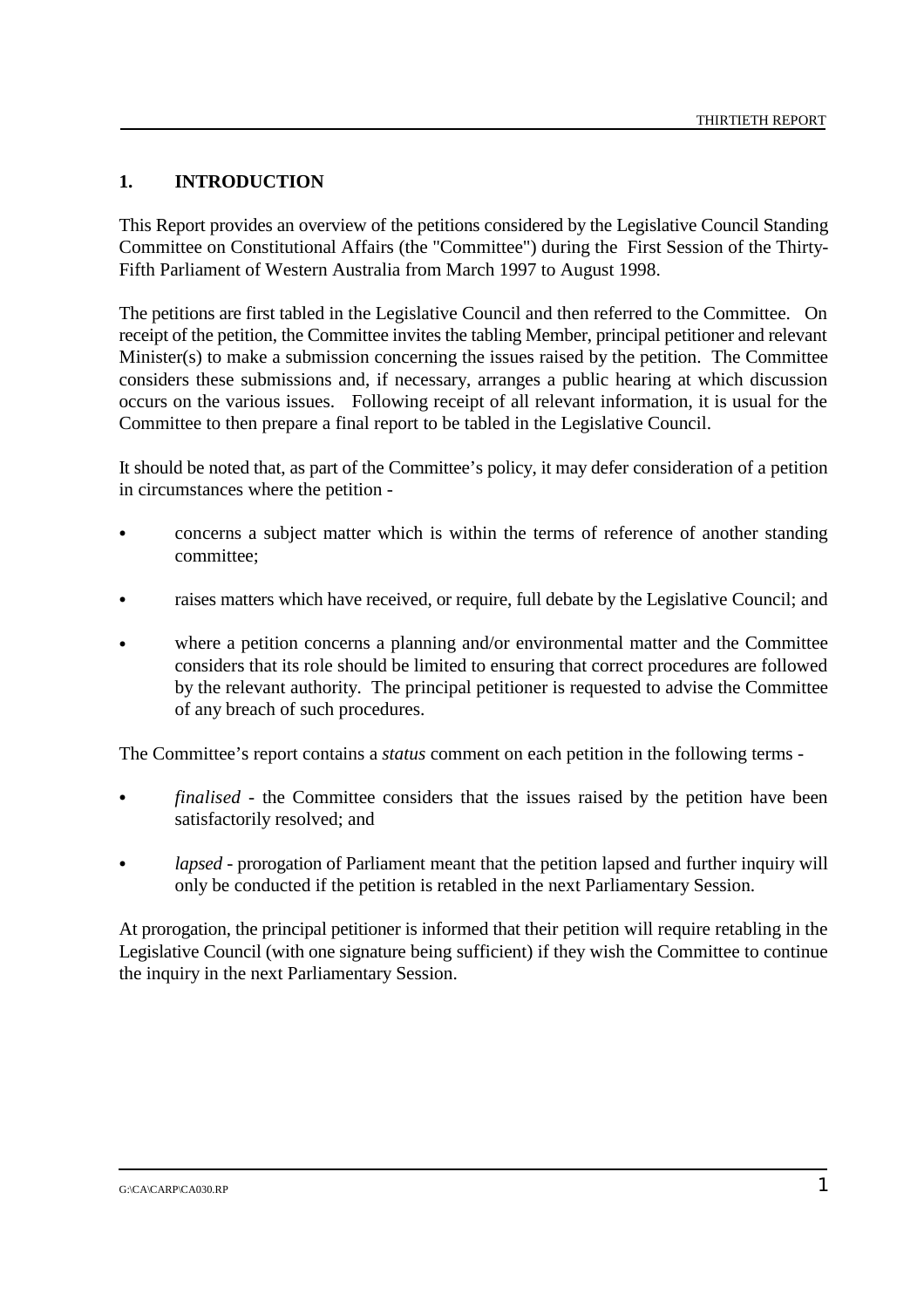## **2. OVERVIEW OF PETITIONS**

#### **2.1 JAMES ALLISON**

On 6 March 1997, Hon Derrick Tomlinson MLC tabled a petition (*TP #29*) from Mr James Allison requesting that the Legislative Council consider his prayer for relief regarding the refusal by the Painters' Registration Board to register him as a painter pursuant to section 12(1) of the *Painters' Registration Act 1961*.

This petition was first tabled during the Fourth Session of the Thirty-Fourth Parliament and at that time the Committee sought submissions from the -

- i) Hon Derrick Tomlinson MLC;
- ii) Minister for Fair Trading; and
- iii) Mr James Allison.

On retabling the petition, the Committee continued the inquiry which included hearing evidence from Members of the Painters' Registration Board and Mr Allison. The Committee also requested Mr Allison to provide further information regarding the applications he had made to the Painters' Registration Board (the "Board").

As a result of the inquiry, the Committee considered that the central factor in the Board's refusal of Mr Allison's application was that Mr Allison was unable to satisfy them that he had obtained the required business acumen, experience and decision-making powers which were comparable with that ordinarily obtained by another applicant. In this regard, the Committee appreciated the difficulties that the Board may have experienced in attempting to assess Mr Allison's skills by means other than a formal written examination. However, the Committee also noted Mr Allison's comments that he experienced difficulties in sitting written examinations within a limited time frame and became extremely anxious in such an environment.

In these circumstances, the Committee believed that the opportunity for Mr Allison to undertake an oral assessment was the most appropriate manner in which he would be able to demonstrate his proficiency to the Board. The Committee believed that an oral assessment may achieve a balance between the need for the Board to properly assess Mr Allison's skills and to offer him an alternative means of assessment to a formal written examination. The Committee also believed that the Board should give consideration to extending the time frame in which Mr Allison was permitted to undertake the assessment. These recommendations were outlined in the Committee's report, tabled on 17 March 1998, and were subsequently agreed to by the Board.

*Status - finalised*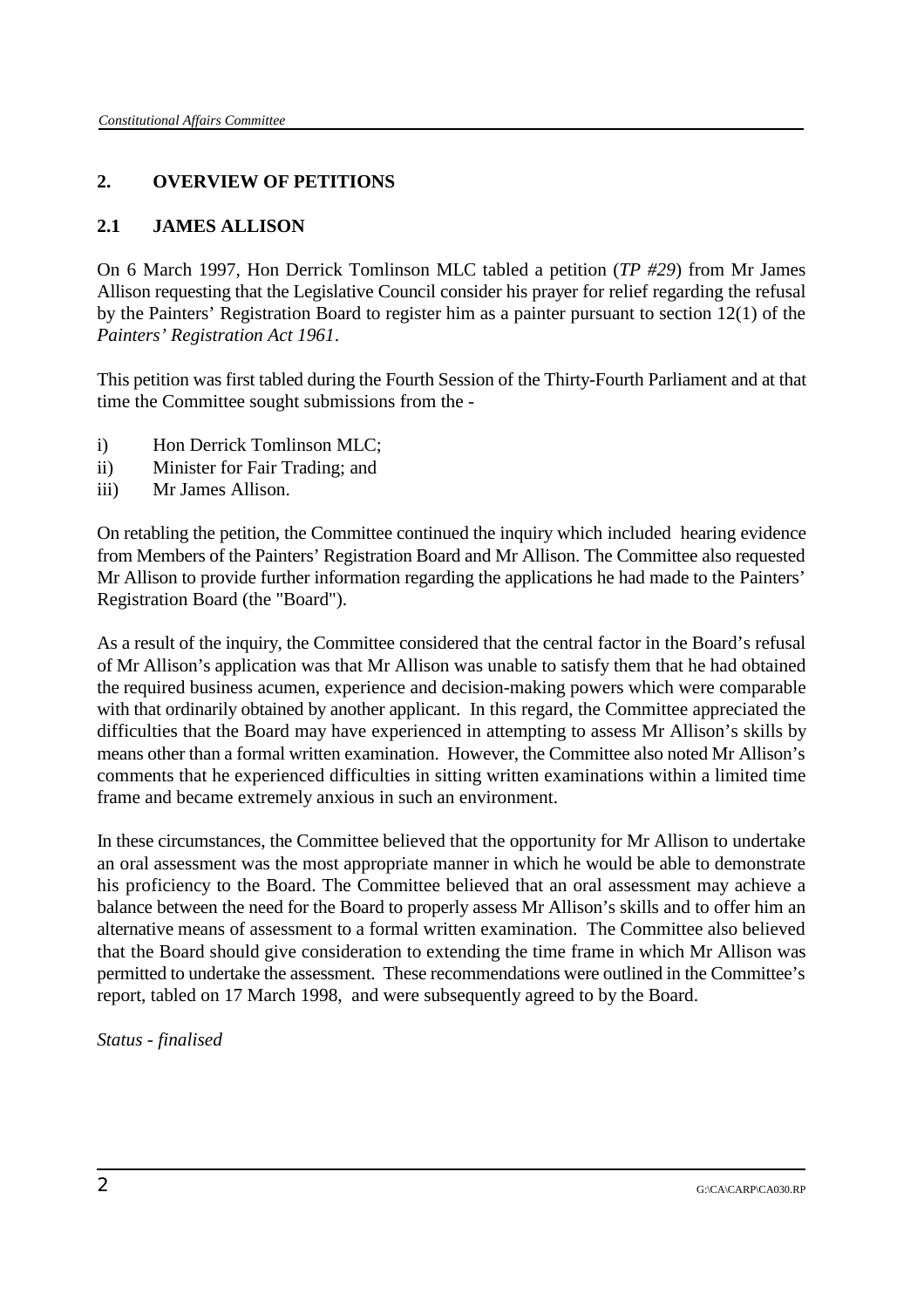### **2.2 BEENUP MINESITE**

On 12 March 1997, the Hon Jim Scott MLC tabled a petition *(TP # 319)* opposing BHP's application to extend the Beenup Minesite. The application was opposed because of the potential environmental damage that may be caused by the mining of acid sulphate soils.

This petition was first tabled during the Fourth Session of the Thirty-Fourth Parliament. At that time, the Committee sought submissions from the -

- i) Minister for Resources Development;
- ii) Minister for Regional Development;
- iii) Minister for Mines;
- iv) Minister for the Environment; and
- v) Hon Jim Scott MLC.

*Status - lapsed*

#### **2.3 CANNING HIGHWAY, EAST FREMANTLE**

On 12 March 1997, the Hon Jim Scott MLC tabled a petition *(TP# 320)* opposing the proposal to gazette a widened road reserve on Canning Highway, East Fremantle.

A petition concerning this matter was first tabled during the Fourth Session of the Thirty-Fourth Parliament. At that time, the Committee sought submissions from the -

- i) principal petitioner;
- ii) Minister for Transport;
- iii) Minister for Local Government; and
- iv) Hon Jim Scott MLC.

On 9 May 1997, the Minister for Transport informed the Committee that a draft brief had been prepared for a consultant to review the Metropolitan Region Scheme reservation of the section of Canning Highway between Stirling Highway, East Fremantle and Preston Point Road, Melville. The brief provided for all options to be fully considered in close consultation with the local community. The draft brief was also to be sent to the City of Melville, Town of East Fremantle, Ministry for Planning and the Department of Transport for comment and with an invitation for those authorities to be represented on a Steering Committee.

*Status - lapsed*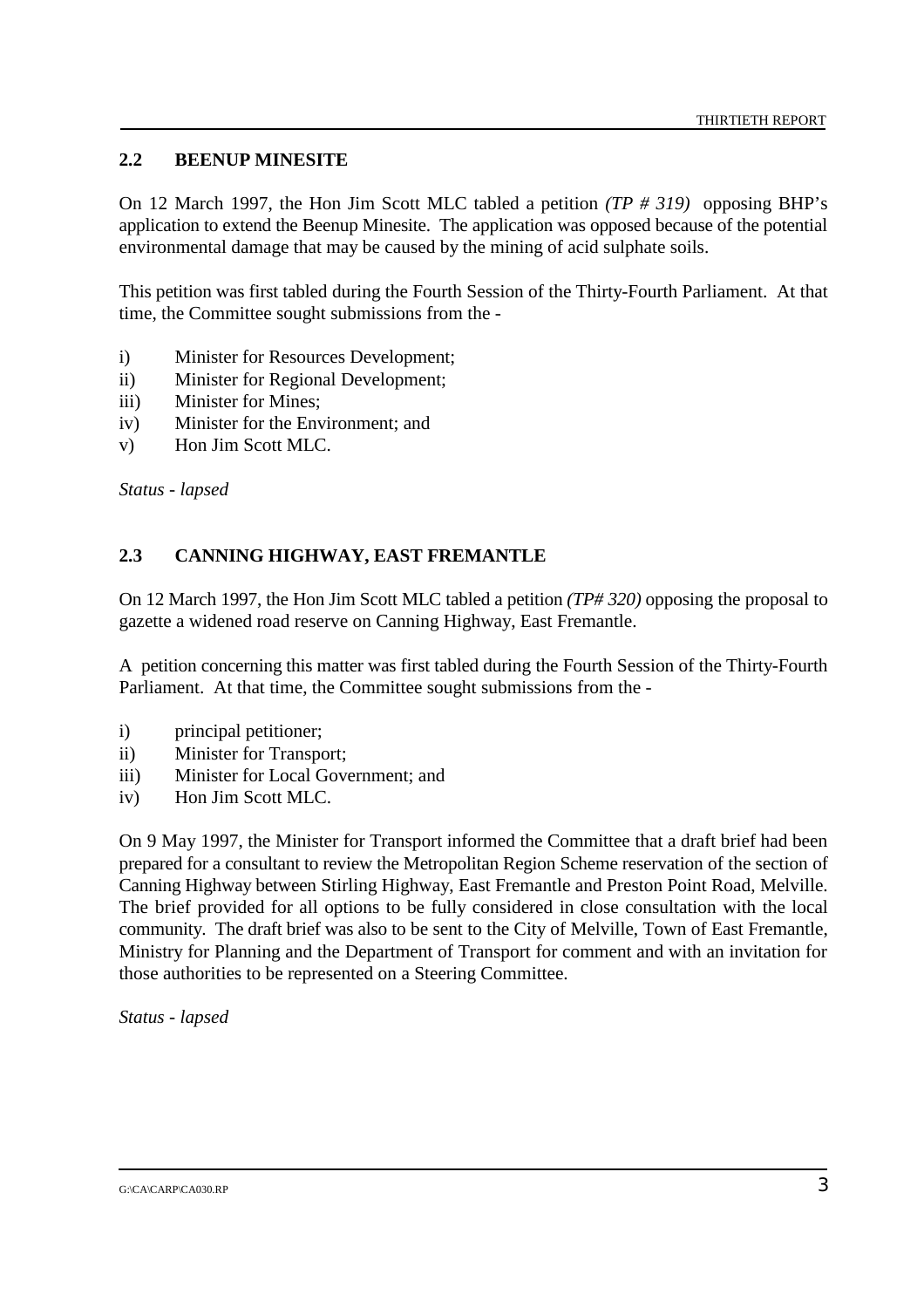# **2.4 REGIONAL PARK SOUTH OF GUILDERTON**

During the First Session of the Thirty-Fifth Parliament, eight (8) petitions (*TP #s 321, 361, 362, 403, 443, 668, 1451 and 1555)* were tabled by Hons Jim Scott, John Halden, Graham Edwards and Giz Watson MLC's requesting the establishment of a regional park immediately South of Guilderton. The establishment of a park was sought to protect the mouth and lower reaches of the Moore River and the significant dunes and coastal heath lands south of the mouth of the Moore River.

The Committee sought submissions from the -

- i) principal petitioners;
- ii) tabling Members; and
- iii) Shire of Gingin.

This petition was first referred to the Committee during the Third Session of the Thirty-Fourth Parliament. At that time, the Committee sought submissions from the -

- i) principal petitioner;
- ii) Minister for Planning; and
- iii) Minister for the Environment.

During the Third Session of the Thirty-Fourth Parliament, the Shire of Gingin informed the Committee that the Concept Plan for the proposed development at Guilderton had not yet been approved. Accordingly, the Committee resolved to defer consideration of the petition until the Concept Plan had been approved and released for public comment.

The petition was retabled during the Fourth Session of the Thirty-Fourth Parliament and the Committee sought additional written submissions from the Legislative Council Members who tabled the petitions. It was during this Session that the Committee was advised that the Shire of Gingin did not approve the revised Concept Plan for a third time. The developers appealed to the Minister for Planning, at which point, the Committee resolved to defer consideration until the completion of the arbitration period.

*Status - lapsed*

# **2.5 LIVE SHEEP TRADE**

During the First Session of the Thirty-Fifth Parliament, four (4) petitions *(TP#s 322, 323, 408 and 1018)* were tabled by Hons Jim Scott and Barbara Scott MLC's opposing live sheep trade.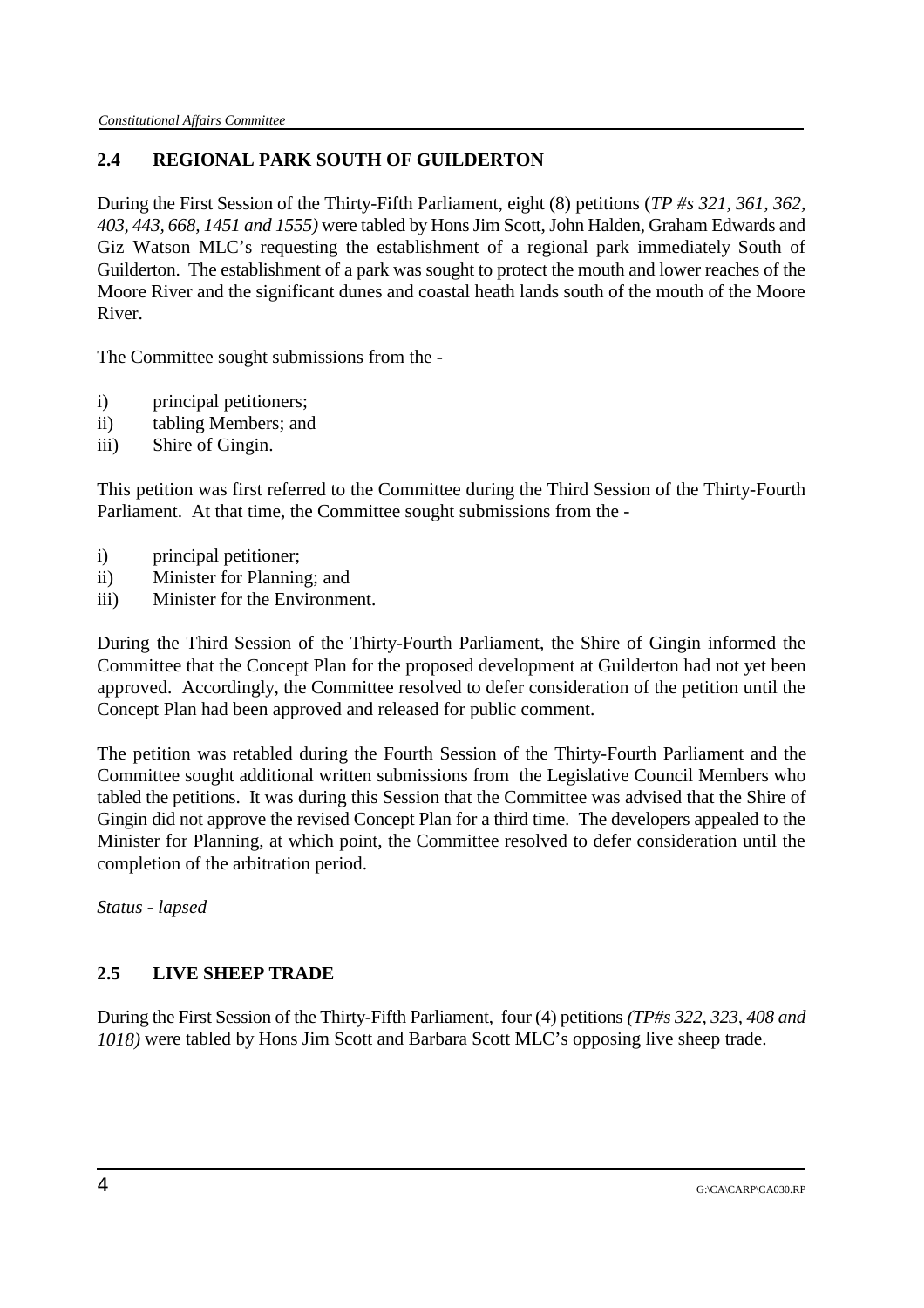The petitioners expressed concern at the continuation of live sheep trade for the following reasons-

- more than 10 000 sheep per year, which are exported from Fremantle, die traumatically during transhipment to the Middle East;
- regulations covering road transport and loading are not being adequately policed; and
- the live sheep trade is undermining the more lucrative, job creating, processed meat trade.

The petition was first tabled by the Hon Jim Scott MLC during the Thirty-Fourth Parliament at which time submissions were sought from the -

- i) Hon Jim Scott MLC;
- ii) principal petitioner;
- iii) Minister for Commerce and Trade;
- iv) Minister for Primary Industry;
- v) Minister for Transport; and
- vi) Secretary of the Meat Industry Employees Union.

At that time, the Minister for Primary Industry, Hon Monty House MLA, informed the Committee that the live sheep trade has been a significant part of the Australian sheep industry for more than 20 years. In this regard, Western Australian is the major exporting State with almost 80 per cent of all sheep exports being from Fremantle.

The Minister advised that there had been considerable research by Agriculture Western Australia into the causes of sheep deaths during export. The research indicated that there are relatively few deaths from trauma (injuries) and that the level of mortality of sheep shipped live was approximately 2 per cent. About half of those deaths are from inanition (loss of appetite) and 25 per cent are from salmonellosis.

The Minister also explained that the live sheep trade is a highly regulated national industry. In particular, animal welfare codes of practice, prepared in consultation with veterinarians, scientists and industry personnel, govern the housing, feeding and management of the sheep while they are in preparation feedlots and during road and sea transport. Furthermore, the Australian Meat and Livestock Corporation licenses exporters and authorises the sailing of each shipment. The Australian Quarantine Inspection Service supervises the welfare of the sheep in feedlots and during loading, and ensues that the health conditions of importing countries have been satisfied.

Following retabling of the petitions, the Committee sought further information from the Hon Monty House MLA concerning the costs associated with transporting sheep and the number of abattoirs used for slaughtering sheep. In response, the Minister advised that the cost of transporting sheep to Fremantle is directly related to the distance travelled. The cost of transporting frozen carcasses to the Middle East was 47 cents per kilogram and the cost for frozen cuts of meat was 32 cents per kilogram. The Minister also advised that, at that time, sheep were slaughtered at 27 abattoirs in Western Australia of which five (5) are registered for export and four (4) provided Halal kill.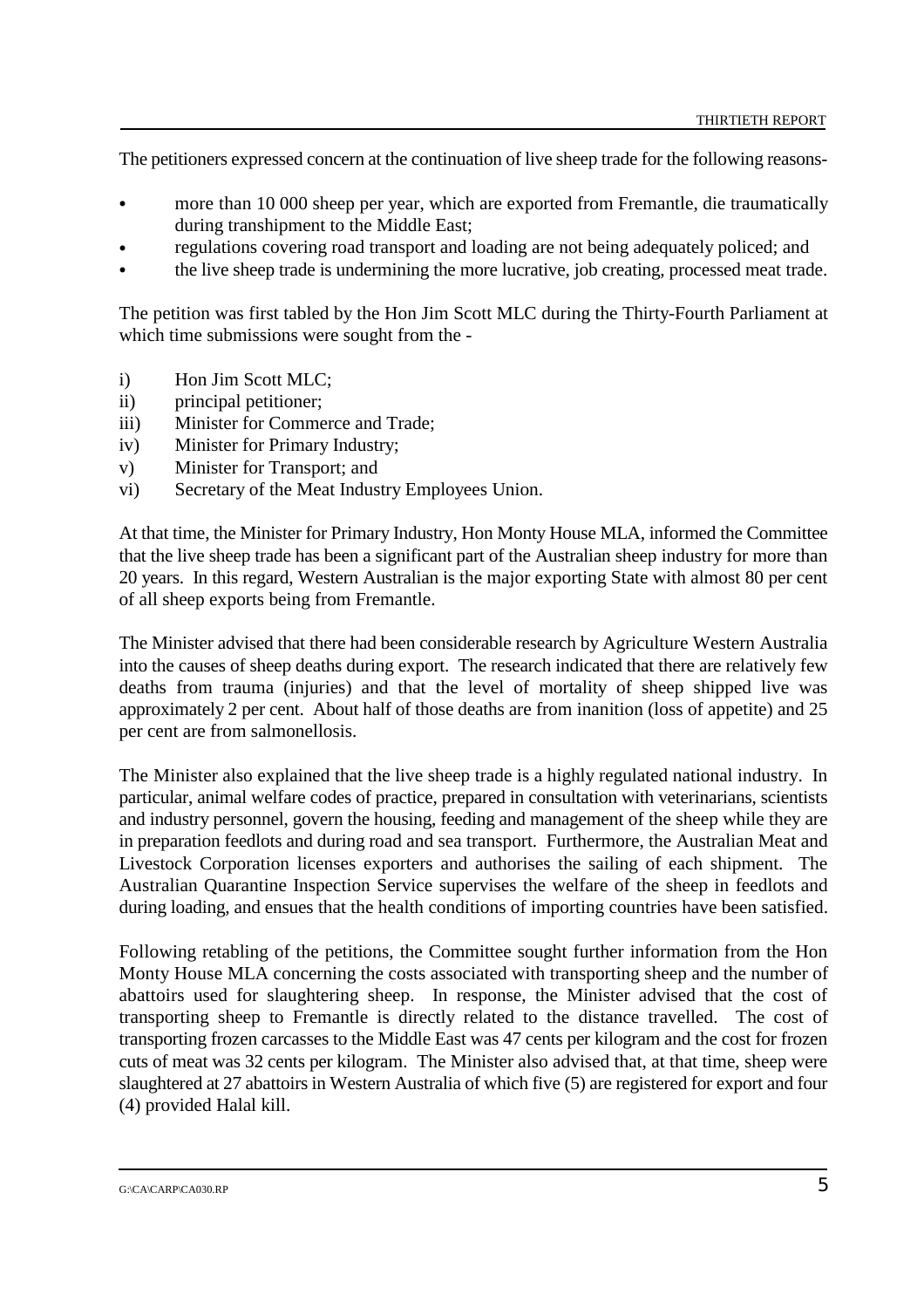The Minister later informed the Committee of a project, conducted by Agriculture Western Australia, aimed at comparing the value of the live sheep trade with the processed sheep. The project was said to be due for completion in mid-1998. The Committee requested a copy of this report.

*Status - lapsed*

# **2.6 DEPARTMENT OF FAMILY AND CHILDREN'S SERVICES**

A petition was tabled by the Hon Jim Scott MLC *(TP # 330*) on 13 March 1997 concerning the Department of Family and Children's Services.

The petitioners expressed concern that the "administration of the Department of Family and Children's Services and the interpretation of its powers under the *Child Welfare Act 1947* creates a lack of accountability within the Department; an inability by the Department to be constructively criticised and scrutinised when procedures are wrong; inequity in the treatment of families; and mismanagement of the needs of clients leading to detrimental outcomes".

The petition was first tabled in 1995 during the Third Session of the Thirty-Fourth Parliament. At that time, submissions were sought from the -

- i) principal petitioner;
- ii) Minister for Family and Children's Services; and
- iii) Hon Jim Scott MLC.

The petition was retabled by the Hon Jim Scott MLC on 1 May 1996 and the principal petitioners expressed continued concern regarding the administration of the Department of Family and Children's Services.

Following retabling of the petition on 13 March 1997, the Committee continued the inquiry which involved, inter alia, hearing evidence from the principal petitioners.

*Status - lapsed*

#### **2.7 HIGH SPEED CAR CHASES**

A petition was tabled *(TP # 347)* by the Hon Jim Scott MLC opposing the continued use of high speed police car chases.

The petition was first tabled by the Hon Jim Scott MLC on 16 October 1996. At that time, submissions were sought from the -

i) principal petitioner;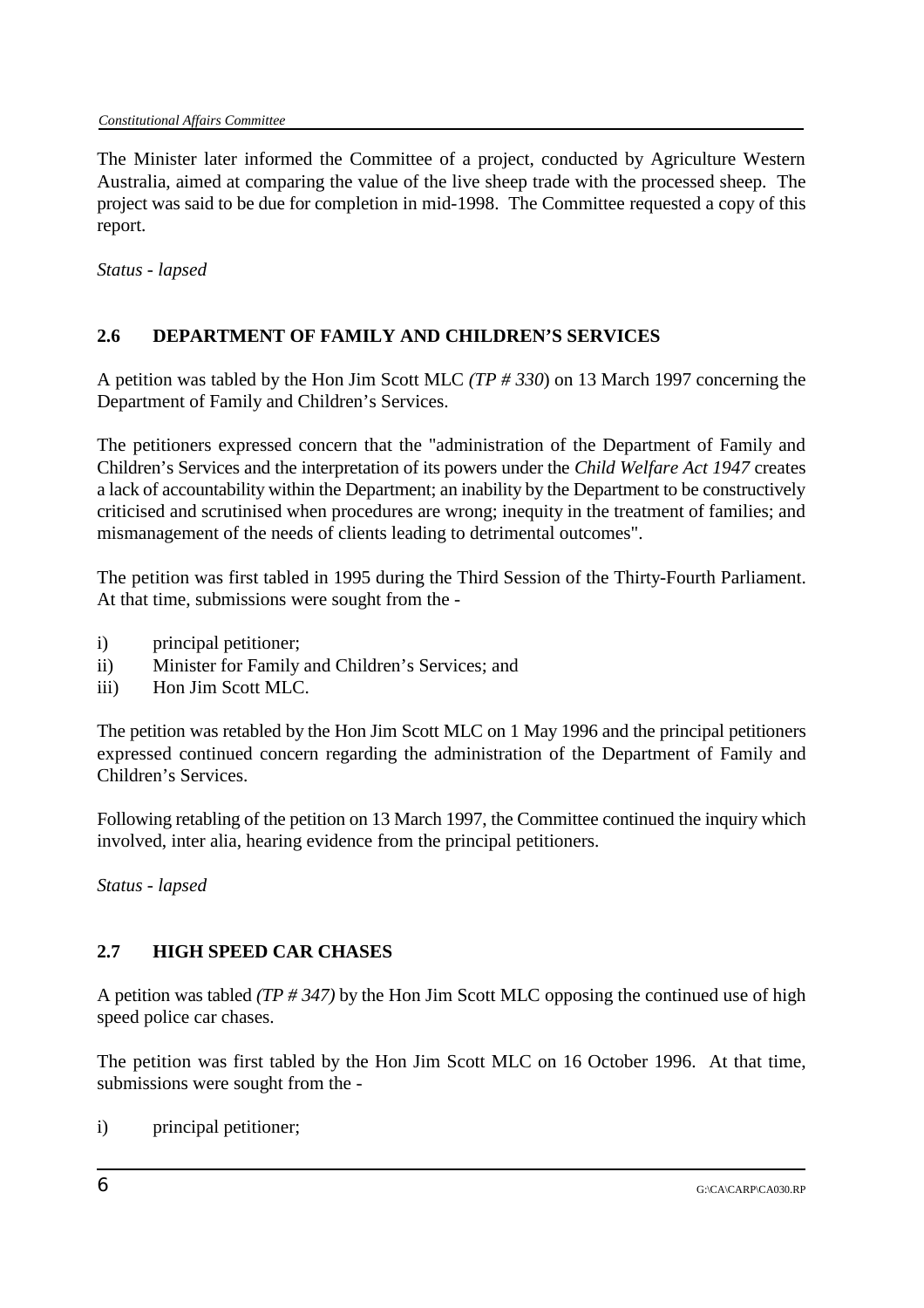- ii) Minister for Police; and
- iii) Hon Jim Scott MLC.

During the First Session of the Thirty-Fifth Parliament, the Committee continued its inquiry into the petition and had access to the Western Australia Police Service's Urgent Duty Driving Policy.

*Status - lapsed*

## **2.8 COOLBELLUP**

A petition was tabled *(TP# 348)* on 20 March 1997 by the Hon Jim Scott MLC opposing the use of remnant bushland near Coolbellup for urban development

The petition was first tabled in 1995 during the Third Session of the Thirty-Fourth Parliament and was referred to the Committee on 22 September 1995. At that time, the Committee sought submissions from the -

- i) principal petitioner;
- ii) Minister for Planning; and
- iii) Hon Jim Scott MLC.

The petition was retabled by the Hon Jim Scott MLC on 3 April 1996 during the Fourth Session of the Thirty-Fourth Parliament. At that point, the Committee was advised by the Minister for Planning that the Western Australian Planning Commission had resolved that the proposed rezoning of the land should proceed.

The Committee has continued to monitor the progress of this matter. However, the Committee's policy in relation to planning matters is that the enquiries should be restricted to ensuring the proper compliance with planning procedures. The Committee does not consider that it has the role of replacing existing planning appeal or approval bodies.

*Status - lapsed*

# **2.9 ACQUIRED BRAIN INJURY**

A petition was tabled *(TP# 363)* on 26 March 1997 by the Hon Barbara Scott MLC concerning the current lack and decreasing amount of appropriate care available to people with an acquired brain injury.

The petition was first tabled by the Hon Barbara Scott MLC on 13 November 1996. At that time, submissions were sought from -

i) the principal petitioner;

# $G:\C{C}A\text{C}ARP\text{C}A030.RP$   $7$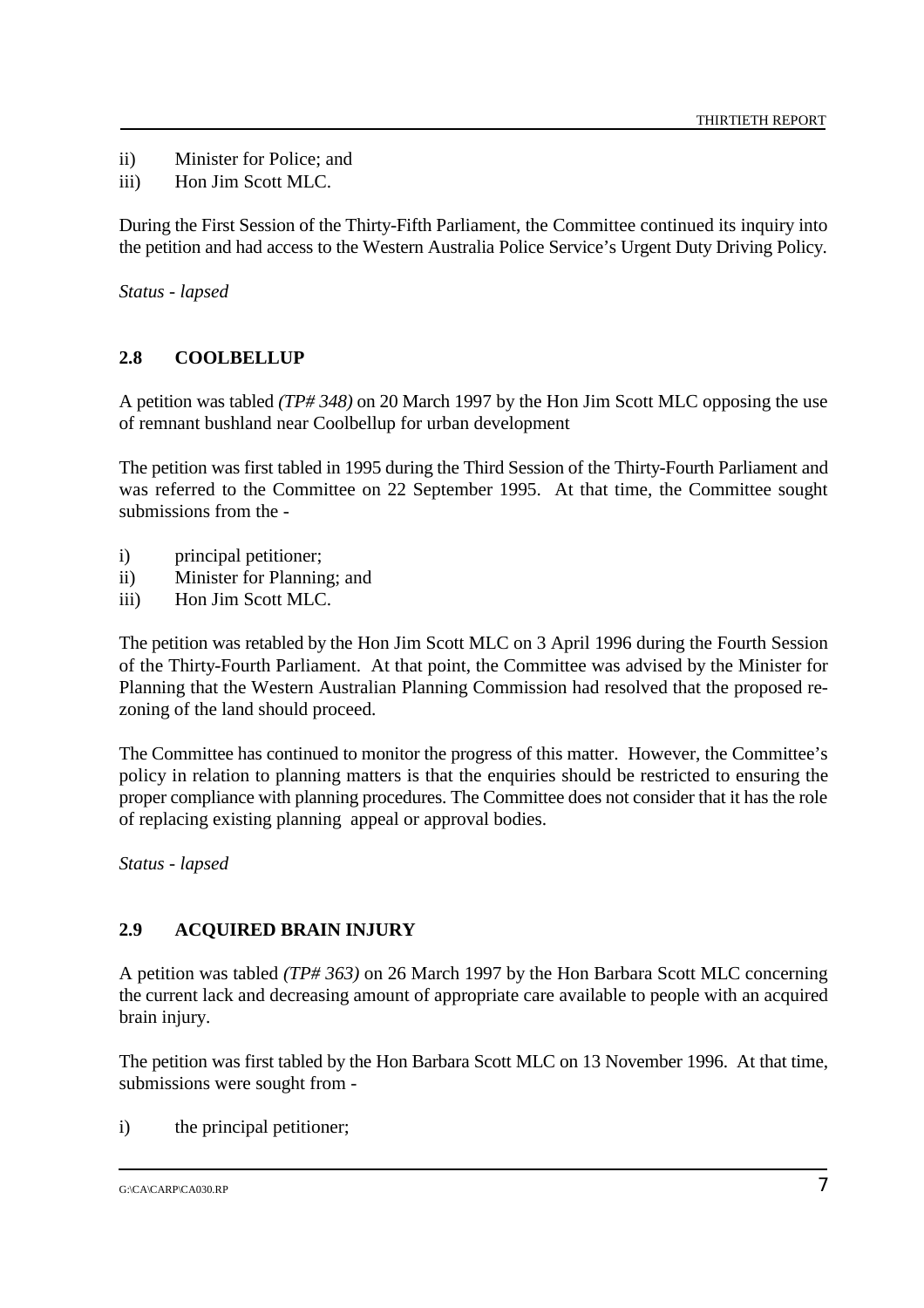- ii) the Minister for Health; and
- iii) the Minister for Disability Services.

The Committee received a letter from the Minister for Health advising that the Minister for Disability Services had established an Acquired Brain Injury Implementation Committee in May 1995. In June 1996, the Committee presented a comprehensive State Plan to the Minister which included the need to address the issue of appropriate accommodation and care for people with acquired brain injury. The Minister advised that the report was being reviewed by the Health Department's Chief Medical Officer who was also working closely with the Disability Services Department to progress the report's recommendations.

The Committee received a letter from the Minister for Disability Services explaining that the Acquired Brain Injury Implementation Committee had presented a comprehensive report which addressed the matters raised by the principal petitioner. The Minister also indicated that the Health Department of Western Australia was working closely with the Disability Services Commission to seek additional resources from the Government for people with acquired brain injury requiring supported accommodation.

In light of the above, the Committee tabled a report on 23 June 1998 outlining the issues concerning persons with acquired brain injury. The Committee's report acknowledged the problems experienced by persons suffering from acquired brain injury and their families. In this regard, the Committee offered full support for the recommendations made in the State Plan and stated that the progress would be monitored.

*Status - finalised*

# **2.10 LABOUR RELATIONS BILL**

Eight (8) petitions were tabled *(TP #s 404, 406, 420, 423, 424, 432, 433 and 441)* by the Hons Tom Stephens and Kim Chance MLC's opposing the *Labour Relations Legislation Amendment Bill (1997).*

The Bill was subsequently debated and passed by both the Legislative Assembly and the Legislative Council. Accordingly, the Committee resolved not to conduct further enquiries into the matter and advised the petitioners.

*Status - finalised*

#### **2.11 UNACCEPTABLE CRIME LEVELS**

A petition was tabled *(TP # 360)* by the Hon Cheryl Davenport MLC on 25 March 1997 requesting immediate action to address continuing and unacceptable levels of crime.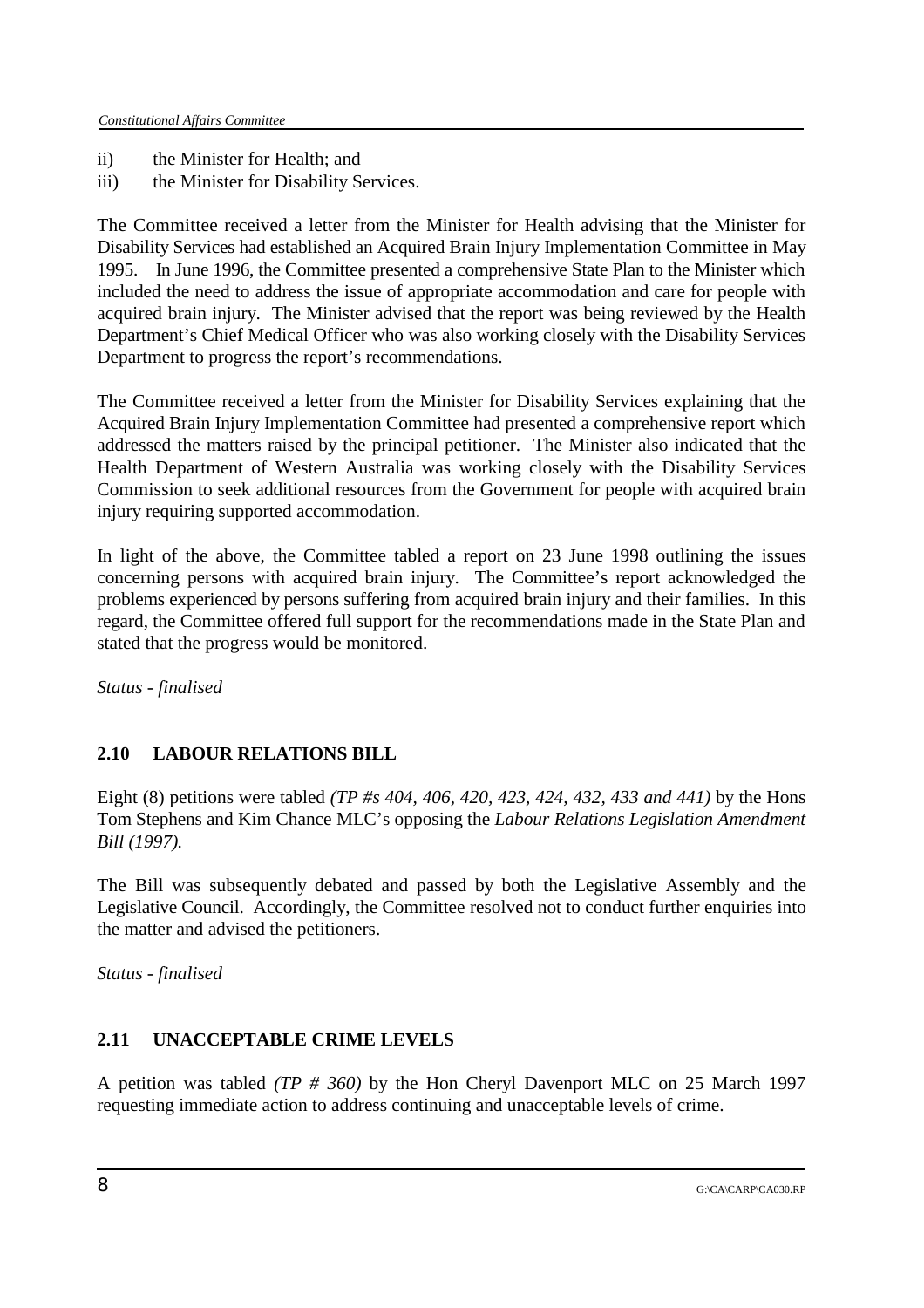The petition was first tabled by the Hon Cheryl Davenport MLC on 16 October 1996. At that time, submissions were sought from the -

- i) Hon Cheryl Davenport MLC;
- ii) principal petitioner;
- iii) Attorney General;
- iv) Minister for Police; and
- v) Commissioner of Police.

Following receipt of the petition, the Committee considered that the appropriate forum to address the issues raised would be at the Estimates Hearings. Subsequently, a number of questions concerning the level of crime in the Willagee area were asked of the Commissioner of Police at the hearings. The Commissioner elected to place the questions on notice which were later provided to the Estimates Committee.

*Status - finalised*

#### **2.12 CONNOLLY COMMUNITY CENTRE**

A petition was tabled *(TP # 439)* by the Hon Alan Carstairs MLC on 9 May 1997 supporting the provision of a community centre in Connolly.

The petition was first tabled by the Hon Ross Lightfoot MLC on 17 October 1996. At that time, submissions were sought from the -

- i) principal petitioner;
- ii) Hon Ross Lightfoot MLC;
- iii) Minister for Family and Children's Services;
- iv) Minister for Local Government; and
- v) Minister for Sport and Recreation.

The Committee received submissions from the -

- i) principal petitioner;
- ii) Minister for Family and Children's Services;
- iii) Ministry of Sport and Recreation; and
- iv) City of Wanneroo.

The principal petitioner's submissions summarised the events surrounding the sale of the Joondalup Golf Course and its effect on the Connolly Community. On behalf of the residents, the principal petitioner requested the Government to contribute \$500 000 towards a Community Centre as compensation for the sale of the golf course.

The Minister for Family and Children's Services' submission advised that the Government had allocated \$200 000 towards a Community Centre for Connolly. Furthermore, the Minister said that the Community Centres were a joint venture with Local Government Authorities and were funded on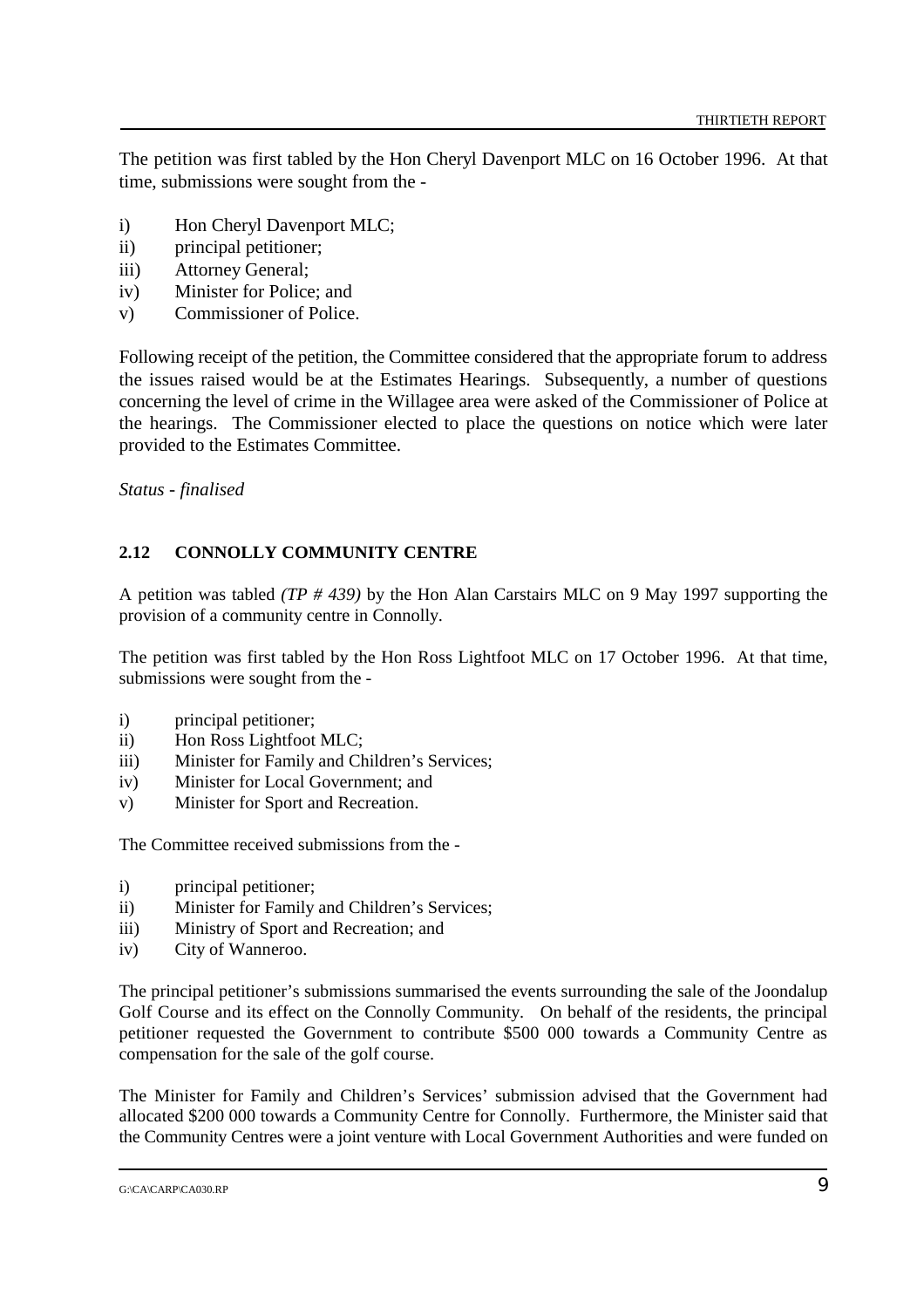a dollar for dollar basis with the local authority, with a contribution from Government of up to \$500 000. In this regard, it was essential that the Local Government Authority supported any proposal within its jurisdiction.

The Ministry of Sport and Recreation's submission stated that the responsibility for the planning and provision of community facilities rested with the relevant Local Government Authority. However, the Ministry said that up to one third of the estimated cost of the facility may be available through the Community Sporting and Recreation Facilities Fund. The availability of this type of funding was dependent on whether the proposed facility had a significant sport and recreation component.

The City of Wanneroo's submission stated that the Council had resolved, at a meeting in August 1997, to work with the Connolly Residents Association to develop and implement a process to assess the need for community facilities in Connolly. The Council also said that they proposed to seek clarification as to the program(s) under which State funding was being provided for the proposed facility. The Committee sought further advice from the City of Wanneroo concerning the outcome of their enquiries into the issues raised by the petition.

*Status - lapsed*

## **2.13 KARAWARA REDEVELOPMENT**

A petition was tabled on 9 May 1997 *(TP # 440)* by the Hon Jim Scott MLC opposing the Homeswest proposed redevelopment to create single residential building lots in Karawara by -

- demolition of the Karawara Community Hall and Fun Factory (special playground for children);
- demolition of the three storey Homeswest flats which could be used for student accommodation by Curtin University; and
- destruction of the remnant native vegetation (urban bushland comprising about 4 hectares of Banksia woodland) at Lot 690, Gillon Street, Karawara.

A similar petition was received by the Committee in 1995 during the Third Session of the Thirty-Fourth Parliament. A subsequent petition was tabled by the Hon Jim Scott MLC on 3 April 1996 which substantially concurred with the petition tabled on 9 May 1997.

Following receipt of the petition, the Committee became aware that the Standing Committee on Public Administration was conducting an inquiry into the matters raised by the petition. Accordingly, on 8 July 1998, the Committee sent a letter to the Chairman of the Public Administration Committee, Hon Kim Chance MLC, explaining that the Committee did not propose to pursue the petition further as it believed it related to a planning matter of which there was no evidence of a breach of procedure.

*Status -finalised*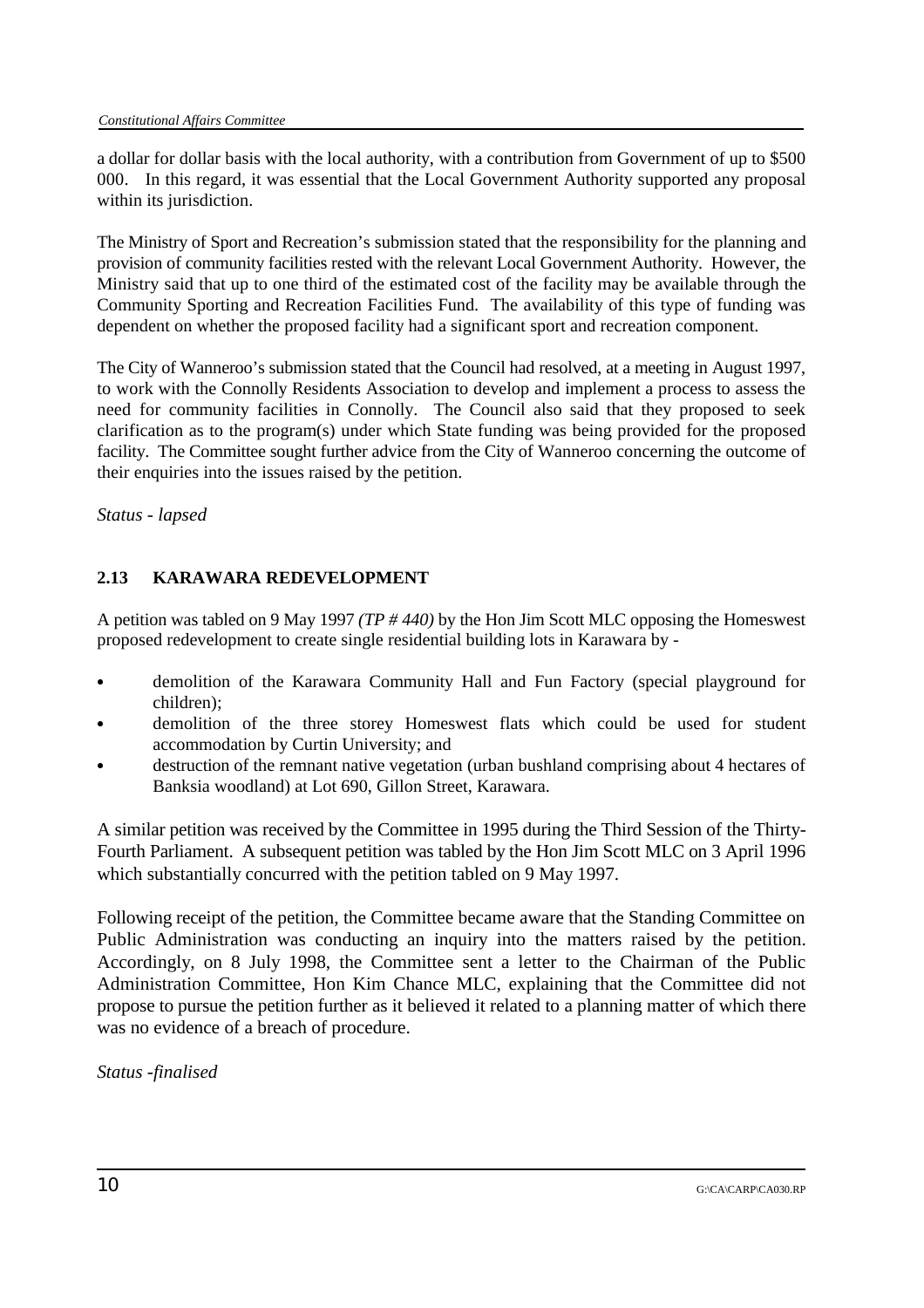## **2.14 MIDWIFERY**

A petition was tabled on 9 May 1997 *(TP # 442)* by the Hon Jim Scott MLC requesting the Legislative Council to ensure that the State Health Services included a community-based midwifery.

The petition was first tabled on 12 November 1996 by the Hon Jim Scott MLC. At that time, submissions were sought from the -

- i) principal petitioner;
- ii) Hon Jim Scott MLC; and
- iii) Minister for Health.

The Minister for Health's submission advised that the Health Department had endeavoured through policy implementation and regulation to influence the management of hospitals to put the issue of independent midwifery services on the agenda of their Medical Advisory Committees. However, the Minister said that decisions to incorporate independent midwifery services into public hospital services was not entirely within the domain of the Health Department. In many cases, the decision was at the discretion of individual hospital Medical Advisory Committees and Hospital Management Boards. The Minister also said that the issue of Medicare coverage of independent midwifery services was a Commonwealth matter on which he was unable to make a decision.

In response to a request, the Committee received a letter from the Commonwealth Department of Health and Family Services concerning funding for the Alternative Birthing Services Program. The Department said that the 1997/98 Budget continued the funding for the Alternative Birthing Services Program for a further two years. The Department also advised that new funding agreements between the Commonwealth, State and Territories for all public health Specific Purpose Payments, including the Alternative Birthing Services Program, were currently being negotiated. On reaching an agreement, the States would then have the discretion to decide on the most appropriate distribution of funds to individual services or projects.

*Status - lapsed*

# **2.15 PUBLIC TRANSPORT FEES**

Two (2) petitions were tabled *(TP # 448 and 542*) by the Hon John Cowdell MLC objecting to the Government's recent increases in public transport fees. In total, the petitions contained 4929 signatures and objected to the Government's decision to -

- increase ordinary concession fares by up to 25%; and
- & introduce a ban on the use of MultiRider concessions before 9am which meant a fare increase of up to 150% for aged pensioners, the disabled, students and unemployed.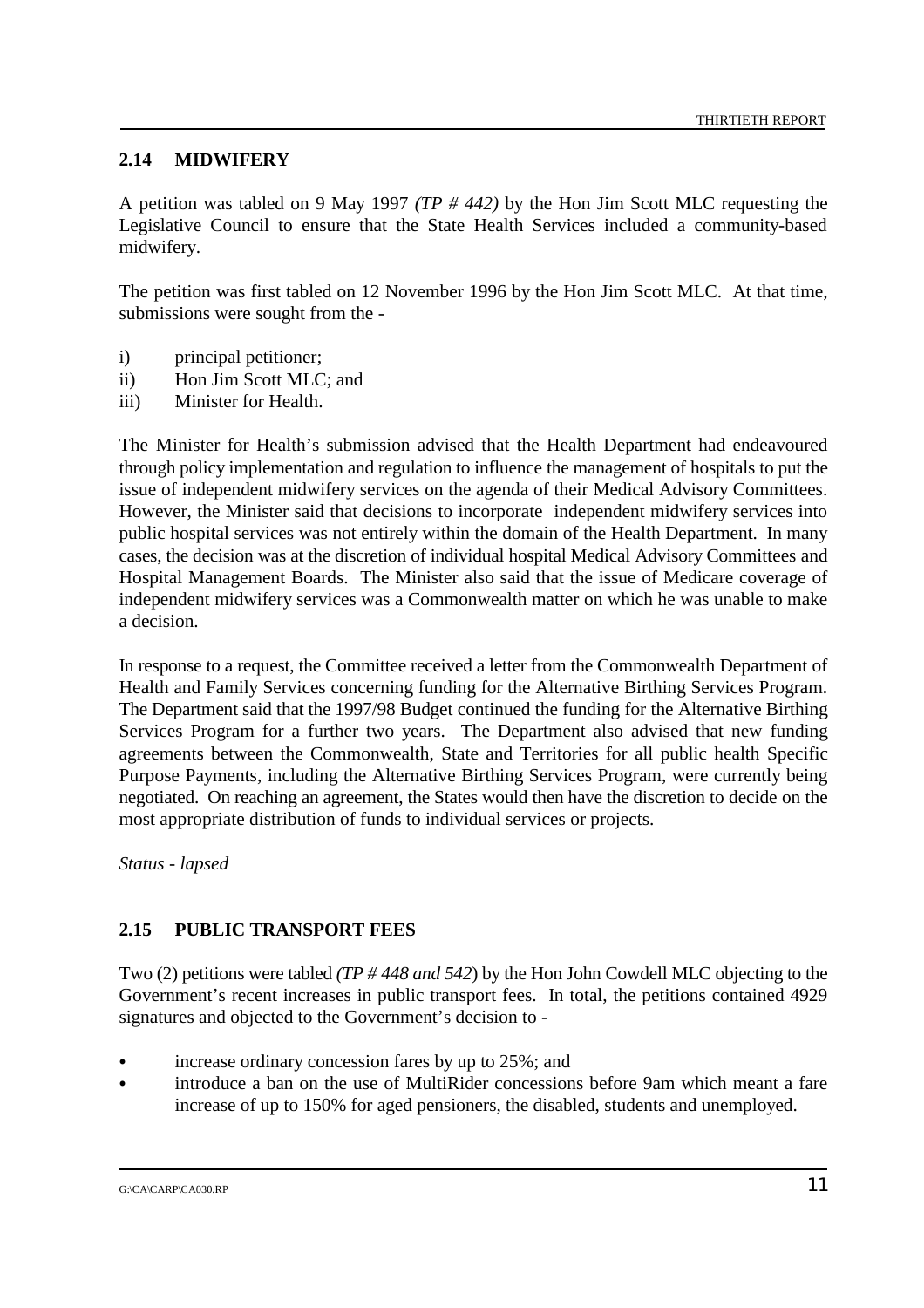Following receipt of the petition, the Committee sought submissions from the -

- i) principal petitioner;
- ii) Hon John Cowdell MLC;
- iii) Minister for Family and Children's Services; Seniors; and
- iv) Minister for Transport.

The then acting Minister for Transport, Hon Paul Omodei MLA, acknowledged that there had been an increase in ordinary concession fares by up to 25%. However, he said that concession fares in Perth remained among the lowest in Australian capital cities and offered the highest discount over standard fares. He also noted that the increase in fares for over 80 per cent of passengers was no more than an extra 10 cents a trip for travel over two sections and one zone or 20 cents a trip for two and three zones. The increase in fares was 30 cents for travel over four and five zones and 40 cents for six, seven and eight zones.

In relation to the alleged ban, the Acting Minister advised that there had never been any restrictions placed on the use of concession MultiRider tickets before 9.00am on weekdays. The restriction introduced related solely to the time validity of the concession DayRider ticket to after 9.00am on weekdays. As a result of protests, the system was modified to allow passengers to use the concession DayRider before 7.15am and after 9.00am.

At the time of the fare increase, the Acting Minister said there had been a misunderstanding that concession passengers would have to pay the standard fare to travel before 9.00am. In this regard, he assured the Committee that this was incorrect and that concession passengers were permitted to travel at any time at the concessional zonal fares. He also stressed that the 7.15am to 9.00am time restriction on the DayRider would not affect the vast majority of concession passengers who travelled between one and three zones. In these cases, the concession return fare would be less than the cost of the DayRider ticket.

In the light of the above, the Committee sent a letter to the principal petitioner outlining the Acting Minister's response and specifically asking whether it altered the petitioner's grievances with regard to transport costs. The Committee received no further response from the principal petitioner.

*Status - finalised*

# **2.16 PORT KENNEDY**

A petition was tabled *(TP # 453)* by the Hon Jim Scott MLC on 14 May 1997 requesting that the Legislative Council reaffirm that the Land Conservation District Committee ( LCDC") be provided with an interim and, later permanent, accommodation.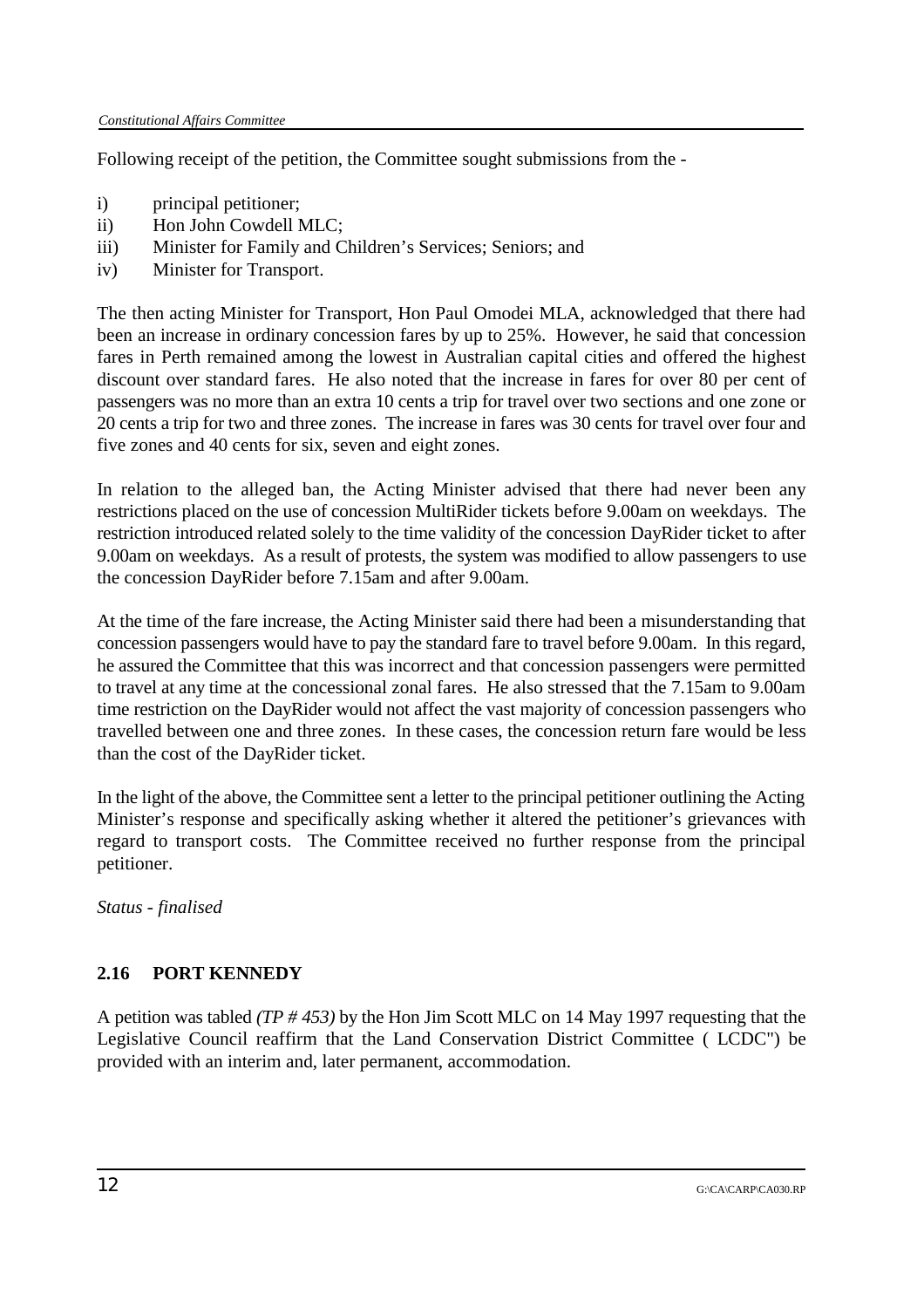The petition was first tabled during the Third Session of the Thirty-Fourth Parliament. At that time, the Committee sought submissions from the -

- i) principal petitioner;
- ii) Minister for Planning; and
- iii) Hon Jim Scott MLC.

The petition was also subsequently retabled during the Fourth Session of the Thirty-Fourth Parliament.

On retabling of the petition during the First Session of the Thirty-Fifth Parliament, the Committee again requested further information from the principal petitioner and Hon Jim Scott MLC.

*Status - lapsed*

#### **2.17 REJECT LABOUR RELATIONS BILL**

During the First Session of the Thirty-Fifth Parliament , ten (10) petitions were tabled *(TP #s 404, 406, 420, 423, 424, 432, 433, 441, 449 and 450)* by the Hons Tom Stephens, Kim Chance and Nick Griffiths MLC's. The petitions opposed the *Labour Relations Legislation Amendment Bill (1997)* and requested that the Legislative Council vote to reject the Bill (see comments at 2.10 above).

*Status - finalised*

#### **2.18 VOLUNTARY EUTHANASIA**

During the First Session of the Thirty-Fifth Parliament, five (5) petitions were tabled *(TP #s 485, 526, 771, 772 and 858)* by the Hon Norm Kelly MLC requesting the Legislative Council to pass a Bill allowing for a State referendum to legalise euthanasia. The Committee sought submissions from the -

- i) principal petitioners;
- ii) Hon Norm Kelly MLC;
- iii) Minister for Health; and
- iv) Attorney General.

The outcome of the inquiry into the above petitions is addressed in full at 2.32 of this report.

*Status - finalised*

#### G:\CA\CARP\CA030.RP  $13$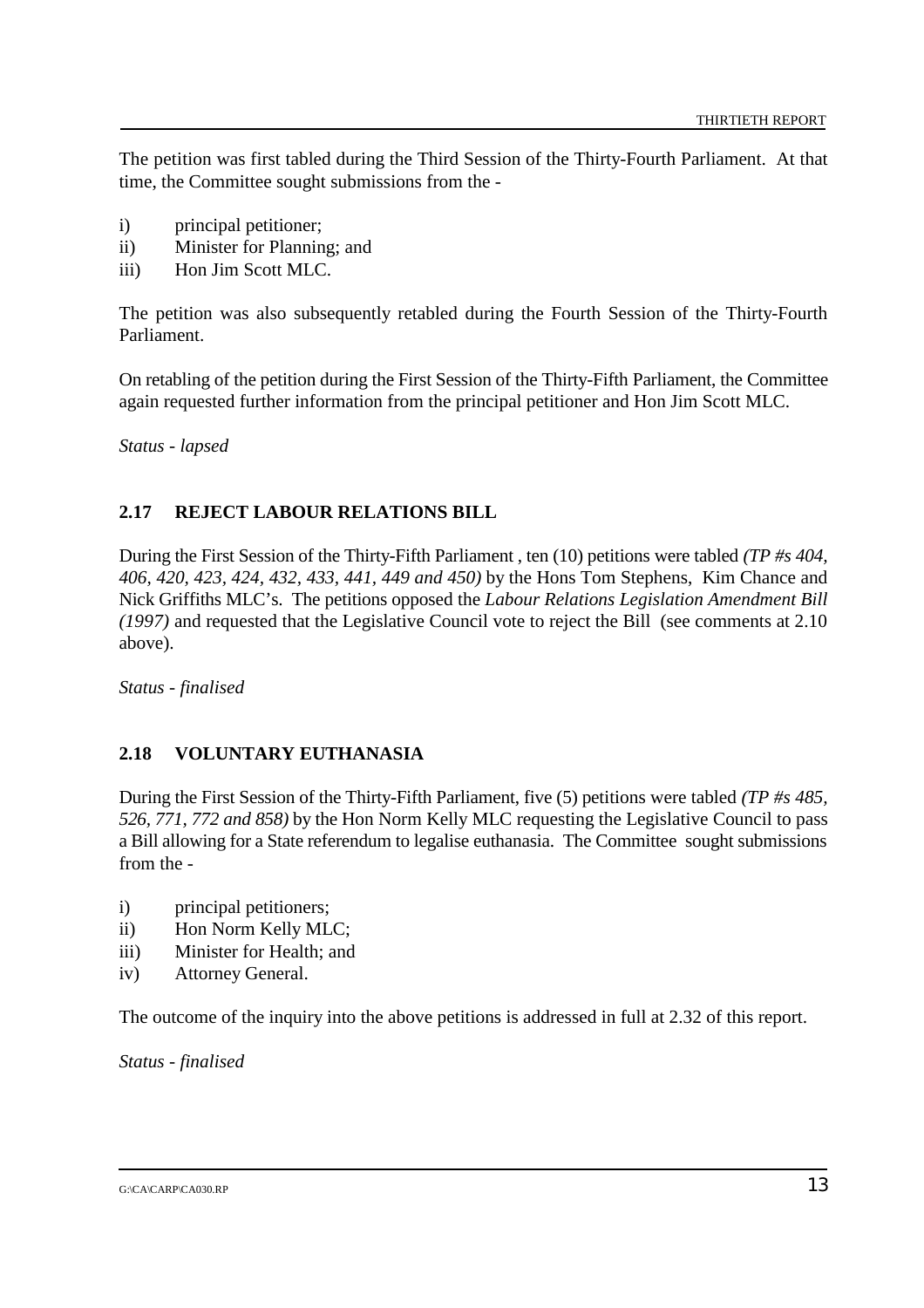# **2.19 LOCAL GOVERNMENT COMPENSATION FOR MEAT INSPECTION LOSS**

A petition was tabled *(TP # 489)* on 11 June 1997 by the Hon Bruce Donaldson MLC requesting that the Legislative Council call upon the Government to reverse the decision not to compensate financially disadvantaged Local Governments. In particular, the petition opposed the -

- & decision of the Government to not recognise the financial plight of Local Governments in respect to meat inspection services supplied to failed abattoir operations under the *Health Act 1911* prior to its amendment on 22 July 1996;
- failure of the Government to recognise that such financial losses sustained by Local Governments prior to 22 July 1996 are directly attributable to the flawed legislation contained within the *Health Act 1911*; and
- the decision of Government to not compensate Local Governments which have been adversely affected by the flawed legislation particularly where all legal process for recovery of expenses has been exhausted.

Following receipt of the petition, the Committee sought submissions from the -

- i) principal petitioner:
- ii) Hon Bruce Donaldson MLC;
- iii) Minister for Local Government;
- iv) Minister for Finance; and
- v) Office of the Premier.

The Office of the Premier informed the Committee that the Government's consistent position had been that Local Governments should not be compensated for their losses. It was explained that the requirement on Local Governments to provide certain services, even if fees are not paid, is defensible on community benefit grounds, particularly where public health is concerned. Furthermore, the activities of Local Government necessarily extend beyond user pays functions, for which reason they have an authority to tax.

The Office of the Premier also indicated that, in the case of the petition, it was unclear as to what extent the unpaid fees were due to the Local Government's reluctance to collect or pursue legal avenues. In this regard, such discretionary actions should not place an obligation on the State for compensation. Moreover, if Government were to provide compensation, it could act as a precedent for Local Governments to attempt to transfer the cost of many legitimate responsibilities onto the State Government.

The Committee later requested the Shire of Kojonup to provide detailed information regarding their management of the debt owed by the Kojonup Abattoir for unpaid meat inspection service fees. In response, the Shire provided the Committee with copies of relevant minutes, legal correspondence, debtor's ledger and other relevant documents.

*Status - lapsed*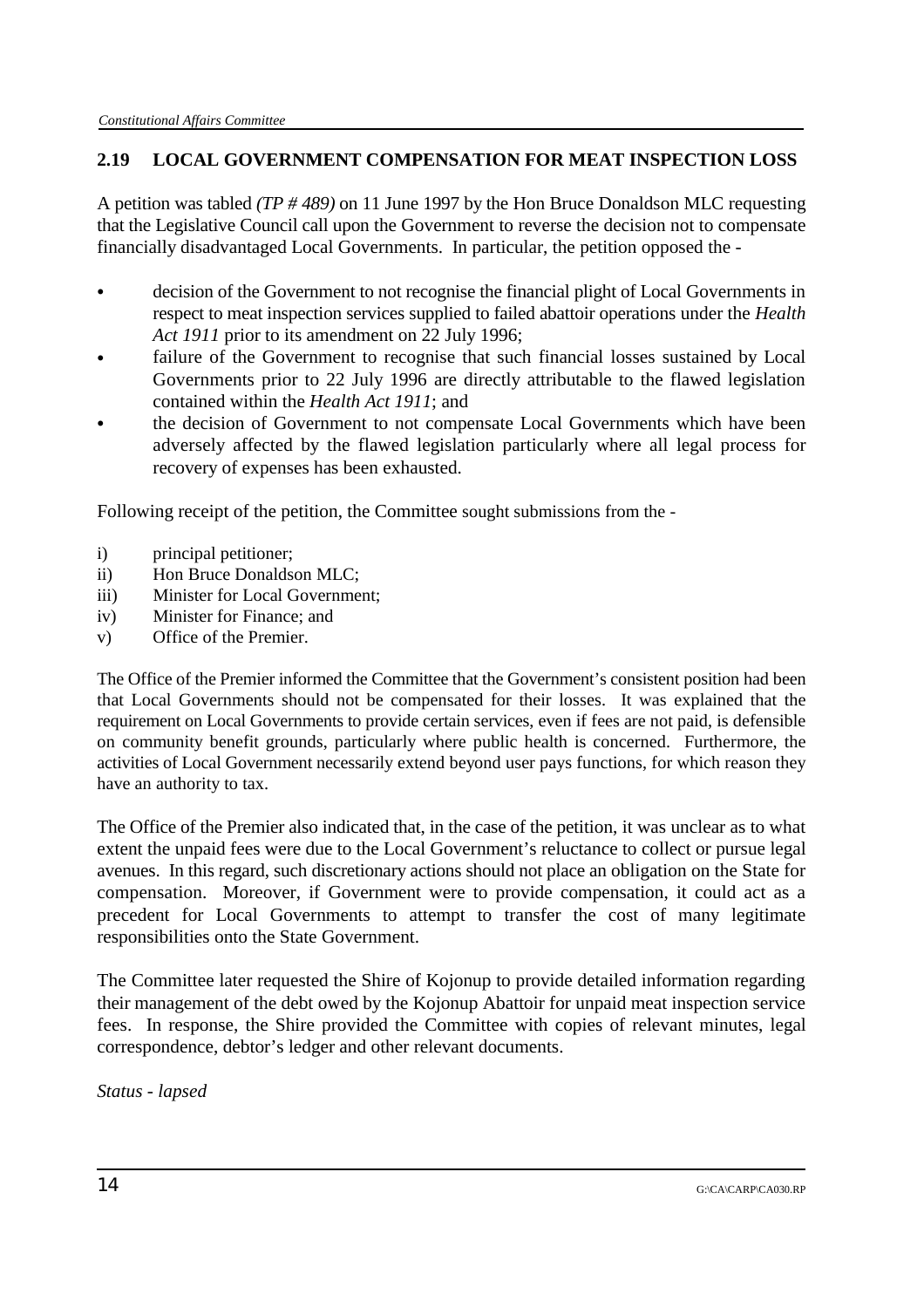## **2.20 REJECT EUTHANASIA BILL**

Fourteen (14) petitions *(TP #s 490, 510, 535, 543, 549, 669, 670, 687, 695, 711, 748, 750, 859 and 860)* were tabled by the Hons Tom Stephens, George Cash and Nick Griffiths MLC's during the First Session of the Thirty-Fifth Parliament requesting that the Legislative Council reject any Bill to legalise euthanasia.

Following receipt of the petitions, the Committee sought submissions from the -

- i) principal petitioners;
- ii) Minister for Health;
- iii) Attorney General, Hon Peter Foss MLC;
- iv) President of the Legislative Council, Hon George Cash MLC;
- v) Hon Nick Griffiths MLC; and
- vi) Hon Tom Stephens MLC.

The Minister for Health advised that he was firmly opposed to the introduction of legislation permitting euthanasia in Western Australia. However, the Minister said that he supported the provision of appropriate palliative care for dying patients and the ethical and humane practices of the medical profession. Accordingly, he said that he intended to introduce the Medical Treatment for the Dying Bill into Parliament.

The outcome of the inquiry into the above petitions is addressed in full at 2.32 of this report.

*Status - finalised*

#### **2.21 PROTECTION OF THE D'ENTRECASTEAUX NATIONAL PARK**

Three (3) petitions *(TP #s 511, 915 and 1044)* were tabled by the Hon Jim Scott MLC during the First Session of the Thirty-Fifth Parliament requesting the Parliament to reconsider its decision to allow land to be excised from the D'Entrecasteaux National Park.

Following receipt of the petition, the Committee sought submissions from the -

- i) principal petitioners;
- ii) Minister for Environment; and
- ii) Hon Jim Scott MLC.

The Minister for Environment advised that the Government was considering a proposal from Cable Sands Pty Ltd which had located a valuable ore body inside the boundary of the D'Entrecasteaux National Park, near Lake Jasper. In this regard, the Minister made the following assurances -

G:\CA\CARP\CA030.RP  $15$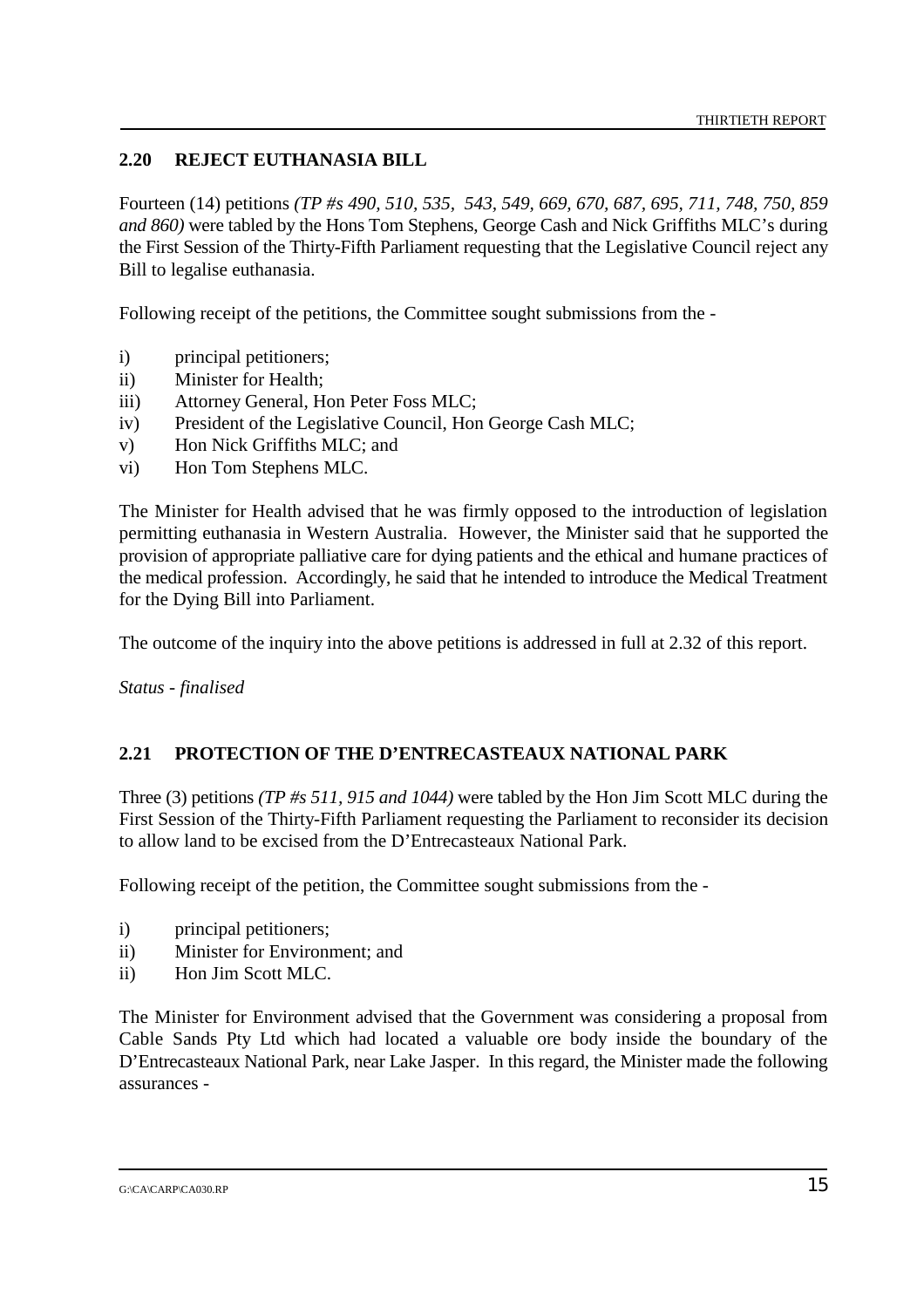- the environmental aspects of the proposal would be fully assessed and appropriate environmental conditions would be incorporated should mining approval be given;
- the State Government would be required to satisfy a stringent environmental assessment before development of the ore body would be considered for approval; and
- in the event that mining was approved, the mine site would be rehabilitated and returned to the national park. Cable Sands Pty Ltd also undertook to provide the State with more than 1 000 hectares for inclusion in the national park, providing a buffer to further protect Lake Jasper.

The Hon Jim Scott MLC's submission opposed any proposal to allow mining within the parameters of the D'Entrecasteaux National Park. In particular, he expressed concern regarding the likely impacts of mining on the hydrology including the lowering of the water level of Lake Jasper and surrounding wetlands.

The principal petitioner's submission noted the national significance of D'Entrecasteaux National Park in that it had been recognised by the Australian Heritage Commission who had placed the Park on the Register of the National Estate. The petitioner said that the proposed mine would divide the Gingilup-Jasper Westland ecosystem in half and radically alter the waterflow and connectivity between the areas. The petitioner also noted that a recent report prepared by the Department of Environmental Protection revealed that Cable Sands had, for three (3) consecutive years, failed to audit its rehabilitation efforts and to meet statutory environment requirements in relation to its current Jangardup mine.

Subsequent enquiries carried out by the Committee indicated that Cable Sand's proposal would be subject to a review by the Environmental Protection Authority. In relation to these matters, the Committee's policy is that the enquiries should be restricted to ensuring the proper compliance with environmental procedures. Accordingly, the Committee proposed to monitor the Environmental Protection Review and liaise with the principal petitioners to ensure satisfactory compliance with procedures.

*Status - lapsed*

# **2.22 ERECTION OF MOBILE TELEPHONE TOWERS**

A petition was tabled *(TP # 512)* by the Hon Murray Montgomery MLC on 17 June 1997 requesting that land at Mount Henry be urgently sacrificed to telecommunications carriers for the erection of a mobile telephone tower for the following reasons -

& objections to the State Government taking out Supreme Court action to prevent the erection of a mobile tower at Mount Henry, said to protect Government property values. Despite the Government losing the case, subsequent negotiations were undertaken which led to approval being given for the erection of a tower in the Canning Highway/Canning Bridge/Kwinana freeway interchange precinct;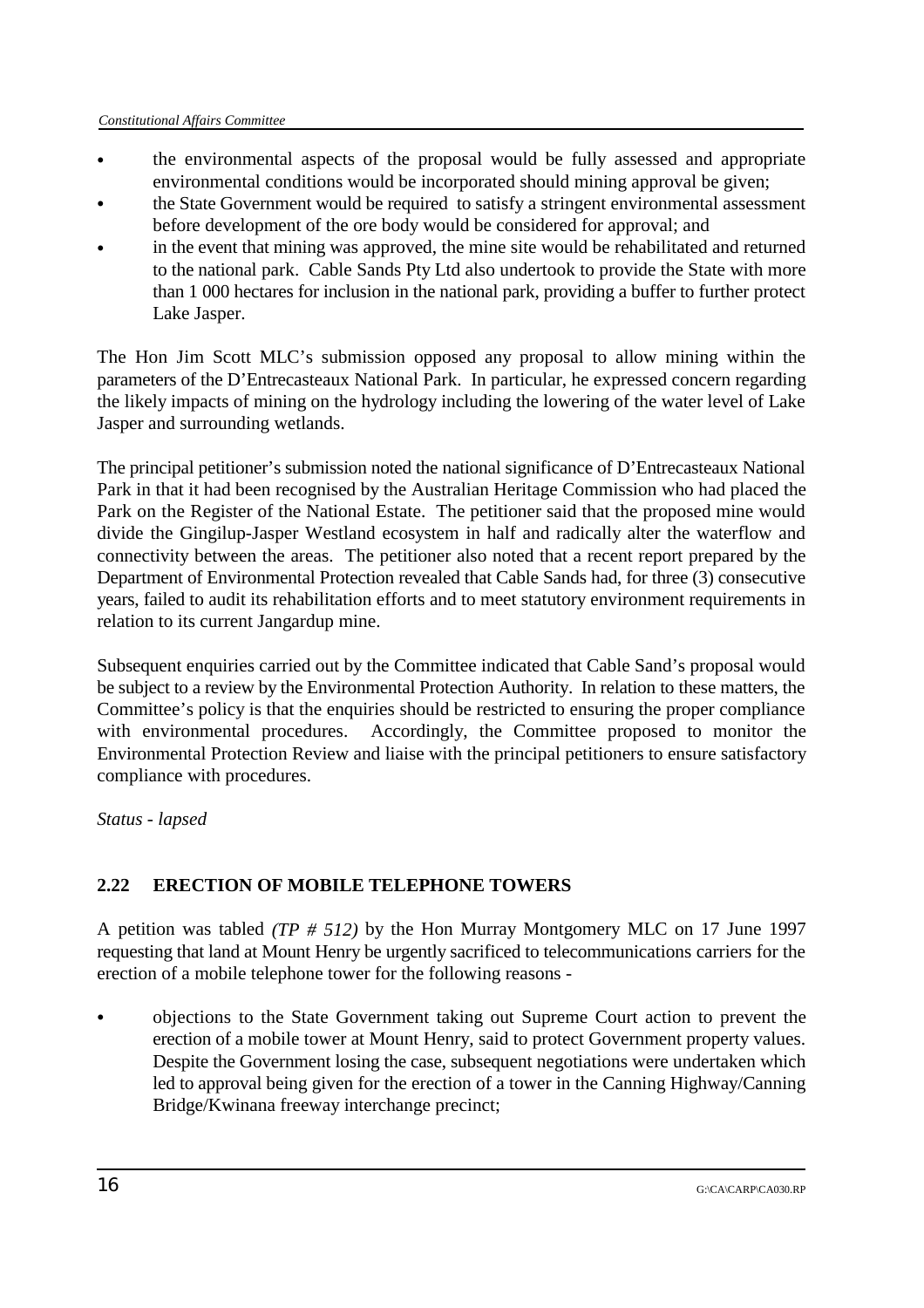- & the telecommunications carriers, Main Roads or the South Perth City Council, failed to consult with nearby residents; and
- the lack of substantiated research or evidence to prove that towers do not pose long term health risks to nearby residents.

Following receipt of the petition, the Committee sought submissions from the -

- i) principal petitioner;
- ii) Hon Murray Montgomery MLC:
- iii) Minister for Health; and
- iv) City of South Perth.

The City of South Perth informed the Committee that the Council's decision to support the erection of the Optus mobile telephone tower on land within the Canning Interchange was the culmination of extensive consideration of several possible sites. The conclusion reached was that the Canning Interchange site was the most suitable as it was significantly more remote from residential properties than any of the other sites investigated. Furthermore, it was considered that the telecommunications facility was more compatible with the character of the Freeway interchange than with the surroundings in the immediate vicinity of other sites.

The Commissioner of Health, Mr Bansemer, informed the Committee that the State of Western Australia and the Minister for Health had taken action in the Supreme court to challenge the validity of the various actions of Optus Mobile in connection with the planned construction by Optus of a telecommunications tower at the Mount Henry site. The Commissioner explained that the reason for taking legal action was, inter alia, that a State nursing home was adjacent to the Mount Henry site and the erection of a mobile telephone tower would have affected the value of that property. Furthermore, at the time of initiating the legal action, the State was negotiating with Anglican Homes to construct and operate a new aged care facility at Mount Henry to replace the State nursing home facility.

*Status - lapsed*

#### **2.23 ABORTION**

During the First Session of the Thirty-Fifth Parliament, six petitions were tabled *(TP #s 541, 1391, 1412, 1437, 1439 and 1510)* by the Attorney General and the Hons Cheryl Davenport, John Cowdell and John Halden MLC's requesting a review of the legal status of abortion in Western Australia.

A petition concerning abortion was first tabled during the Fourth Session of the Thirty-Fourth Parliament at which time submissions were sought from the -

- i) principal petitioner;
- ii) Minister for Women's Interests; and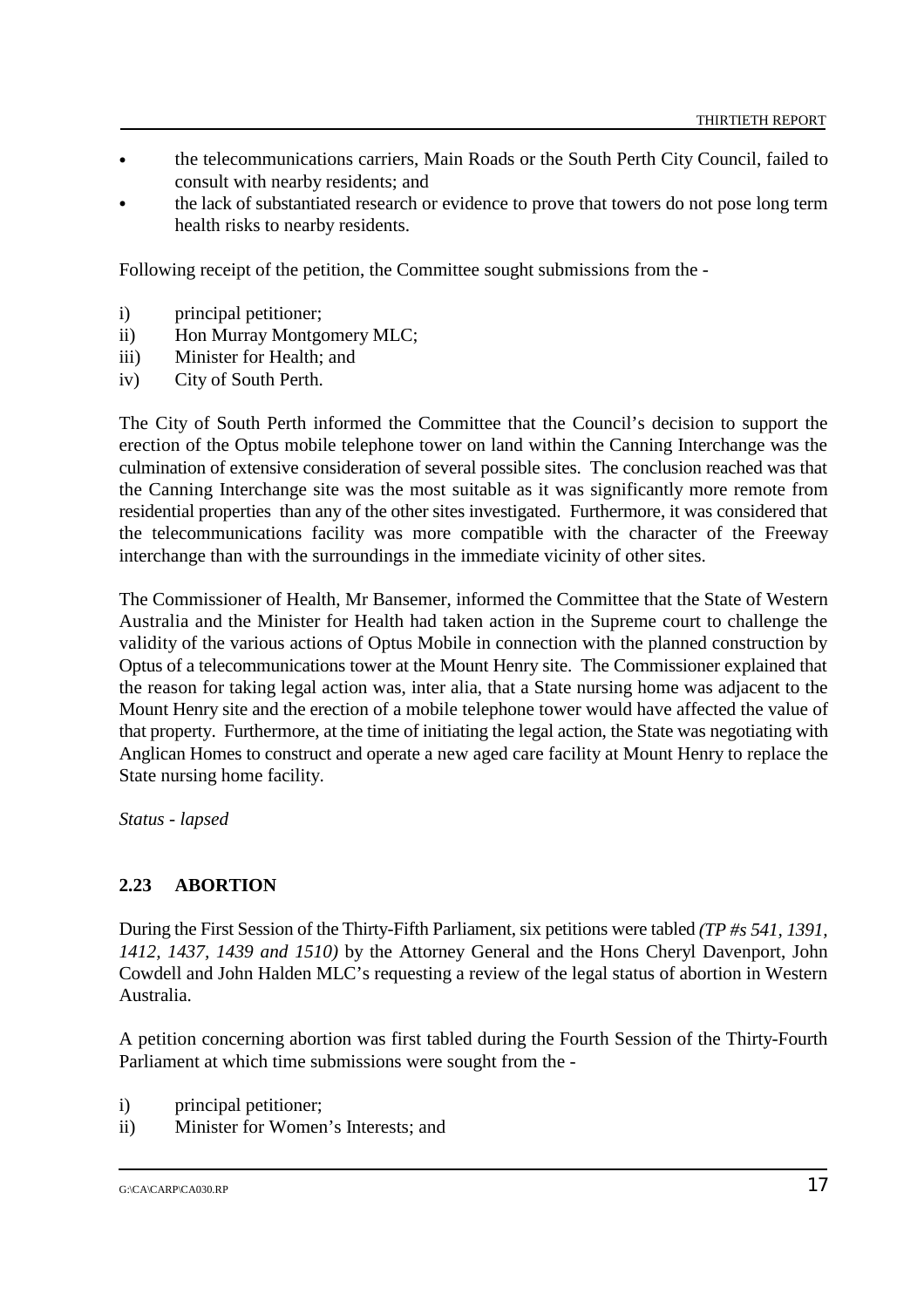#### iii) Attorney General.

The Minister for Women's Interests advised that the State Government did not sanction abortions which contravened the provisions of the State's Criminal Code. However, the legislation in Western Australia meant that it was not unlawful to perform an abortion for the preservation of the mother's life, if the performance of the operation is reasonable, having regard to the patient's state at the time and to all the circumstances of the case. If there was an alleged contravention of this law, enforcement and prosecutions are matters for the Western Australian Police Department and the Director of Public Prosecutions.

The Attorney General advised that the Model Criminal Code Officers Committee (MCCOC) of the Standing Committee of Attorneys General released a discussion paper regarding *Non Fatal Offences Against the Person* in August 1996. The discussion paper briefly touched on the issue of abortion and commented that:

*"Any consultation engaged in by this Committee on the general principle of whether abortion should be permitted as a matter of principle would be unproductive, both as a matter of pragmatics and because genuine opinion, strongly held, on both sides of the question will be expressed and will not further a debate that has been going on for some time."*

The Minister also referred to the case of *CES v Superclinics Australia* which dealt with the illegality of abortion. Apart from providing documented information relevant to abortion, the Minister reaffirmed that there is no need to conduct a separate inquiry into the decriminalisation of abortion.

Following retabling of the petitions during the First Session of the Thirty-Fifth Parliament, the Committee obtained a submission from the Hon Cheryl Davenport MLC concerning the legal status of abortion in Western Australia.

On 24 April 1998, the Minister for Women's Interests, Attorney General, tabling Members and principal petitioners were advised that the Committee did not propose to continue inquiring into the petitions as the matters raised had already been fully debated in the House.

*Status - finalised*

# **2.24 FOUR YEAR OLD PROGRAMMES**

A petition was tabled *(TP# 534)* by the Hon Derrick Tomlinson MLC on 24 June 1997 requesting that the -

& four year old programmes remain in the purpose-built playgroup buildings until the year 2001; and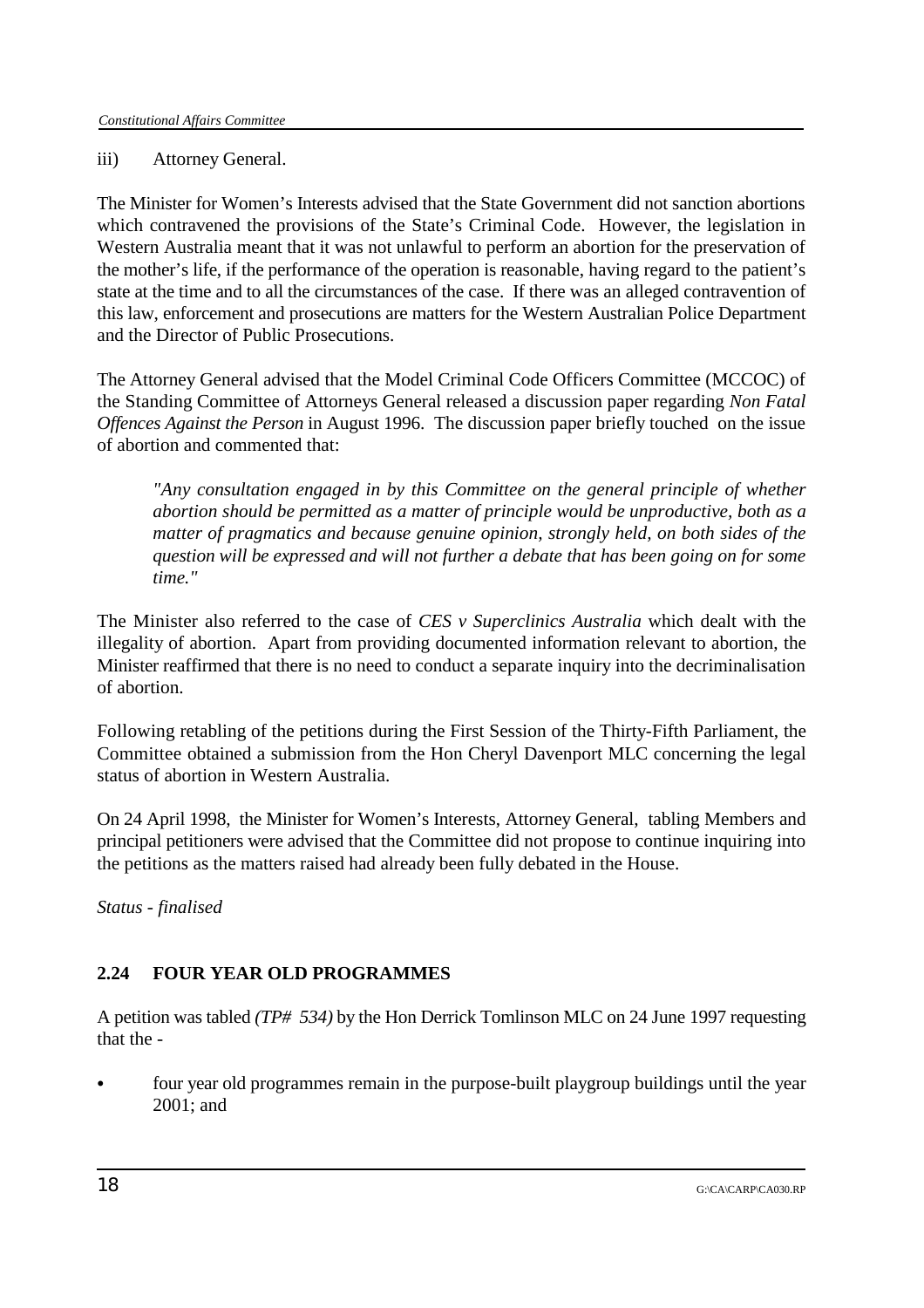Western Australia Department of Education's funding for the programmes continue to be administered by the Community Playgroups Management Committees, as is currently occurring under the Family and Children's Services funding arrangement.

The Committee sought submissions from the -

- i) principal petitioner;
- ii) Hon Derrick Tomlinson MLC; and
- iii) Minister for Education.

The Minister for Education's submission noted that the petitioners were all residents of the Shire of Mundaring which had seven community managed kindergartens within its area. The kindergarten programmes were all funded through Family and Children Services and operated out of buildings leased from the Shire of Mundaring, with four of the seven kindergartens operating in purpose built facilities. In this regard, the Minister detailed the proposed changes to the arrangements as -

- & Family and Children's Services' funding for the programmes would cease at the end of 1997 with the Education Department offering an equivalent number of kindergarten places through local schools in 1998;
- in relation to the kindergartens which were operating out of purpose build accommodation, the Education Department was negotiating with the Shire of Mundaring to obtain leases on the premises so that the programmes could remain at their current locations. However, the programmes would be attached to a local school and fall under the direction of the principal; and
- in relation to the kindergartens which are not operating from purpose built facilities, the Education Department intended to transfer them to purpose built facilities at nearby schools for 1998.

The Minister also provided comment concerning the request that future State funding through the Education Department to the Mundaring groups be administered by community management groups rather than by a nearby primary school. In particular, the Minister said that -

& it would be necessary to grant permits allowing the centres to operate as community preschools of which there were about 55 in Western Australia. However, new permits were rarely granted and are not allowed under the provisions of the draft School Education Bill, which was then open for community consultation.

In conclusion, the Minister said that the Education Department and the Shire of Mundaring had already reached agreement in regard to the premises which are purpose built and the groups in other accommodation will be provided with purpose built facilities. Furthermore, the Minister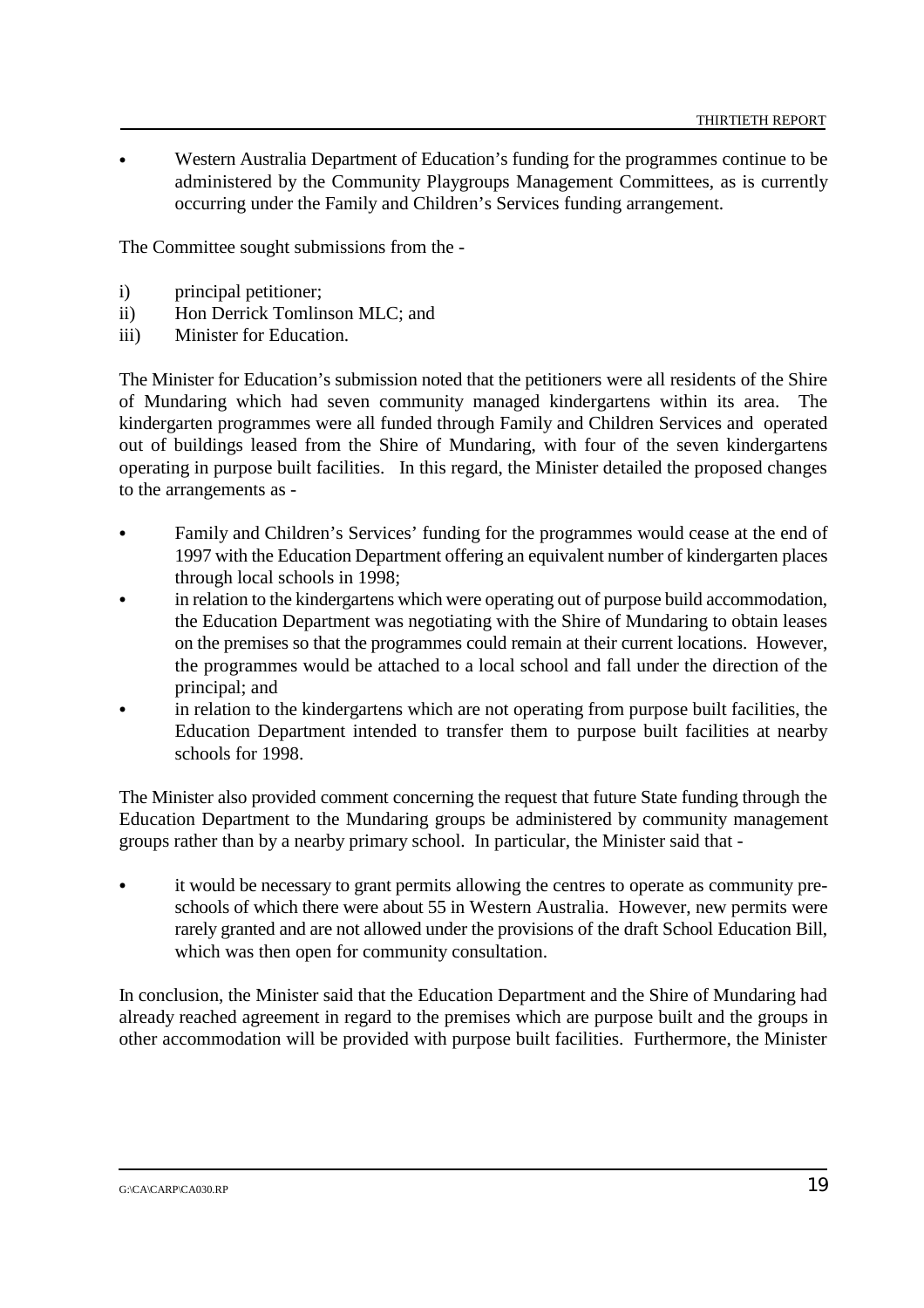considered that the issue of whether to grant the groups pre-school status was a matter which should be addressed after the close of the public consultation phase of the draft *School Education Bill.* In these circumstances, the Minister did not believe that there was a need to conduct an inquiry into the issues raised by the petition.

*Status - lapsed*

# **2.25 URANIUM MINING**

Three (3) petitions were tabled *(TP #s 671, 762 and 1000)* by the Hon Giz Watson MLC during the First Session of the Thirty-Fifth Parliament requesting that the Legislative Council investigate and evaluate the acceptability of a uranium industry.

Following receipt of the petitions, the Committee sought submissions from the -

- i) principal petitioners:
- ii) Minister for the Environment;
- iii) Minister for Resources Development; Energy;
- iv) Minister for Mines; and
- v) Hon Giz Watson MLC.

The Committee later became aware that the Legislative Council's Standing Committee on Ecologically Sustainable Development ("ESD Committee") was conducting an inquiry into the uranium mining industry at the Kintyre site. Accordingly, the Committee decided to refer the petition to the ESD Committee and advised all the relevant parties of the decision.

*Status - finalised*

#### **2.26 OCEAN VIEW LODGE**

A petition was tabled *(TP # 692)* by the Hon Barbara Scott MLC on 21 August 1997 requesting that the Legislative Council investigate the actions of the City of Fremantle regarding Ocean View Lodge. In particular, the petition requested that the Legislative Council investigate -

- & why the City of Fremantle issued approvals under the *Health Act 1911* and, why under its town planning scheme, it allows Ocean View Lodge to operate at 100 Hampton Road, Fremantle; and
- the parking problems and congestion caused by the owners and occupiers of 100 Hampton Road, Fremantle and why the City of Fremantle fails to enforce its parking by-laws.

Following receipt of the petition, the Committee sought submissions from the -

i) principal petitioners;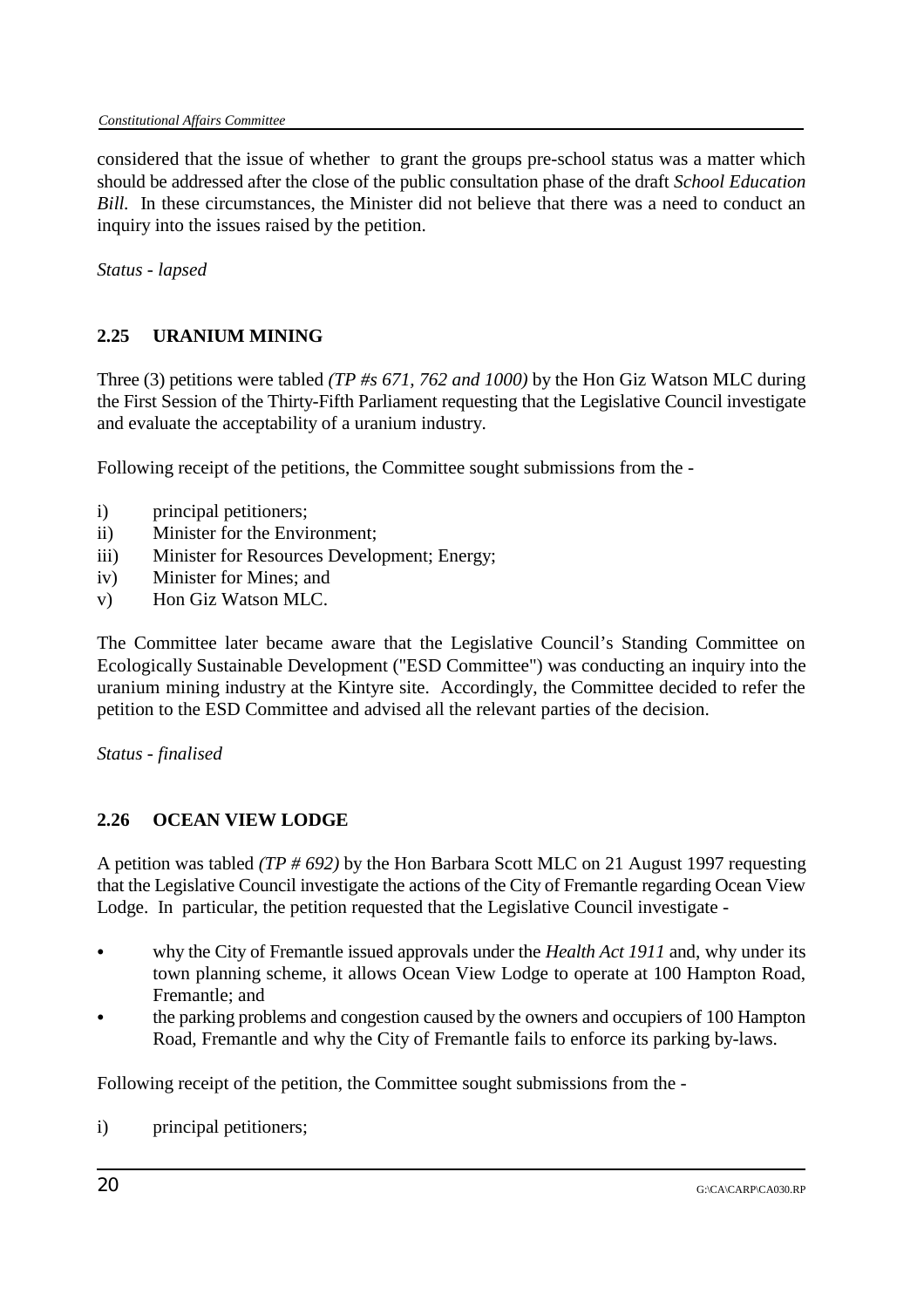- ii) Minister for Local Government;
- iii) City of Fremantle; and
- iv) Hon Barbara Scott MLC.

*Status - lapsed*

## **2.27 OCCUPATIONAL HEALTH AND SAFETY**

Two (2) petitions were tabled *(TPs #s 718 and 903)* by the Hons Ken Travers and Kim Chance MLC's during the First Session of the Thirty-Fifth Parliament opposing the proposed amendments to the *Occupational Safety and Health Amendment Regulations (No. 2 ) 1997.* The petition claimed that the amendments attacked the right of citizens to smoke in public places, impinging a citizens freedoms and democratic rights.

Following receipt of the petition, the Committee sought submissions from the -

- i) Minister for Labour Relation;
- ii) Hon Ken Travis MLC;
- iii) Hon Kim Chance MLC; and
- iv) principal petitioners.

The Minister for Labour Relations advised that the *Occupational Safety and Health Amendment Regulations (No 2) 1997* were gazetted on 22 July 1997 and come into effect on 1 August 1998. The Regulations addressed the following matters -

- prohibited smoking by employers, employees and self-employed persons in enclosed workplaces;
- & allowed for designated smoking areas (an area with an effective exhaust system and from which smoke cannot enter any other part of the workplace);
- & prohibited employers from requiring an employee to work in designated smoking areas when a person is smoking;
- required employers and persons in control of workplaces to notify persons working in the enclosed workplace that they are prohibited from smoking there; and
- & provided inspectors with the power to require a person covered by the regulations to extinguish the tobacco product if smoking in an enclosed workplace.

It was proposed that the regulations would operate in conjunction with the general duty of care provisions of the *Occupational Safety and Health Act 1984* to protect employees from the adverse effects of environmental tobacco smoke.

Following receipt of the petition, the Committee considered that the matter should be referred to the Standing Committee on Delegated Legislation. The Hon Ken Travers MLC was informed of this referral and advised that it was open to him to table a Motion for Disallowance before 16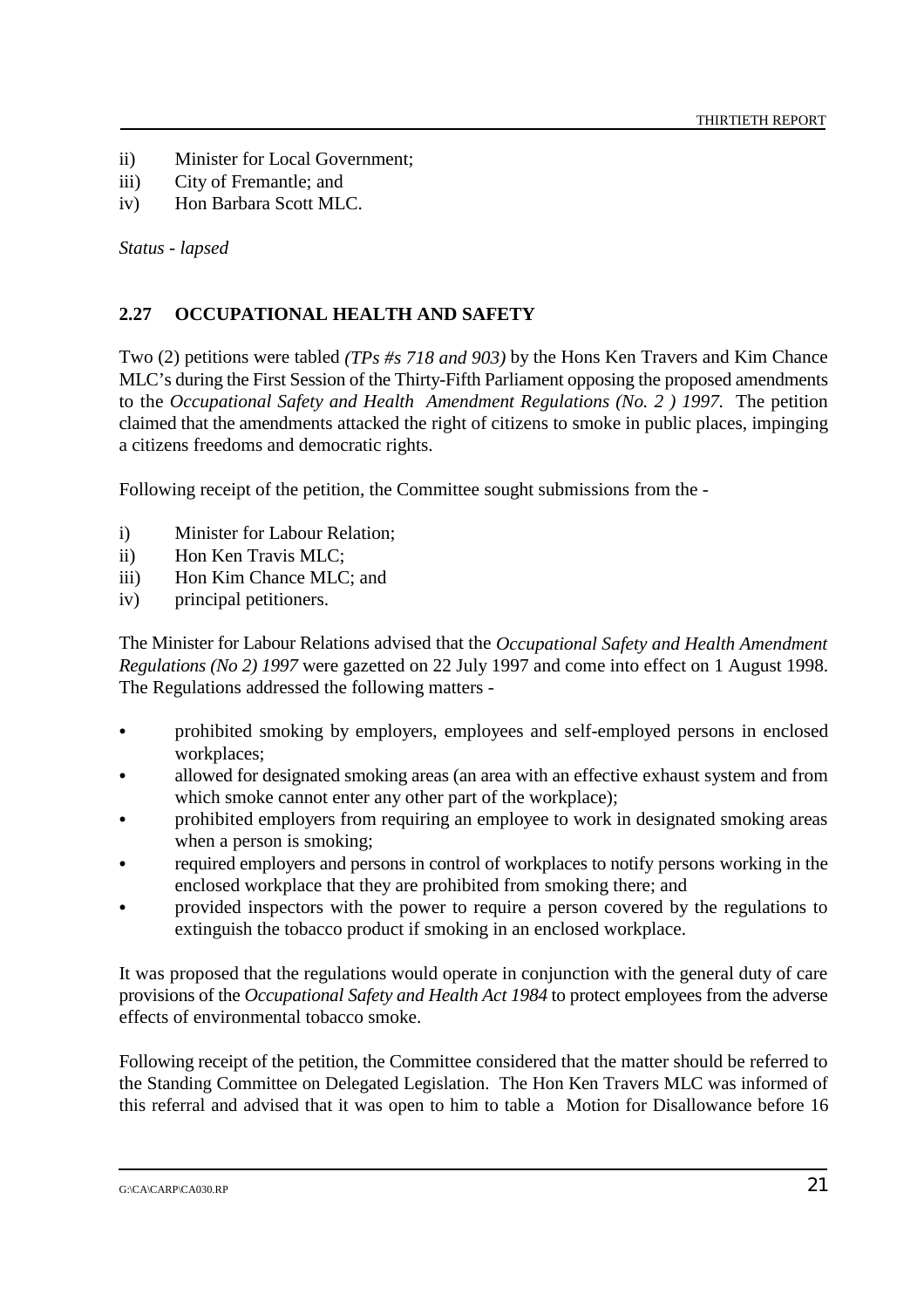October 1997. The Committee also informed the principal petitioner of the Committee's decision to refer the petition to the Delegated Legislation Committee.

*Status - finalised*

# **2.28 MANAGEMENT PRACTICES OF THE DEPARTMENT OF CONSERVATION AND LAND MANAGEMENT IN THE BRIDGETOWN GREENBUSHES AREA**

On 27 August 1997, the Hon Jim Scott MLC tabled a petition *(TP# 719)* concerning the management practices of the Department of Conservation and Land Management in the Bridgetown Greenbushes Shire.

The petition requested the Legislative Council to -

- & consider the Department of Conservation and Land Management's current logging proposals of the Hester State Forest as an unacceptable risk to the long term economy and quality of life of the Bridgetown-Greenbushes Shire Community;
- call upon the Department of Conservation and Land Management to hold a public workshop, open to residents of the Bridgetown-Greenbushes Shire Community, to establish and address the issues and impacts of logging of the Hester State Forest upon the community; and
- call upon the Department of Conservation and Land Management to manage the Hester State Forest in accordance with the wishes of the Bridgetown-Greenbushes Shire Community.

This Committee sought submissions from the -

- & principal petition;
- & Hon Jim Scott MLC; and
- Minister for the Environment.

See further comments relating to this petition at 2.61.

*Status - finalised*

# **2.29 INDUSTRIAL RELATIONS BILL**

On 9 September 1997, the Hon Ed Dermer MLC tabled a petition *(TP# 751)* opposing the implementation of the *Industrial Relations Bill*.

On 16 September 1997, the Committee notified both the principal petitioner and the Hon Ed Dermer MLC that it considered the matters raised by the petition had received full debate by the Legislative Council. The Committee also noted that the Public Administration Committee had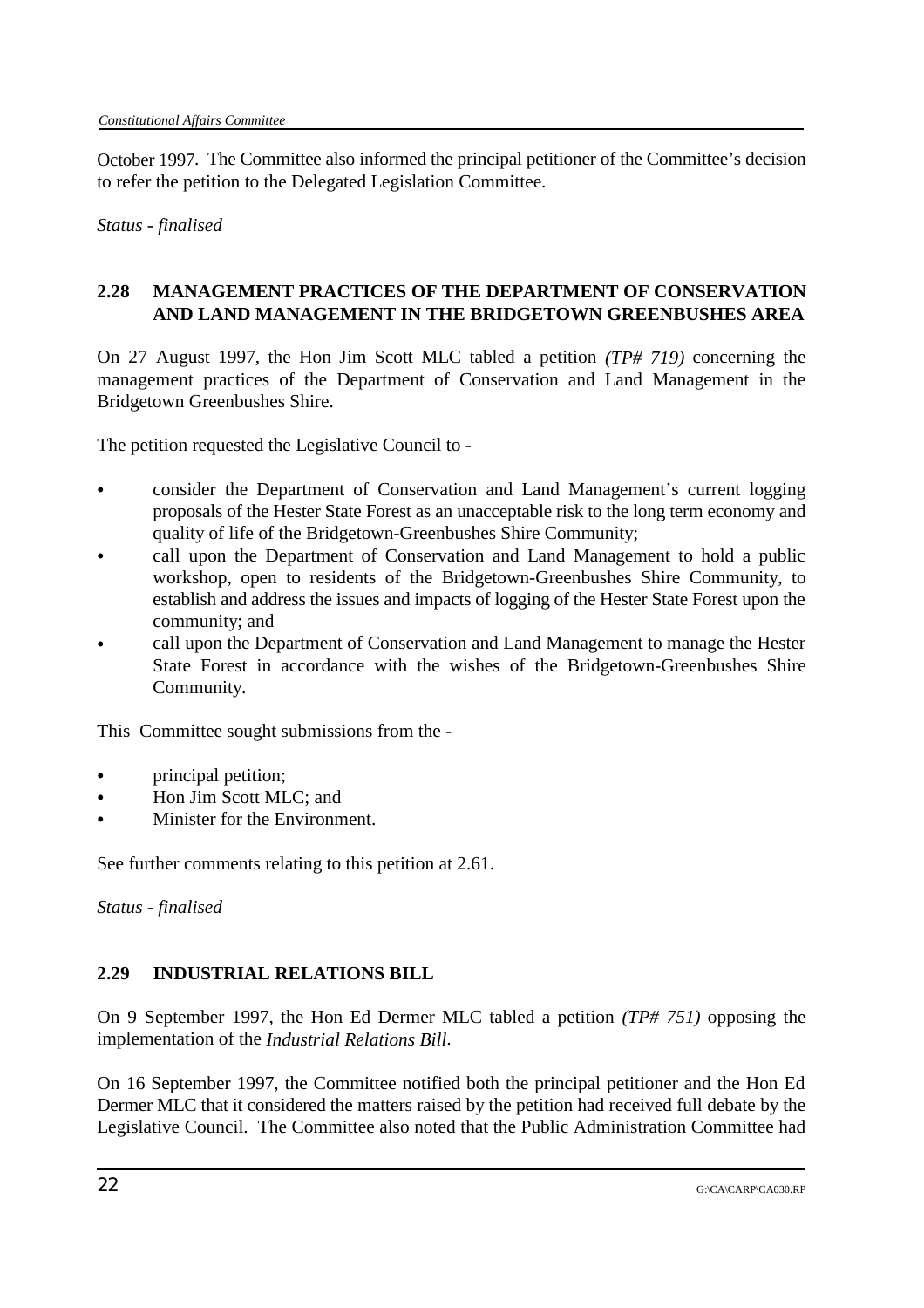commenced an inquiry into the *Industrial Relations Bill.* In these circumstances, the Committee advised that they did not intend to conduct any further enquiries into the petition.

*Status - finalised*

## **2.30 NAVAL PORT BASE**

On 11 March 1998 and 9 September 1997, the Hons Jim Scott and Barbara Scott MLC's tabled two (2) petitions *(TP#s 1413 and 749)* opposing any moves to establish a new port at Naval Base.

The petition requested the Legislative Council to -

- & oppose any moves to establish a new port at Naval Base;
- & reject any proposals to rezone the Kwinana Industrial area's buffer zone for industry; and
- & dismiss the Steering Committee for the Fremantle-Rockingham Industrial Area Regional Study and replace it with people more representative of the area.

Following receipt of the petition, the Committee sought submissions from the -

- principal petitioners;
- & Hon Jim Scott MLC;
- Hon Barbara Scott MLC:
- City of Fremantle; and
- City of Cockburn.

The Committee received a detailed submission from the Wattleup Citizen's Association (Inc) opposing any moves to establish a new port at Naval Base. The submission claimed, inter alia, that the relevant communities were dissatisfied with the consultative process surrounding the proposed plans to establish the port. In particular, the Association believed that no environmental assessment or regional strategy had been undertaken in relation to the proposal. The Association also commented that the *Fremantle Rockingham Industrial Area Regional Strategy Discussion Paper* had failed to address such issues as water quality, smog and haze.

The City of Fremantle's submission supported the proposal to establish a port at Naval Base which would be a complementary facility to, and extension of, the existing Fremantle Inner Harbour. However, the City believed that the *Fremantle Rockingham Industrial Area Regional Strategy Discussion Paper* raised a number of issues without providing the background information required for adequate analysis and assessment. In particular, the report does not adequately discuss the assessment and quantification of the impacts of the port on existing operations in Fremantle, land use, buffer requirements and transport connections in Fremantle.

The City of Cockburn's submission provided a detailed analysis of the *Fremantle Rockingham Industrial Area Regional Strategy Discussion Paper* . The City considered that the paper failed to adequately discuss the relevant issues and implications. For example, the projections for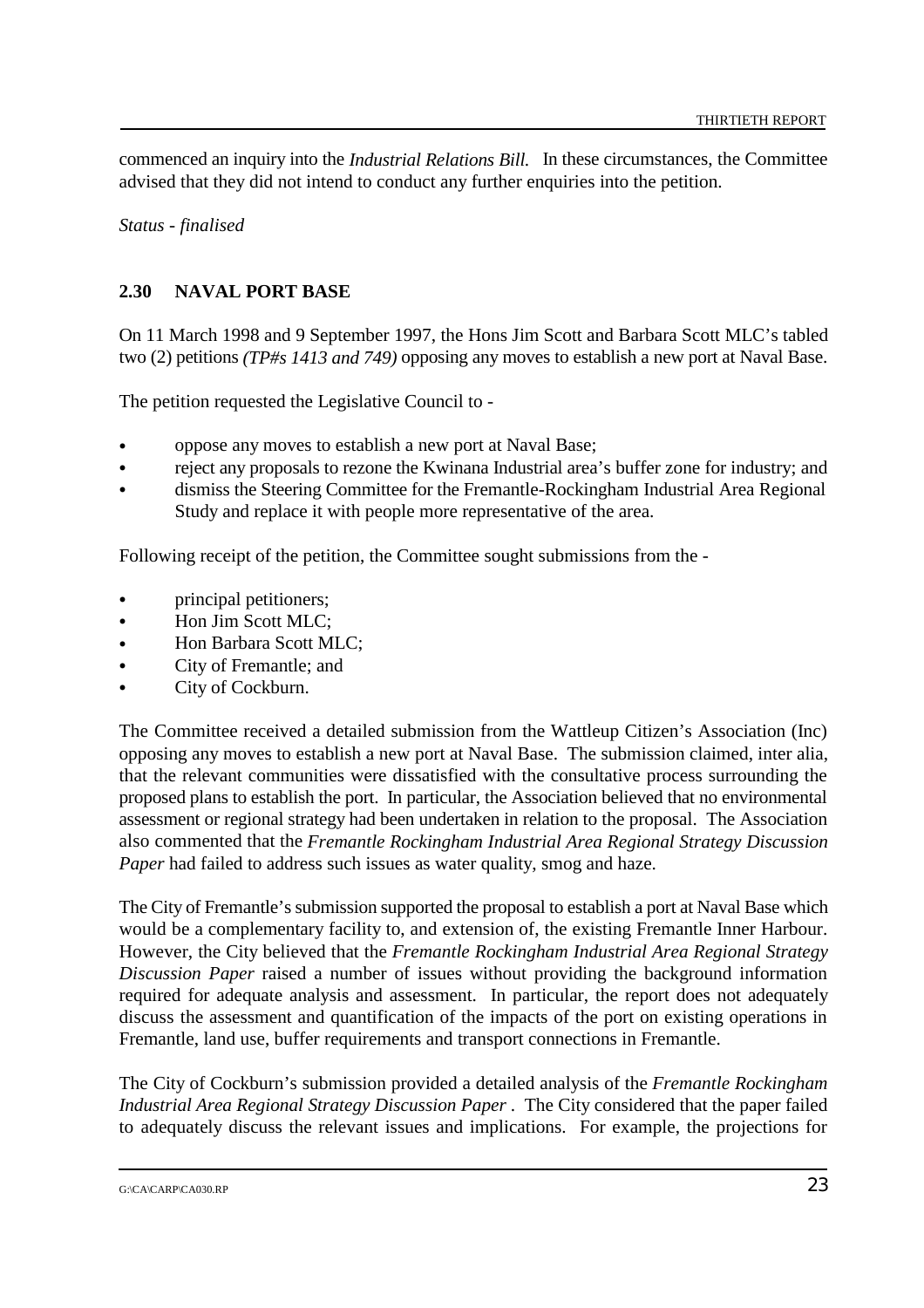population and economic growth and the need for industrial land were based on outdated estimates that had no regard to National and State trends. However, the City considered that the *Ultimate Strategic District Plan* reflected a balanced land use response for the buffer area.

*Status - lapsed*

# **2.31 NORTH WEST CAPE**

On 10 September 1997 and 11 March 1998, the Hon Giz Watson MLC tabled two (2) petitions *(TP #s 758 and 1414)* requesting World Heritage Listing for the North West Cape.

The petitions -

- recommended that the Government apply for World Heritage Listing for the whole North West Cape area including Commonwealth and State Sea territories and the terrestrial and estuary ecosystems to safeguard the precious environment for future generations;
- rejected any proposal which could harm the fragile ecosystem of the North West Cape including any further development on the West Coast; and
- supported increased funding to CALM and other agencies to upgrade and maintain management resources for the North West Cape.

Following receipt of the petition, the Committee sought submissions from the -

- Minister for the Environment:
- & Hon Giz Watson MLC; and
- principal petitioner.

The Minister for the Environment advised that the Environmental Protection Authority had been requested to provide the Committee with a copy of their position/policy statement on the Cape Range Peninsula on completion. The Minister also advised that an expert report into the Department of Environmental Protection *Karst Management Considerations of the Cape Range Karst Province Western Australia* suggested that the area, including the Ningaloo Reef, was one of the more significant natural Heritage areas which may satisfy the formal criteria for World Heritage Listing.

The Committee has not, as yet, been provided with a copy of the EPA's position/policy statement or the Karst Management Report. Accordingly, a further request was made to the Minister for this information to be made available to the Committee.

*Status - lapsed*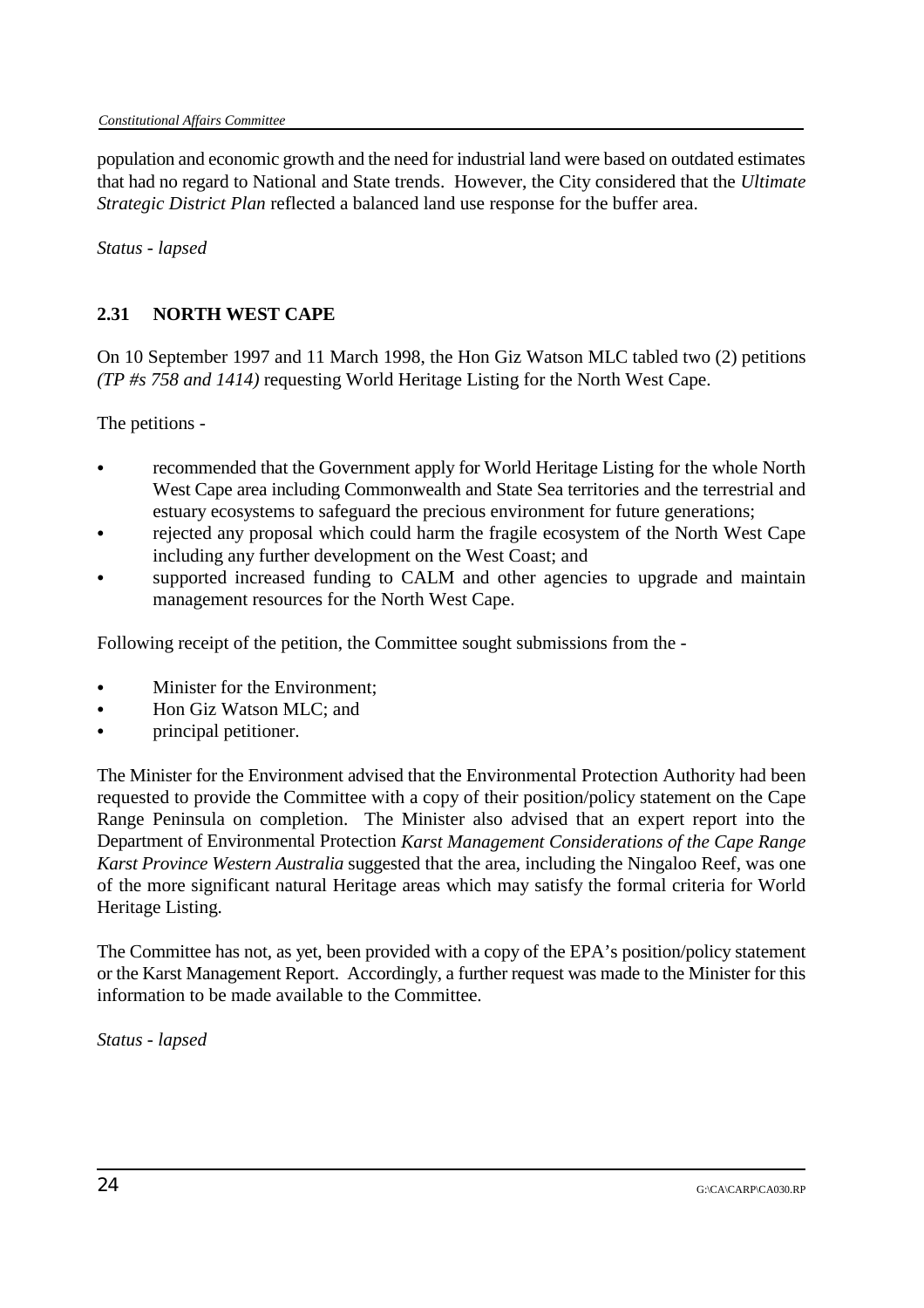# **2.32 VOLUNTARY EUTHANASIA**

During the First Session of the Thirty-Fifth Parliament, the Hon Norm Kelly MLC tabled five (5) petitions (*TP #s 485, 526, 771, 772 and 858*) requesting that the Legislative Council pass a Bill allowing for a State Referendum to legalise voluntary euthanasia and pass a Bill legalising the strictly and properly regulated practice of voluntary euthanasia. On 14 October 1997, the Hon Norm Kelly MLC also tabled a petition (*TP# 857)* calling on the House to pass a Bill to legalise voluntary euthanasia*.*

During the First Session of the Thirty-Fifth Parliament, the Hons Tom Stephens MLC, Nick Griffiths MLC and the President, Hon George Cash MLC, tabled fourteen (14) petitions *(TP #s 490, 510, 535, 543, 549, 669, 670, 687, 695, 711, 748, 750, 859 and 860)* requesting the Legislative Council reject any Bill allowing voluntary euthanasia, including any Bill for a referendum to legalise euthanasia for the following reasons -

- & every act of euthanasia carried out with the approval of the State necessarily involves a judgement by the State that the person killed had a life that no longer mattered;
- & inquiries into the legalisation of so-called "strictly regulated voluntary euthanasia" by the *House of Lords Select Committee on Medical Ethics (1994)*, the *New York State Task Force on Life and Law (1994)*, the *Canadian Special Senate Select Committee on Euthanasia and Assisted Suicide (1995)* and the *Australian Senate Legal and Constitutional Legislation Committee (1996)* each concluded that it is impossible to ensure adequate safeguards for voluntary euthanasia and that therefore legalising euthanasia will always create more victims than beneficiaries;
- & a referendum on euthanasia would, if successful, be a substantial step towards legalised euthanasia and therefore any Bill for a referendum on euthanasia should be rejected as an attempt to remove the equal protection from intentional killing enjoyed by all Western Australians under existing law.

Following receipt of the petition, the Committee sought submissions from the -

- Hon Norm Kelly MLC; and
- & principal petitioner.

On 9 June 1998, the Committee tabled Report No. 23 addressing the various issues raised in the petitions. It was of the view that it was not appropriate to make any recommendations about the rights or wrongs of legalising voluntary euthanasia. Accordingly, the approach of the report was to outline the position on euthanasia taken in jurisdictions such as the Northern Territory, United States, Canada, Britain and the Netherlands. The Committee sought to supplement this material with the oral evidence of a small number of witnesses from the Northern Territory and Western Australia in order to expand and clarify certain issues.

As a result of the inquiry, the Committee noted that there was widespread support for efficient, effective and well resourced palliative care services. The evidence appeared to indicate that the ready availability of palliative care services may reduce the number of people wishing to seek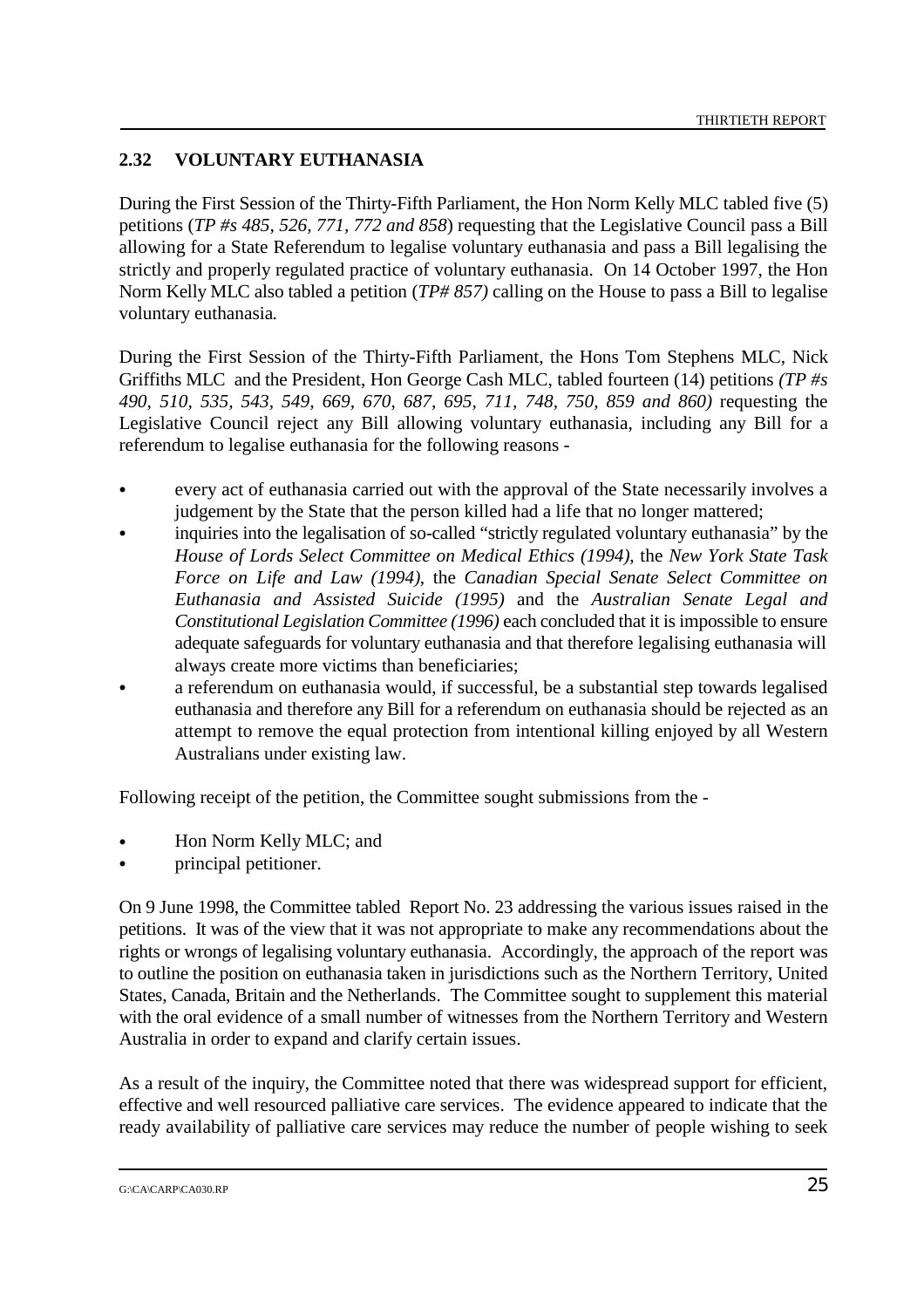voluntary euthanasia. Accordingly, the Committee believed that there was a need for better public education about palliative care and a further examination of the ways in which a range of such services could be readily made available to a larger number of people.

*Status - finalised*

# **2.33 OSTEOPATH BILL 1997**

Two (2) petitions were tabled by the Hon Bob Thomas MLC on 14 October 1997 *(TP# 861)* and 15 October 1997 *(TP# 873)* requesting that the Legislative Council amend the *Osteopath Bill 1997.*

On 1 December 1997, the Hon Bob Thomas MLC and the principal petitioner withdrew the petition advising the Committee that the issue raised by the petition had been addressed by amendments to the *Osteopath Bill 1997.* 

On 10 December 1997, the Hon Bob Thomas MLC and the principal petitioner were formally advised that the Committee had resolved to discontinue the inquiry into the petition.

*Status - finalised*

# **2.34 STEPHENSON AND WARD/MEDI-COLLECT INCINERATOR**

On 14 October 1997, the Hon Norm Kelly MLC tabled a petition *(TP# 862)* requesting the removal of all contamination of the Stephenson and Ward/Medi-Collect Incinerator ("the site").

Following receipt of the petition, the Committee sought submissions from the -

- principal petitioner;
- Hon Norm Kelly MLC;
- & Minister for the Environment;
- & Minister for Health; and
- Minister for Water Resources.

The Minister for the Environment's submission outlined both the scientific and public review of the site over a period of several years. The Minister advised that the site had been managed through the proper legal mechanisms available under the *Environmental Protection Act.* In this regard, she considered that there already had been, and continued to be, extensive oversight of the project by the relevant bodies which would ensure the protection of the environment, public and occupational health.

The Minister for Health advised that a consultative liaison committee had been established to consider options for remediation of the site. The Committee consisted of local residents, Felspar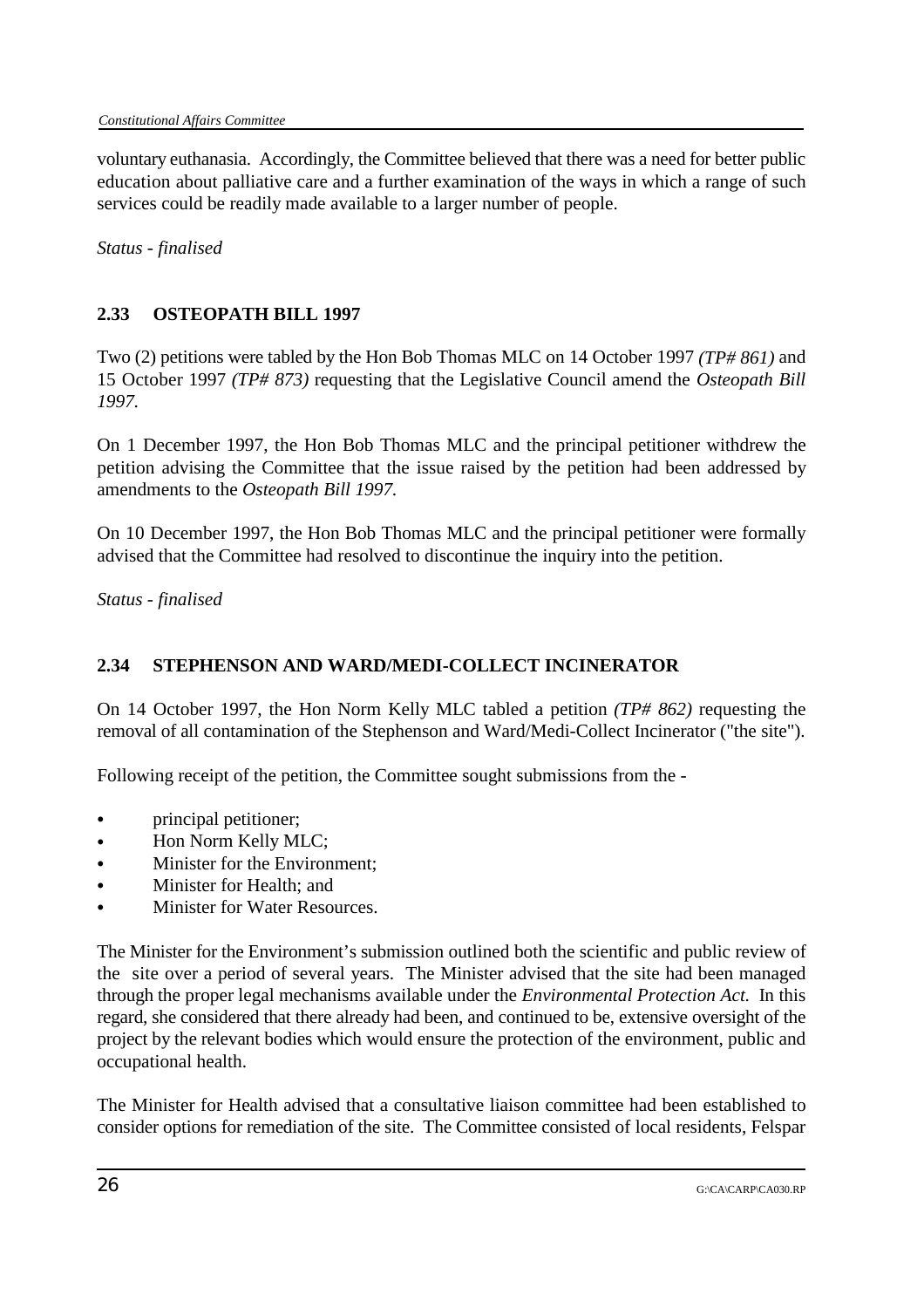Road Action Group ("FRAG") members of the Contaminated Sites Alliance ("CSA"), officers of the Department of Environmental Protection, Water and Rivers Commission and Health Department. The Committee was chaired by an independent expert appointed by the Minister for the Environment, Professor Arthur McComb.

Professor McComb submitted a report to the Environmental Protection Authority which recommended a remediation strategy for the site. The strategy noted and recommended that -

- & engineering reports had indicated that, at the end of the incinerator's life, or when a change of land use is proposed, it would be simple to remove the remaining contamination and to clean the entire site;
- all contamination should be removed from the site down to the clay layer; and
- barriers should be placed around the area under the incinerator building to prevent any contamination migrating offsite.

On the basis of the recommendations, the FRAG and CSA members resigned from the liaison Committee. Officers of the Health Department, Water and Rivers Commission and Department of Environmental Protection supported Professor McComb's recommendations.

*Status - lapsed*

## **2.35 CLOSURE OF THE SWIMMING POOL AT YANCHEP NATIONAL PARK**

On 21 October 1997, the Hon Ken Travers MLC tabled a petition *(TP# 902)* opposing the closure of the swimming pool at Yanchep National Park for the following reasons -

- the heritage of the National Park;
- the community in Yanchep and Two Rocks; and
- local children having access to swimming lessons.

Following receipt of the petition, the Committee sought submissions from the -

- principal petitioner;
- Hon Ken Travers MLC: and
- Minister for the Environment.

The Minister for the Environment, the Hon Cheryl Edwardes MLA, advised that the swimming pool had been closed as a result of significant leakage and the need for other substantial repairs. Following closure of the pool, the Minister requested that the Department of Conservation and Land Management commission a consultant's report to provide cost estimates to repair the structure of the pool, upgrade the plant and renovate the public facilities to current health and community standards.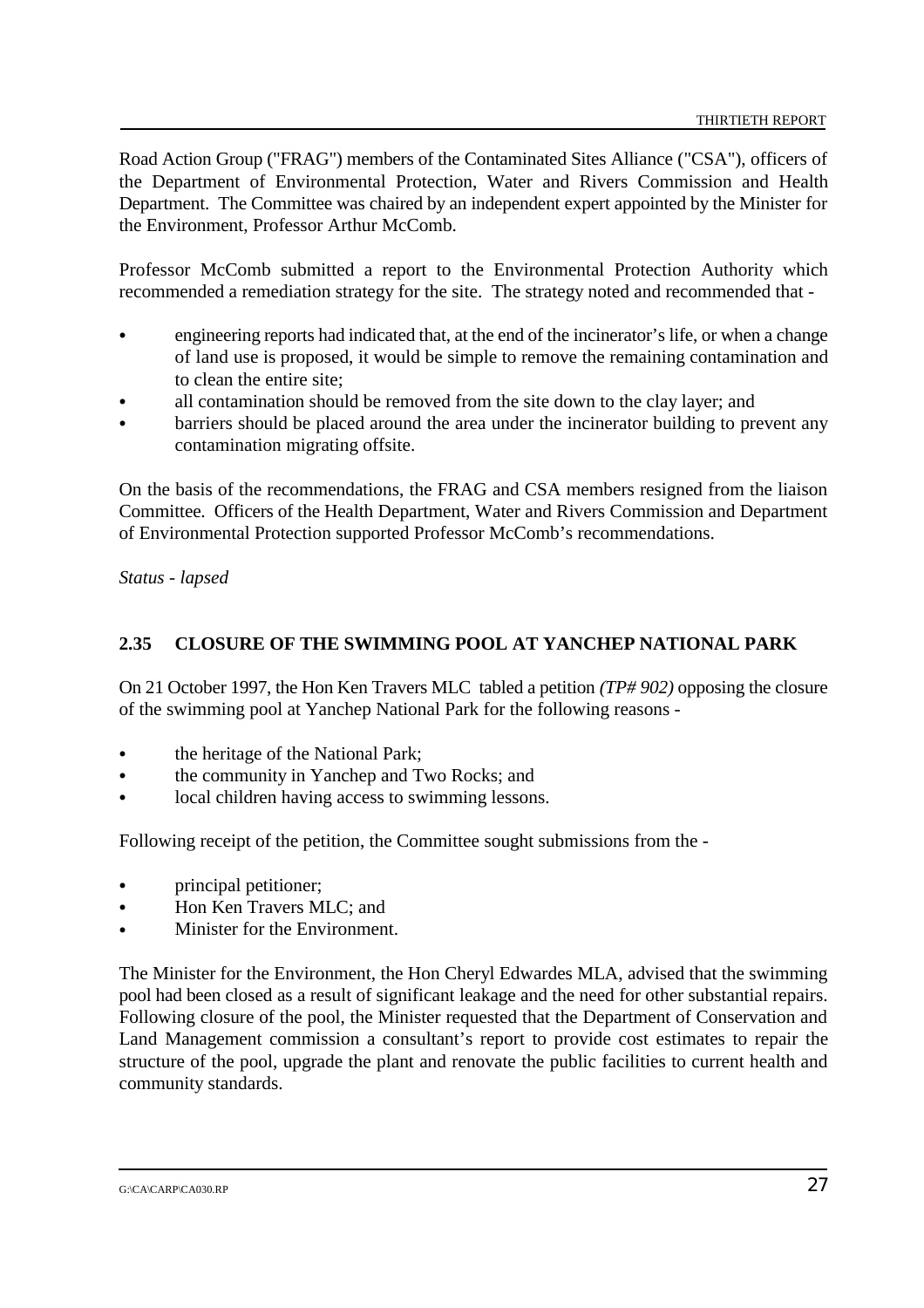The report revealed that the replacement of pipeworks under the pool may be costly although it was not possible to make an accurate estimate. It was also revealed that considerable dewatering of the site would be required prior to undertaking any repairs. In these circumstances, the estimated cost of repairs to the pool was approximately \$170 000 with the qualification that the figure may be exceeded depending on what was discovered during progress of works.

Following the report, the Minister met with representatives from the Yanchep District High School and the Parents and Citizens Association. The Minister explained, prior to committing funds to upgrading the pool, she intended to fully explore the option of a purpose built community/school pool which would be located to better service the community and provide a modern amenity. The option of a purpose built pool was agreeable to the meeting and Mr Ian MacLean MLA agreed that he would liaise with the various community organisations and chair a community based working group to consider options for the funding, development and operation.

The Committee visited the Yanchep National Park and inspected the swimming pool. The Committee also had discussions with the Hon Ken Travers MLC and local interested groups concerning the heritage value of the swimming pool. The Committee has not received further comment from the community based working group on this matter.

*Status - lapsed*

# **2.36 DEEPWATER PORT AND HEAVY INDUSTRIAL ESTATE AT OAKAJEE**

On 22 October 1997, the Hon Giz Watson MLC tabled a petition *(TP # 916)* requesting that the Legislative Council investigate the proposed deepwater port and heavy industrial estate at Oakajee.

Following receipt of the petition, the Committee sought submissions from the -

- & principal petitioner;
- & Hon Giz Watson MLC; and
- Minister for Resources Development; Energy.

The Committee received a letter from the Hon Giz Watson MLC enclosing two (2) reports entitled *Seagrass Meadows and the Marine Environment at the Oakagee Deepwater Port Development Area* and *Report on Marine Survey of Proposed Deep Water Harbour Development Site at Oakajee.* The reports revealed, inter alia, the presence of a rich and complex marine ecosystem within the Oakajee development site. It was stated that the major coastal engineering associated with the construction of the Deepwater Port would have "significant in situ, up-drift and down-drift impact on the inshore seagrass meadows."

The Committee noted the submissions received concerning this petition. However, the Committee considers its role to be restricted to ensuring the proper compliance with environmental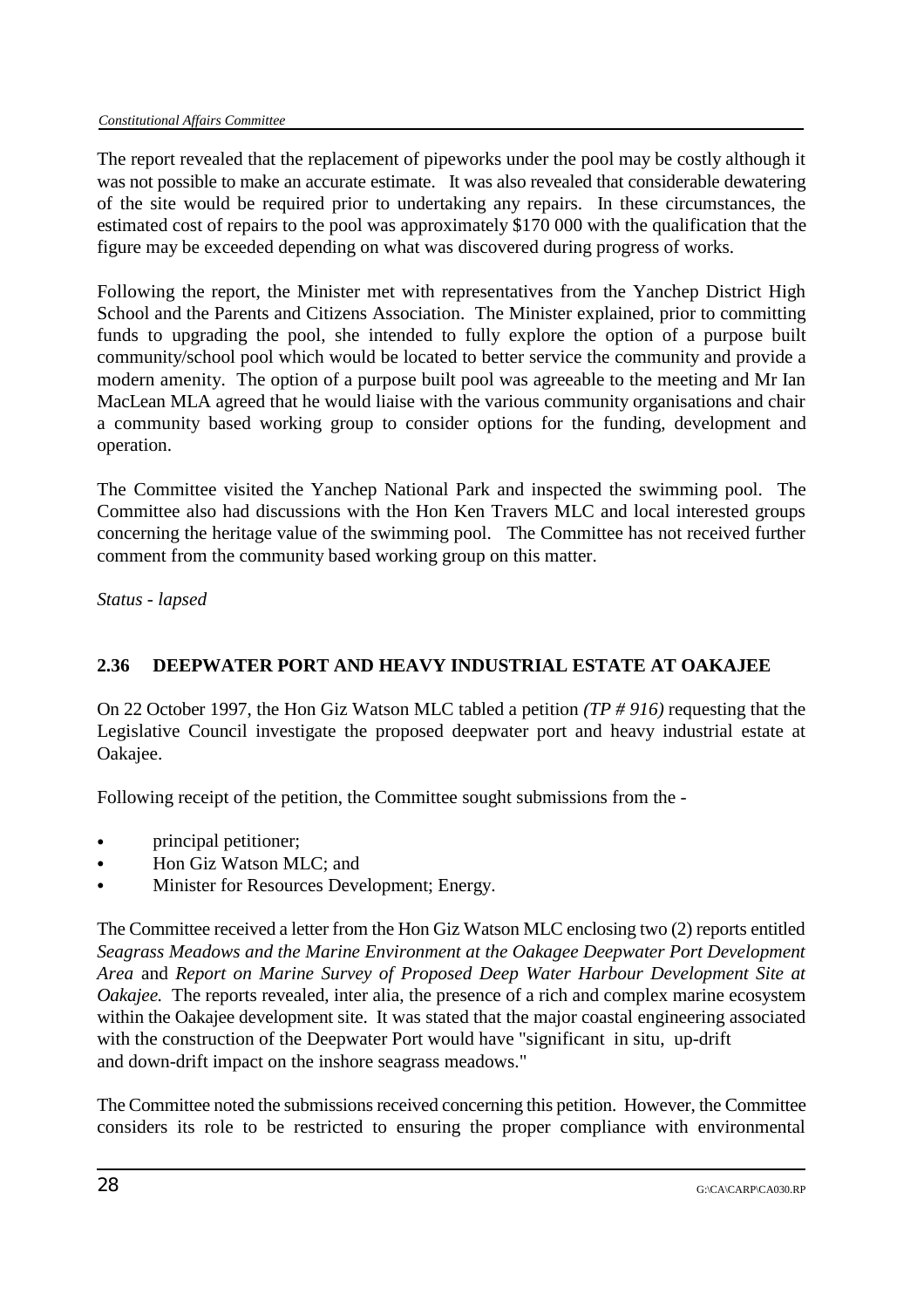procedures. Accordingly, the Committee proposed to monitor the Environmental Protection Review and liaised with the principal petitioners to ensure satisfactory compliance with procedures.

*Status - lapsed*

#### **2.37 SWANBOURNE VILLAGE**

On 23 October 1997 and 19 March 1998, the Hon Jim Scott MLC tabled two (2) petitions *(TP #s 924 and 1452)* to preserve the Swanbourne Village by opposing the Metropolitan Region Scheme Amendment No. 982/33 Regional Roads (Part 3). Following receipt of the petition, the Committee sought submissions from the -

- principal petitioner;
- Hon Jim Scott MLC: and
- Minister for Planning.

The Ministry of Planning's Acting Chief Executive Officer, Mr Paul Frewer, provided the Committee with a copy of the *Technical Report* (dated February 1997) and the *Report on Submissions* (Volume 1) (dated September 1997) concerning the Amendment No 982/33.

The Ministry of Planning advised that, prior to advertising the amendment, it was evaluated by the Environmental Protection Authority which confirmed that environmental assessment of the amendment was not required. The Ministry also advised that the Western Australian Planning Commission considered public submissions as part of reaching its decision to proceed with the amendment.

The Committee continued to monitor the issues raised in the petition, however, its role was restricted to ensuring the proper compliance with planning procedures.

*Status - lapsed*

## **2.38 DELETION OF THE EASTERN BYPASS FROM THE METROPOLITAN REGION SCHEME**

On 11 November 1997 and 19 March 1998, the Hon Jim Scott MLC tabled two (2) petitions *(TP #s 1002 and 1450)* requesting that the Legislative Council recommend that the Eastern Bypass be deleted from the Metropolitan Region Scheme.

The petition expressed concern that the Eastern Bypass would -

- fragment and dislocate the communities of White Gum Valley and Beaconsfield;
- increase vehicle emissions, affecting air quality and pollution levels;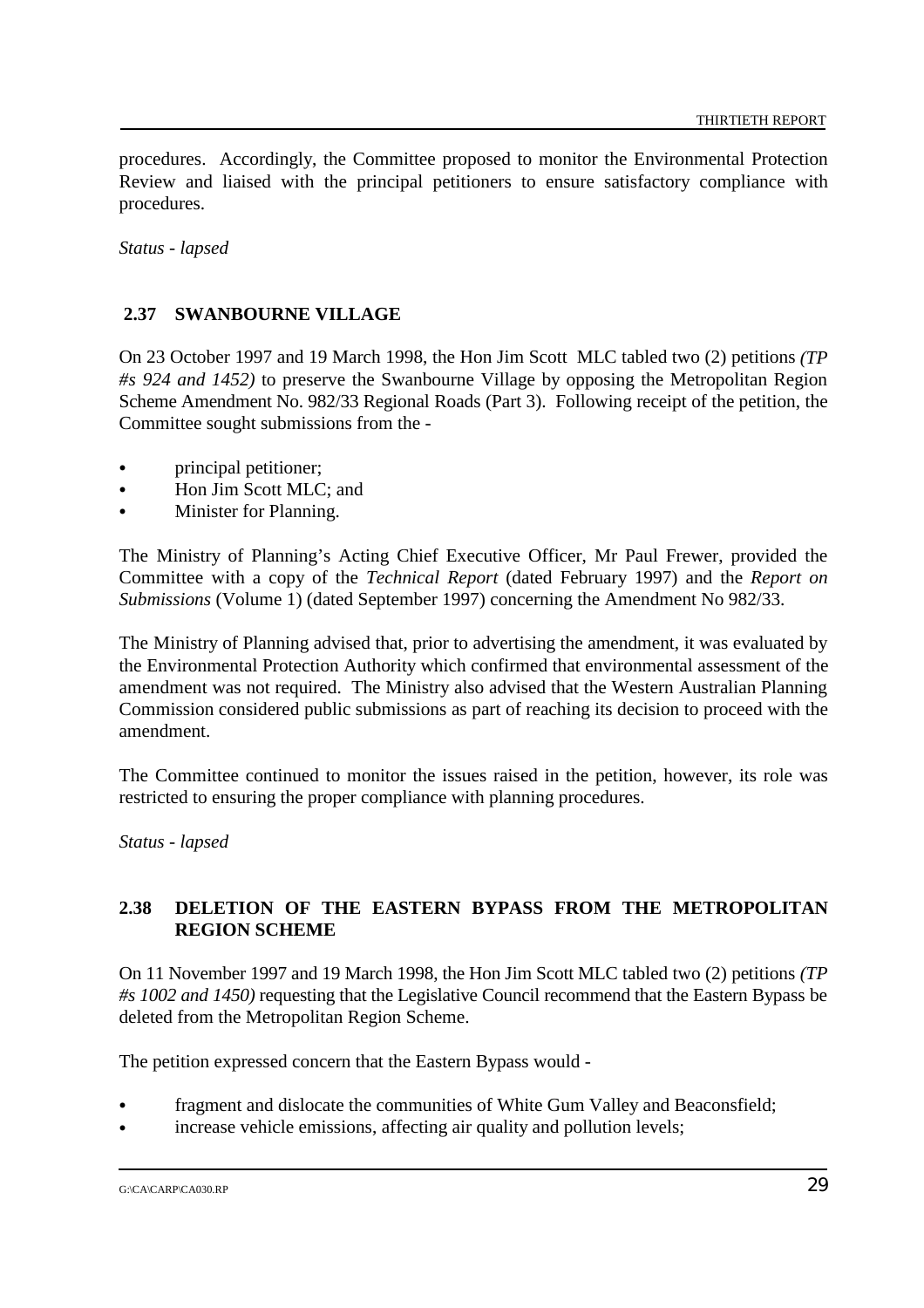- & result in increased run-off of petrochemicals, heavy metals and solvents into stormwater run-off, and ultimately into local waterways;
- remove the school oval and green areas of White Gum Valley primary school;
- & threaten safety of school children and all pedestrians and road users due to increased traffic levels in the surrounds;
- & create increased traffic in feeder roads, adversely affecting residents; and
- destroy remnant urban bushland at Clontarf Hill.

Following receipt of the petition, the Committee sought submissions from the -

- principal petitioner;
- Hon Jim Scott MLC; and
- Minister for Transport.

The Minister for Transport advised that, in September 1997, he released the Fremantle Eastern Bypass Summary Report to aid understanding of the decision to build the Bypass. The summary report outlined the need for the Bypass, the negative and positive impacts, regional requirements and future traffic scenarios. According to the Minister, the summary report addressed all of the issues raised by the Hon Jim Scott MLC.

The Committee continued to monitor the issues raised in the petition, however, its role was restricted to ensuring the proper compliance with planning procedures.

*Status - lapsed*

# **2.39 GOVERNMENT FUNDING TO BE MADE AVAILABLE TO THE ALBANY HOSPICE**

The Hon Murray Montgomery MLC tabled two (2) petitions *(TP #s 1013 and 1443)* requesting additional ongoing funding be made available to the Albany Hospice.

Following receipt of the petition, the Committee sought submissions from the -

- principal petitioner;
- Hon Murray Montgomery MLC; and
- & Minister for Health.

As part of the inquiry, the Committee heard oral evidence from the following witnesses -

- & Hon Murray Montgomery MLC;
- & Ms Joy Brann, Chairperson, Community Cancer Services Advisory Committee, and serving member, Board of Management, Albany Hospice; and
- & Mr Paul Rees, Chairman, Board of Management, Albany Hospice.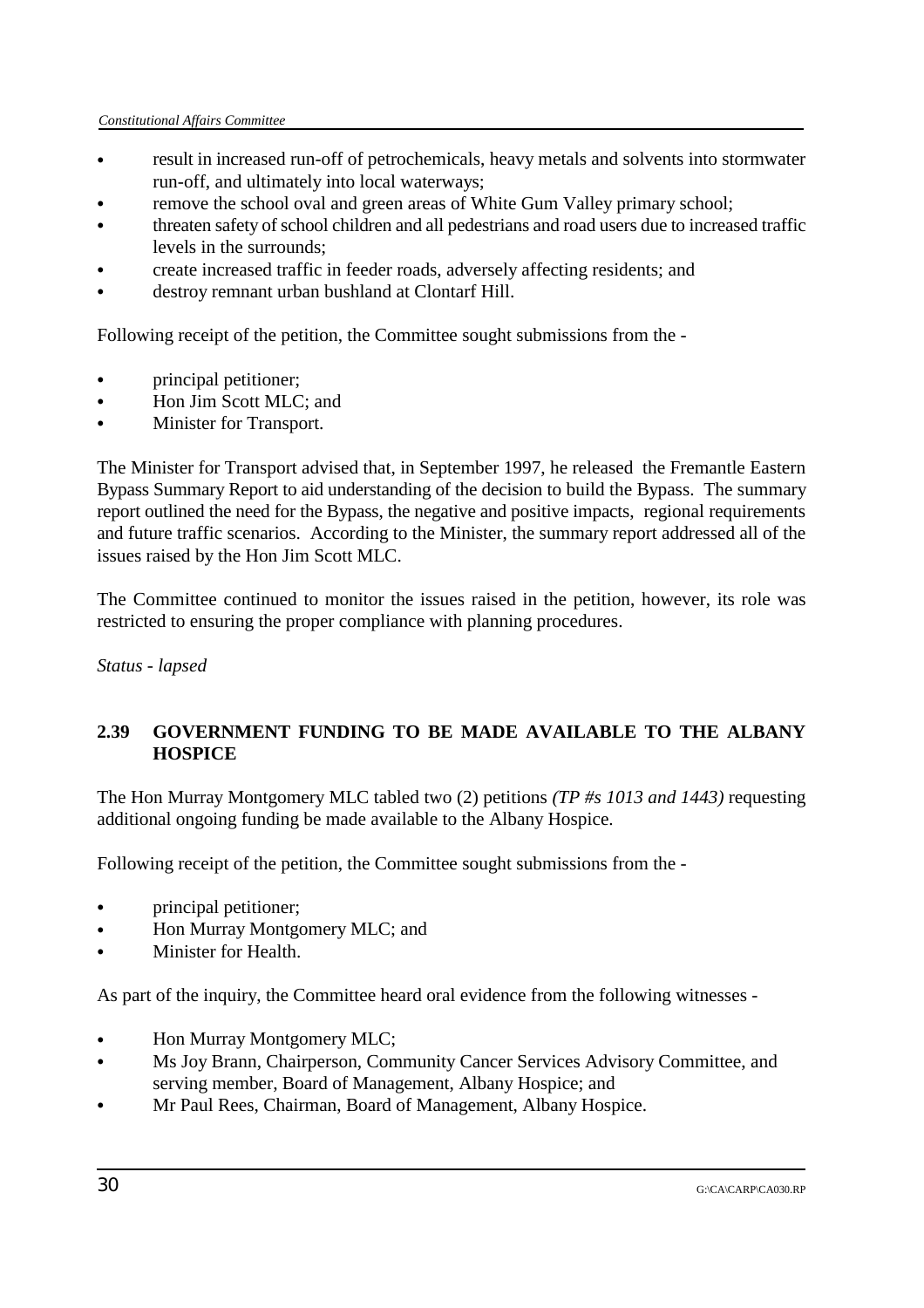The witnesses explained that the Albany Hospice had been seeking funding in an active manner since December 1996. In particular, it was hoped that a Medicare agreement could be reached whereby the Hospice paid for the deliverance of care on an as-needed basis, rather than specifically demanding a sum of money. An agreement of this nature would allow the Hospice to continue to provide what was argued to be a much needed facility to the Albany community.

Following the hearings, the principal petitioner informed the Committee that the requested funding for the Albany Hospice had been approved by the Government

*Status - finalised*

#### **2.40 DEVELOPMENT PLANS ON THE FORESHORE OF PRINCESS ROYAL HARBOUR, ALBANY**

On 13 November 1997, the Hon Murray Montgomery MLC tabled a petition *(TP# 1019)* opposing the redevelopment plans on the foreshore of the Princess Royal Harbour, Albany.

The petitioners expressed concern that the proposed development could have a detrimental affect on the town of Albany in regard to -

- tourist and residential zoning in a Port area;
- danger and noise from traffic travelling along Princess Royal Drive; and
- lack of recreational space and the height and density of the proposal.

Following receipt of the petition, the Committee sought submissions from the -

- principal petitioner;
- Hon Murray Montgomery MLC;
- Chief Executive Office, Town of Albany; and
- Minister for Lands.

The Minister for Lands advised that the evolution of the Albany foreshore redevelopment plan was an initiative of the Albany Community dated from 1983. In this regard, the public consultation exercise carried out by the Great Southern Development Commission, LandCorp and the Town of Albany included -

- & public meetings;
- design workshops;
- interviews:
- & public surveys;
- & public displays and models;
- newsletter and a facts sheet:
- newspaper advertisements and media articles; and
- statutory planning and environmental approvals all publicly advertised.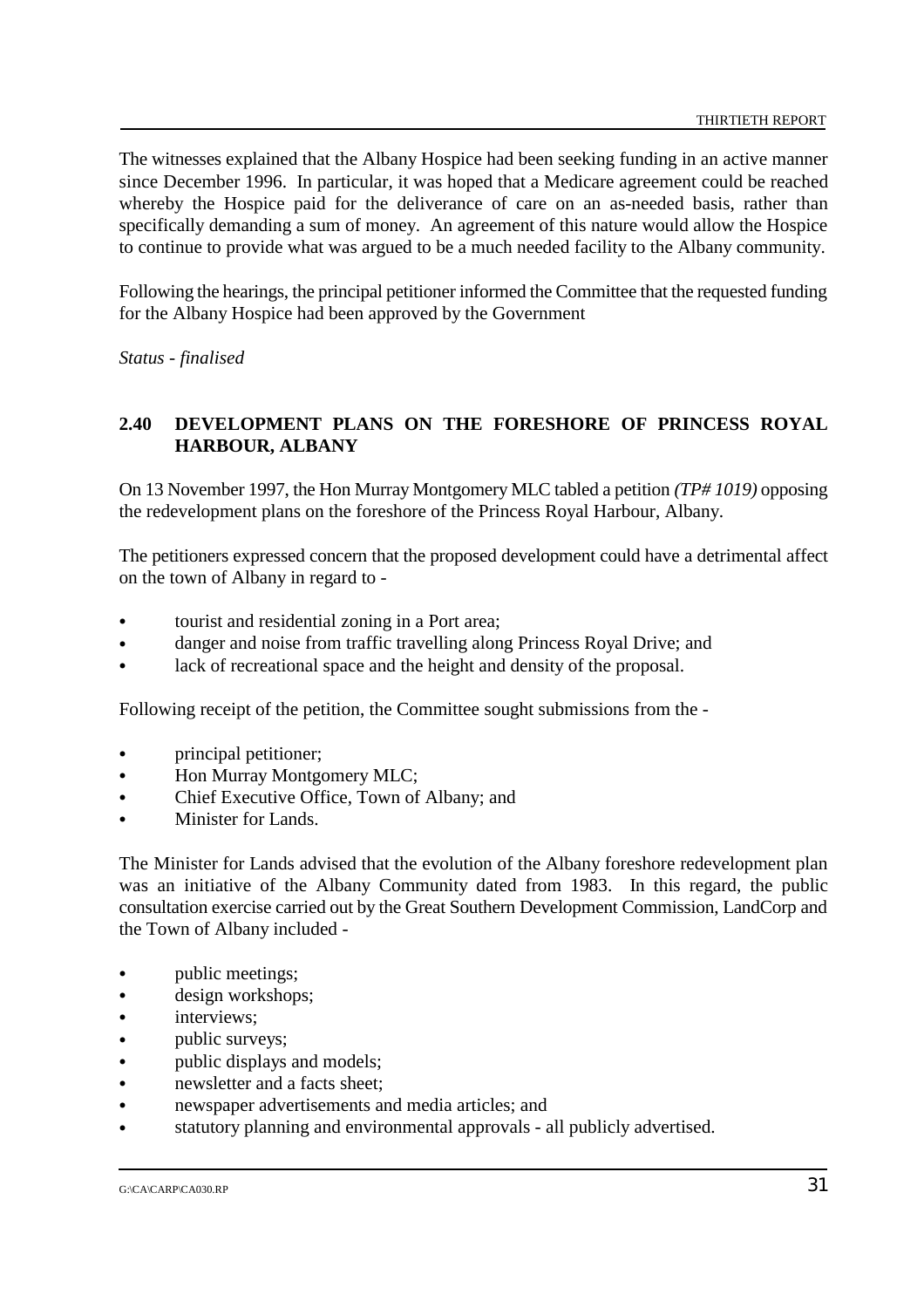The Minister said that public surveys and consultation exercises had indicated a small proportion of the community (approximately 15%) were opposed to the urban redevelopment of the foreshore area. However, it was established in 1989 that the community preferred a built-up solution, in preference to an open parkland solution for the project, and the planning proceeded on that basis.

The Committee continued to monitor the issues raised in the petition, however, its role was restricted to ensuring the proper compliance with planning procedures.

*Status - lapsed*

# **2.41 OPPOSING THE USE OF ANIMALS IN CIRCUSES**

The Hon Norm Kelly MLC tabled two (2) petitions (*TP #s 1045 and 1726)* on 18 November 1997 and 23 June 1998 opposing the use of animals in circuses.

The petitioners requested that the Legislative Council urge the Cabinet to accept the recommendations of the Animal Welfare Advisory Committee which stated that it shall be an offence to import exotic animals into Western Australia as part of a circus troop, whether or not for the purpose of using animals in the circus.

Following receipt of the petition, the Committee sought submissions from the -

- & principal petitioner; and
- & Hon Norm Kelly MLC.

*Status - lapsed*

## **2.42 THE PLANS FOR THE UPGRADING AND RE-ALIGNING COCKBURN ROAD BE ABANDONED AND OTHER OPTIONS INCLUDING RAIL BE EXPLORED**

On 19 November 1997, the Hon Jim Scott MLC tabled a petition *(TP # 1055)* requesting that plans for upgrading and re-aligning Cockburn Road be abandoned and other options including rail be explored.

Following receipt of the petition, the Committee sought submissions from the -

- principal petitioner;
- Jim Scott MLC; and
- & Minister for Transport.

The Minister for Transport advised that the Cockburn Road Project was proceeding through a formal Public Environmental Review ("PER") assessment process required by the Environmental Protection Authority and Department of Environmental Protection for the Industrial Infrastructure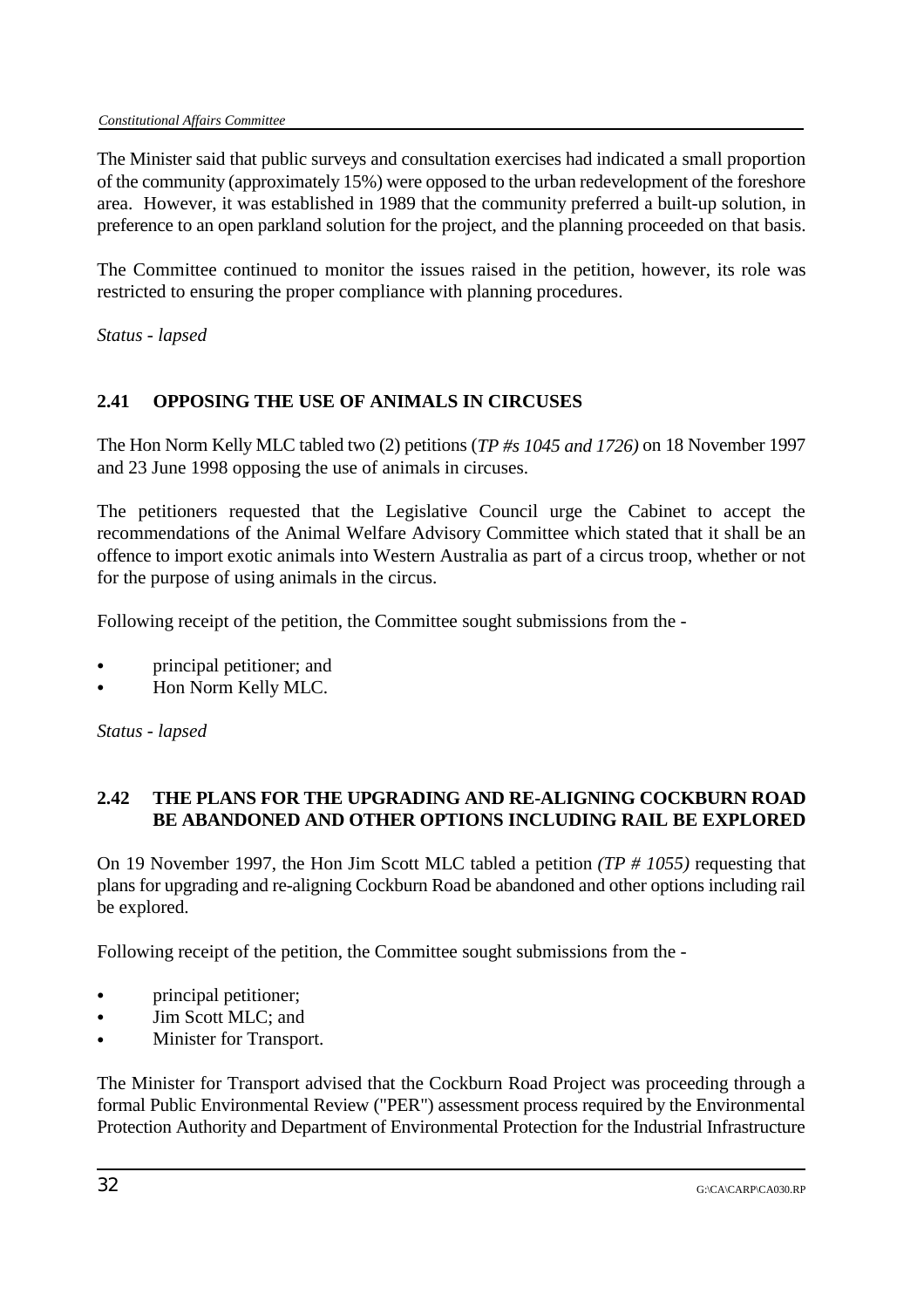and Harbour Development, Jervoise Bay. The PER was open to public comment until 9 February 1998. The realignment of Cockburn Road was required to meet the project's needs and the PER covered most of the issues raised in the petition.

*Status - lapsed*

# **2.43 PROPOSAL FOR A RAIL FREIGHT FACILITY IN CANNING VALE**

On 25 November 1997, the Hon Simon O'Brien MLC tabled a petition *(TP # 1093)* opposing the establishment by Specialised Container Transport of a rail freight facility on the proposed site in Canning Vale.

Following receipt of the petition, the Committee sought submissions from the -

- principal petitioner;
- Hon Simon O'Brien MLC:
- Minister for the Environment:
- Minister for Lands; and
- Minister for Planning.

Specialised Container Transport's proposal involved development of a site in Canning Vale which bordered the residential estates of Waratah, Livingston and Landsowne. The proposal included -

- & a warehouse and associated office buildings to hold the freight and operate as a distribution centre, using semi-trailers and trucks;
- rail sidings to be constructed on the site, comprising six (6) 500 metre tracks; and
- rail sidings to be constructed within the rail reserve, comprising two (2) 1600 metre tracks branching from a through line connecting Forrestfield and Kwinana.

The petitioners claimed that the rail facility would be in operation 24 hours per day, initially with three (3) arrivals and departures each weeks and potentially increasing to daily arrivals and departures.

The Committee attended the proposed development site and spoke to representatives from the various residential groups. The Committee also met with Ms Monica Holmes MLA and Ms Sheila McHale MLA to discuss the proposal. Following the meeting, the Committee wrote to the Minister for Planning, Minister for the Environment and Minister for Lands asking a number of questions concerning the proposed development.

Shortly after the visit, the Minister for the Environment informed the Committee that she had decided to uphold the appeals expressing concern about the proposed development and determined that the proposal for the rail freight terminal and distribution centre at Canning Vale was not environmentally acceptable. Accordingly, the Minister advised that the proposal to which the

G:\CA\CARP\CA030.RP  $33$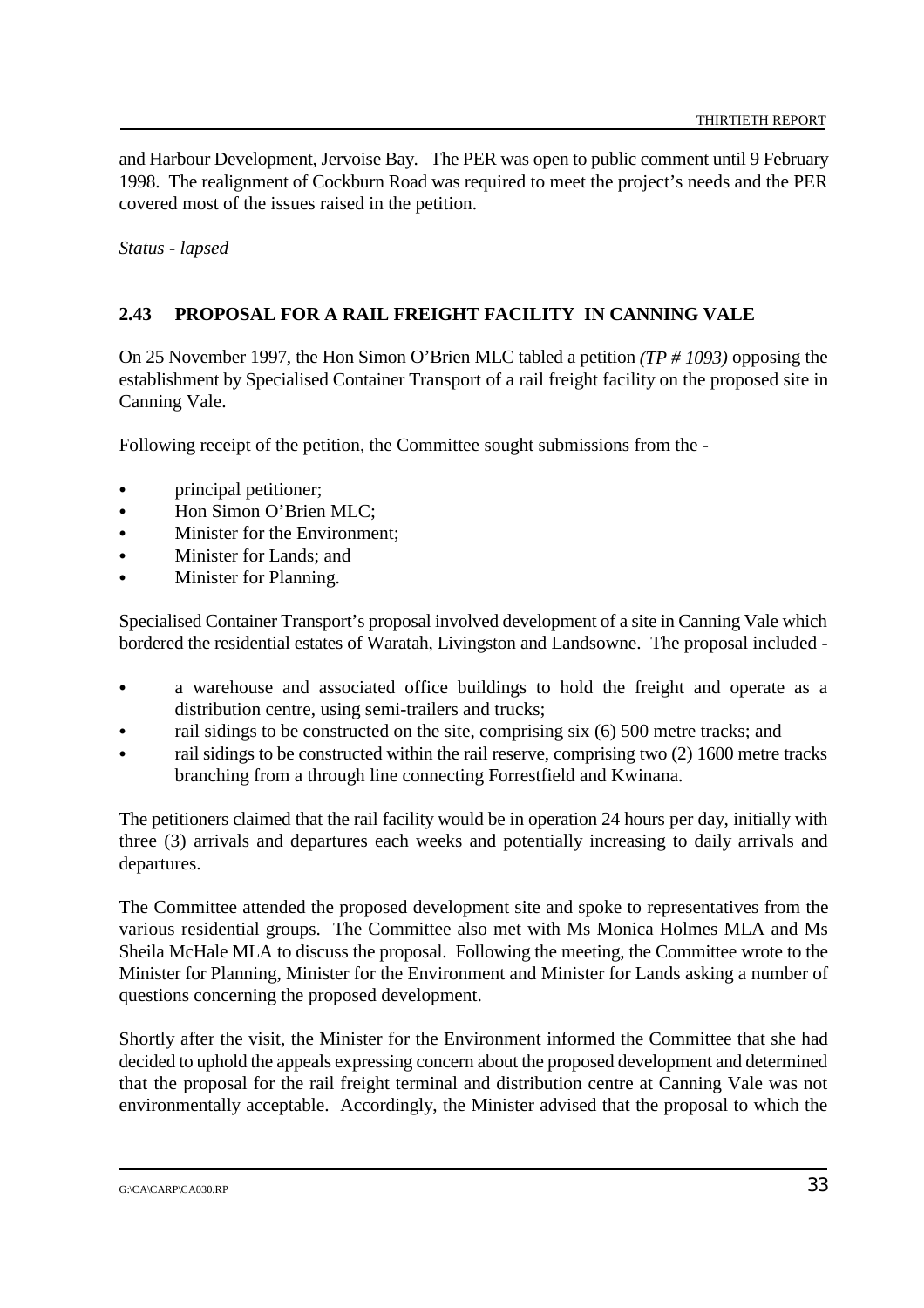petition related would no longer proceed. Subsequently, a letter from Monica Holmes MLA was received in which she thanked the Committee for its assistance with the petition.

*Status - finalised*

# **2.44 REALIGNMENT OF THE GREAT NORTHERN HIGHWAY BETWEEN WADDINGTON AND MILING**

On 26 November 1997, the Hon Bruce Donaldson MLC tabled a petition *(TP # 1103)* opposing the proposed major realignment of the Great Northern Highway between Waddington and Miling.

The petitioners claimed that the proposed realignment would decimate a valuable and highly productive farming community. It was also claimed that maintenance of the existing alignment as a local road would place an enormous financial burden on ratepayers. Accordingly, the petitioners requested that immediate consideration be given to directing funds towards a major upgrade of the existing alignment to the standard required of a National Highway serving the agricultural, mining and tourism industries.

Following receipt of the petition, the Committee sought submissions from the -

- & principal petitioner; and
- Hon Bruce Donaldson MLC.

*Status - lapsed*

# **2.45 IMPLEMENTATION OF LEGISLATION TO CONTROL GRAFFITI**

On 26 November 1997 and 10 March 1998, the Attorney General, Hon Peter Foss MLC, tabled two (2) petitions *(TP #s 1104 and 1392)* requesting that the Legislative Council support legislation to resolve the problem of graffiti.

The petitioners recommended that legislation should be implemented to -

- make it unlawful to carry, without lawful excuse, implements of graffiti or other articles capable of being used to deface property, between sunset and sunrise;
- provide police with the power to search suspect persons for implements of graffiti;
- ensure that any person convicted of any offence of graffiti damage, be required to pay costs of the damage in every respect, or in the case of a juvenile, that his/her parent or guardian pay such costs; and
- & ensure that the penalty for the graffiti or carrying graffiti implements must in every case be incarceration on a graduated scale, beginning with weekend incarceration without entertainment, television, sports facilities or other such privileges.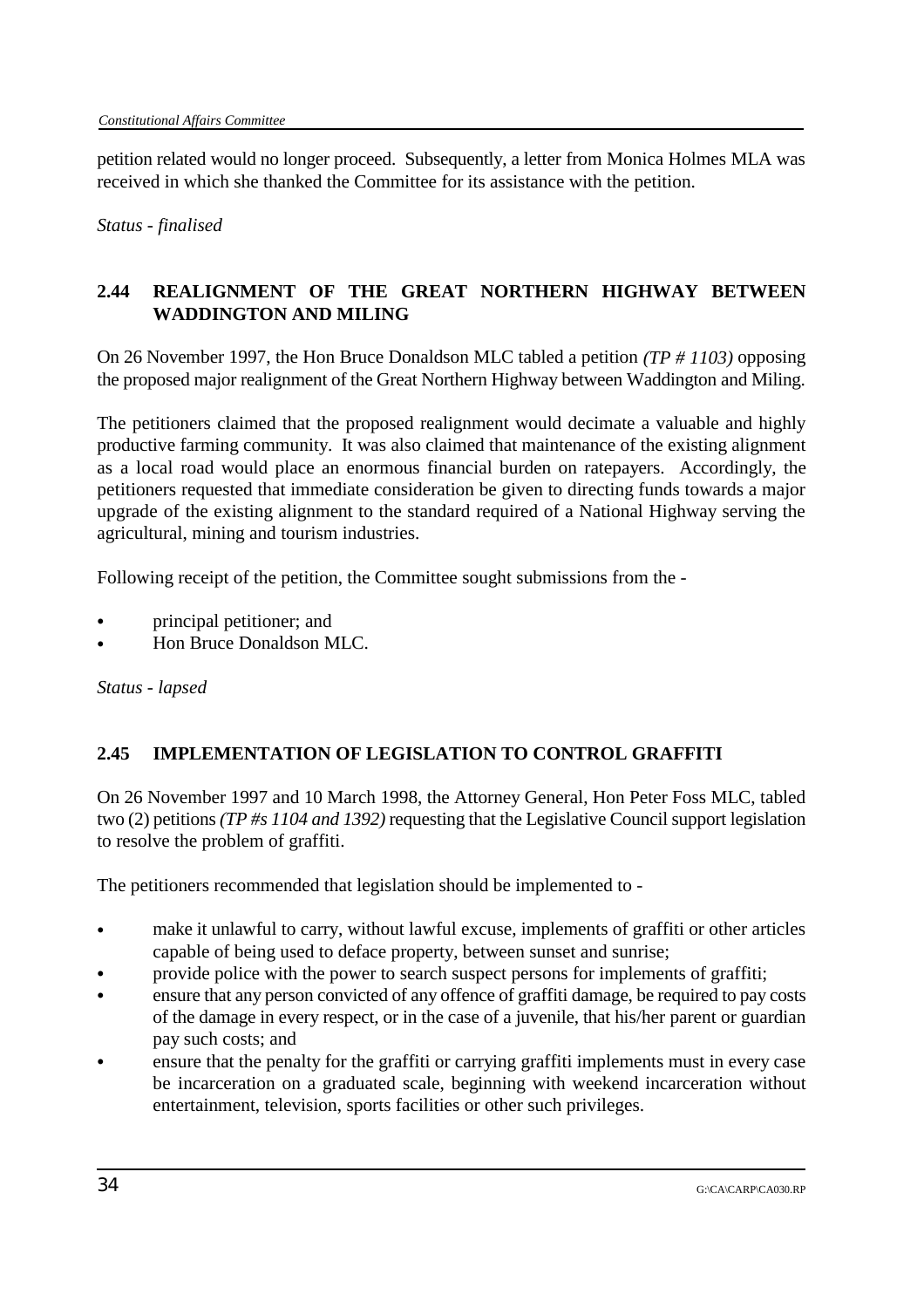Following receipt of the petition, the Committee sought submissions from the -

- principal petitioner;
- & Attorney General;
- Minister for Family and Children's Services;
- Premier:
- Minister for Police; and
- Minister for Youth.

On 27 July 1998, the Committee was informed that the *Police Amendment Bill 1998,* which will address the issue of graffiti, is being finalised with the aim of introduction in the Legislative Assembly in the next sitting of Parliament.

*Status - lapsed*

#### **2.46 INTRODUCTION OF INVOLUNTARY REDUNDANCY FOR PUBLIC SECTOR WORKERS**

On 27 November 1997, the Hon Ljiljanna Ravlich MLC tabled a petition *(TP # 1119)* requesting that the Legislative Council oppose the introduction of involuntary redundancy for public sector workers.

The petitioners requested that the Legislative Council support the amendments to the *Public Sector Management Act* that provide job security for public sector workers by -

- regulating the level of contract workers in the public sector;
- & causing a Standard that would ensure that permanent appointments are made except in those circumstances where the work is not ongoing;
- requiring adequate reporting for external contracting out of government services; and
- ensuring public sector employees are not forced into the private sector against their will.

Following receipt of the petition, the Committee sought submissions from the -

- & principal petitioner; and
- Hon Ljiljanna Ravlich MLC.

*Status - lapsed*

#### **2.47 AMENDMENT 74 TO THE MANJIMUP SHIRE TOWN PLANNING SCHEME**

The Hon Bob Thomas MLC tabled two (2) petitions on 12 March 1998 and 1 April 1998 *(TP #s 1429 and 1486)* requesting that the Legislative Council reject Amendment 74 to the Manjimup

G:\CA\CARP\CA030.RP  $35$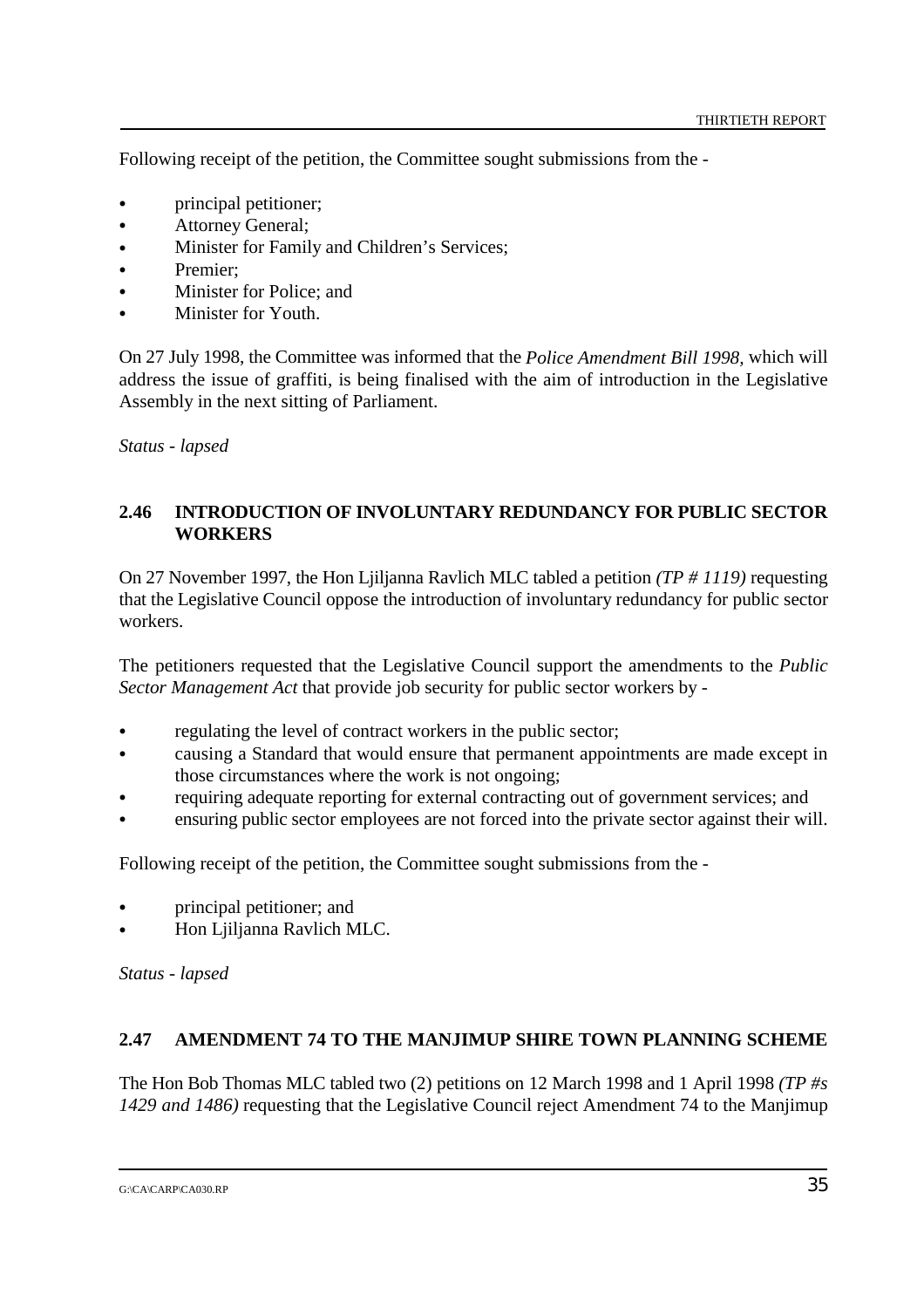Shire Town Planning Scheme which sought to rezone the Widdeson Street Bush for urban development.

The petitioners requested that the Legislative Council take into account the heritage and conservation value of the Widdeson Street Bush area. The petitioners also requested that the Government cooperate with the Manjimup Shire Council to identify suitable alternative land within the vicinity which had already been cleared.

Following receipt of the petition, the Committee sought submissions from the -

- & principal petitioner; and
- Hon Bob Thomas MLC.

*Status - lapsed*

## **2.48 RAILWAY SERVICE TO MANDURAH**

On 17 March 1998, the Hon John Cowdell MLC tabled a petition *( TP # 1438)* requesting the provision of a railway service to Mandurah.

The petitioners claimed that a railway service to Mandurah was a solution to the inadequacy of the existing public transport system, the deferral of the Freeway extension and the unacceptable high level of local unemployment.

Following receipt of the petition, the Committee sought submissions from the -

- principal petitioner;
- Hon John Cowdell MLC: and
- Minister for Transport.

The Minister advised that, in August 1997, the Government announced funding for the preparation of a Master Plan for extension of the existing urban railway to the South West Metropolitan Area to be completed by the end of October 1998. The Master Plan would finalise the route, interchange locations and requirements, patronage demand, infrastructure and rolling stock requirements, environmental requirements, land requirements and how the railway will be operated and integrated with land use and feeder services.

The Minister also said that planning to identify and protect the land requirements for interchanges between Rockingham and Mandurah at Stokehill, Karnup and Lakelands would be undertaken. In addition, a low cost option would be tested by running a single track from Rockingham to Mandurah with three (3) strategically located passing loops along the route. In this option, it is envisaged that there would be terminal stations at each end of the section - one at Allnut Street in Mandurah, the other at South Rockingham - with possibly an intermediate stop at Paganoni Road.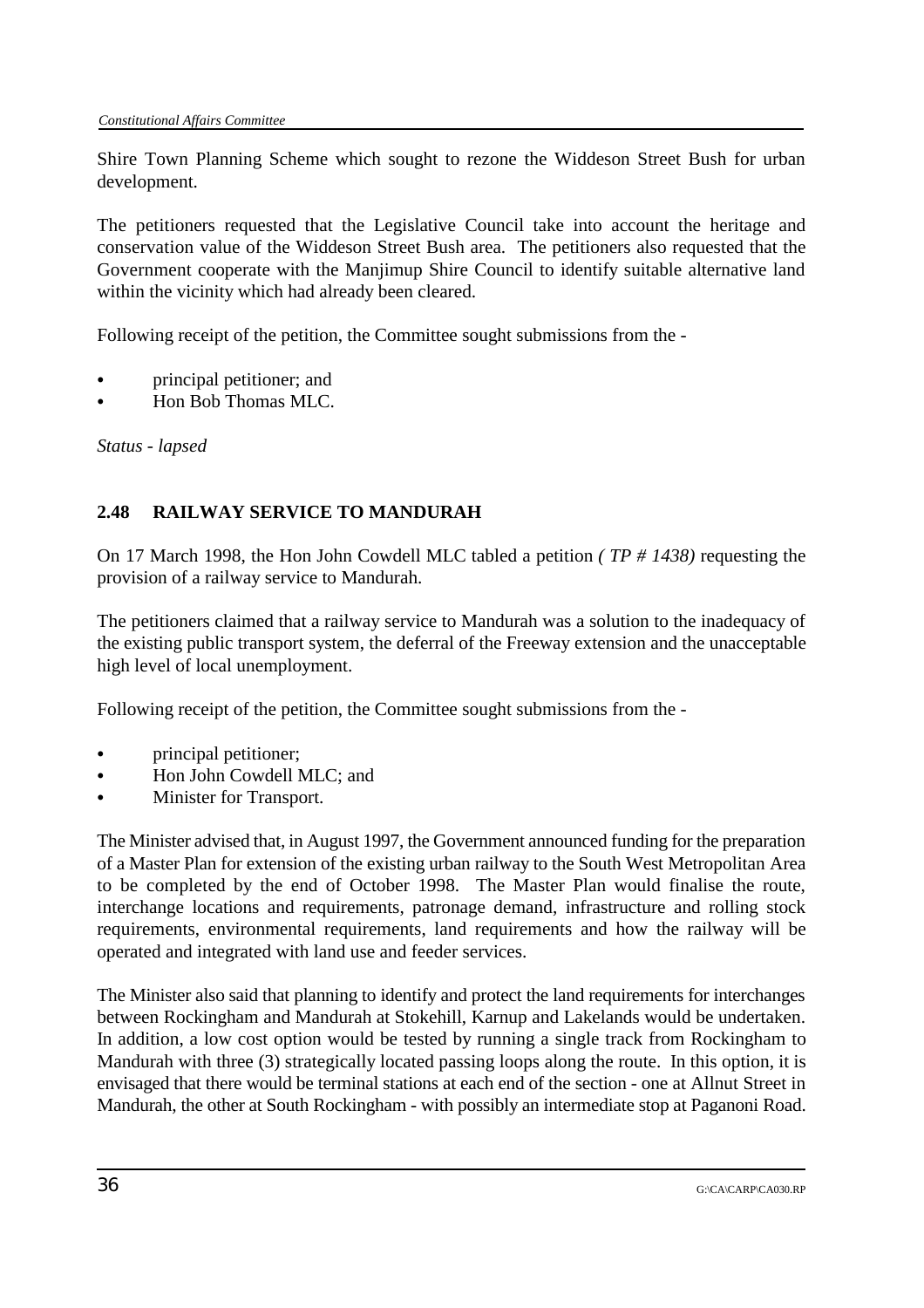Following the Minister's response, the Committee wrote to the Hon John Cowdell MLC and the principal petitioner explaining that the inquiry would be discontinued pending the outcome of the Master Plan. The Committee invited the Hon John Cowdell MLC and the principal petitioner to submit a further petition if the matter was not satisfactorily resolved.

*Status - lapsed*

## **2.49 CLOSURE OF THE WESTRAIL COACH SERVICE TO COLLIE**

On 31 March 1998, the Hon John Cowdell MLC tabled a petition *(TP # 1480)* opposing the closure of the Westrail Coach service to Collie.

The petitioners explained that the Westrail Coach service is a vital public service and, for many people, their only means of transport. The petitioners believed that the removal of the Collie Coach service would be another example of the unwarranted removal of public services from rural communities.

Following receipt of the petition, the Committee sought submissions from the -

- principal petitioner;
- & Hon John Cowdell MLC; and
- Minister for Transport.

*Status - lapsed*

#### **2.50 CLOSURE OF SKILLSHARE COOLBELLUP**

On 31 March 1998, the Hon Simon O'Brien MLC tabled a petition *(TP # 1481)* opposing the proposed closure of Skillshare, Coolbellup.

The petitioners opposed the closure of the Coolbellup Skillshare having regard to its importance to the community, success in training the unemployed into new skills and social advantages to the disadvantaged community.

Following receipt of the petition, the Committee sought submissions from the -

- & principal petitioner; and
- Hon Simon O'Brien MLC.

The Committee noted that the petition addressed, inter alia, a Federal issue and, therefore, requested comment from the Federal Minister for Schools, Vocational Education and Training.

*Status - lapsed*

G:\CA\CARP\CA030.RP  $37$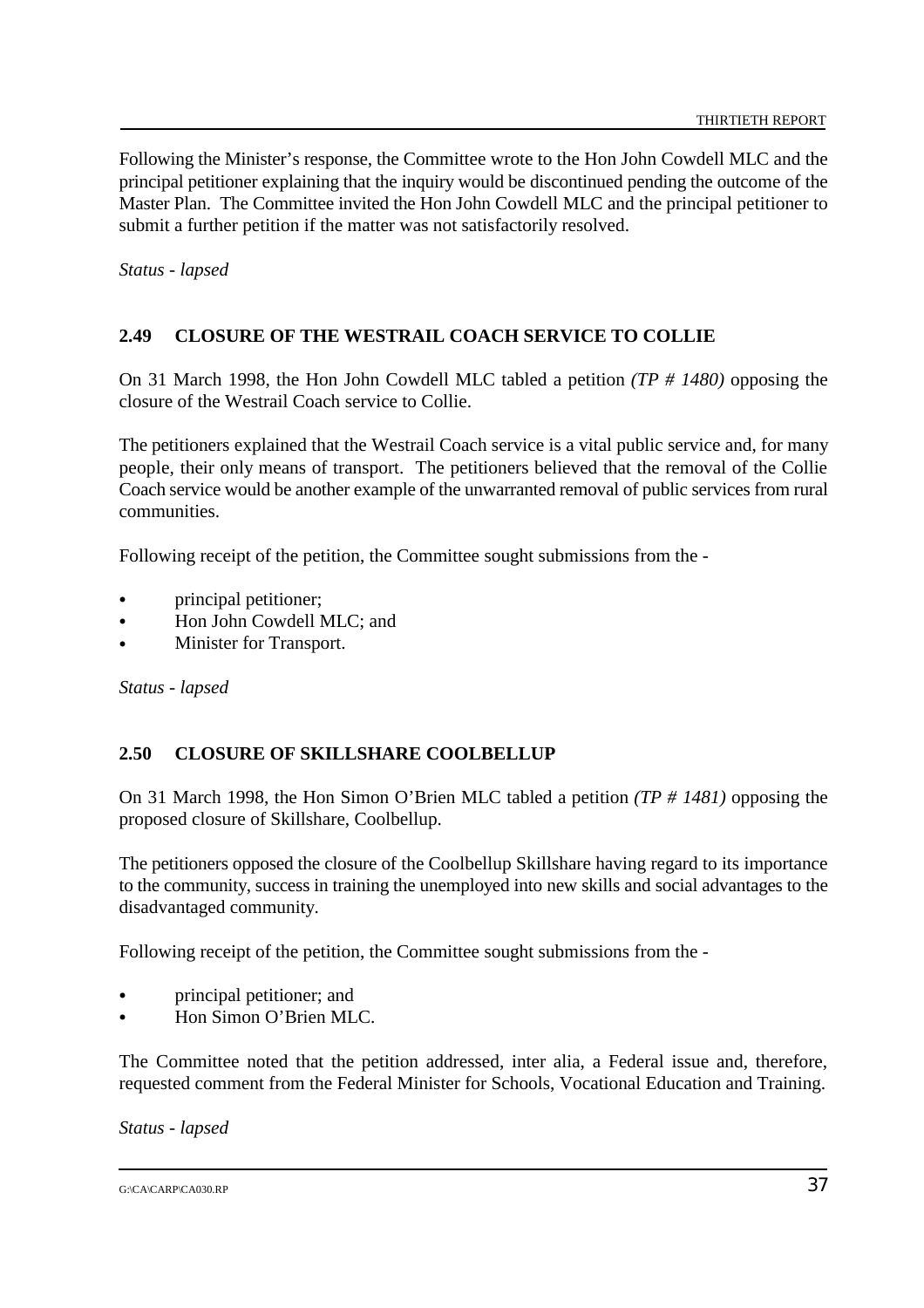# **2.51 MAINTENANCE OF THE PINJARRA COURTHOUSE AND MURRAY DISTRICTS HOSPITALS**

On 31 March 1998, the Hon John Cowdell MLC tabled a petition *(TP # 1482)* requesting to maintain the Pinjarra Court House and related services and the Murray District Hospital.

The petitioners believed that any moves to close the Pinjarra Court House, Post Office and Murray District Hospital should be reviewed taking into consideration community needs, population growth, lack of public transport and the potential to devastate Pinjarra's business community.

Following receipt of the petition, the Committee sought submissions from the -

- & principal petitioner; and
- & Hon John Cowdell MLC.

*Status - lapsed*

# **2.52 ACTS AMENDMENT (SEXUALITY DISCRIMINATION) BILL 1997**

The Hon Giz Watson MLC tabled two (2) petitions on 7 April 1998 and 10 June 1998 *(TP #s 1511 and 1671)* requesting the Legislative Council to support the passage of the *Acts Amendment (Sexuality Discrimination) Bill 1997.*

The *Acts Amendment (Sexuality Discrimination) Bill 1997* would provide an equal age of consent for gay men and include the grounds of sexuality in the *State's Equal Opportunity Act 1984.* 

Following receipt of the petition, the Committee sought submissions from the -

- & principal petitioner; and
- Hon Giz Watson MLC.

The Committee was later advised that the *Acts Amendment (Sexuality Discrimination) Bill 1997* had been referred to the Standing Committee on Legislation. Accordingly, the Committee decided to refer the petition to the Legislation Committee under its term of reference 4.

*Status - finalised*

# **2.53 CLOSURE OF SCARBOROUGH SENIOR HIGH-SCHOOL**

The Hon Ed Dermer MLC tabled four (4) petitions *(TP #s 1513, 1566, 1599 and 1708)* on 8 April, 30 April, 19 May and 17 June 1998 opposing the likely closure of Scarborough Senior High School.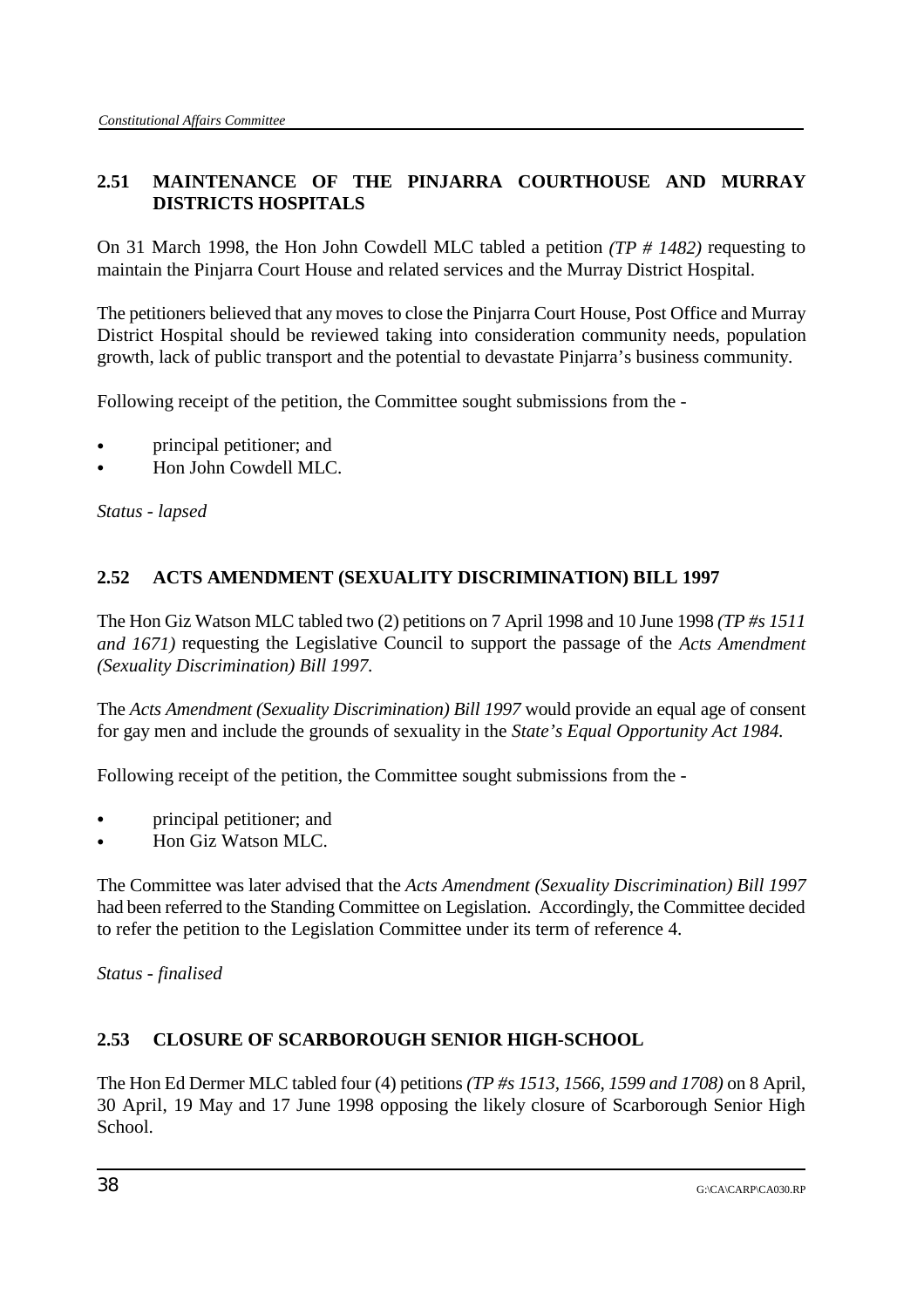The petitioners claimed that the -

- & Education Minister announced the closure of Scarborough Senior High School prior to any community consultation; and
- local area education planning process ignored community opinion by effectively eliminating the three (3) options which recommended retaining Scarborough Senior High School.

Following receipt of the petition, the Committee sought submissions from the -

- & principal petitioner; and
- & Hon Ed Dermer MLC.

*Status - lapsed*

#### **2.54 REDEVELOPMENT OF VICTORIA QUAY-FREMANTLE**

On 28 April 1998, the Hon Jim Scott MLC tabled a petition *(TP # 1556)* concerning the redevelopment of Victoria Quay, Fremantle.

The petitioners believed that the redevelopment plans for Victoria Quay, Fremantle, were being implemented without any public input or scrutiny. In this regard, the petitioners requested the Legislative Council to investigate and make recommendations to ensure that -

- & changes made to Victoria Quay do not adversely effect the future expansion of Fremantle as Western Australia's principle metropolitan port;
- workers and leaseholders are advised of proposals effecting their future prior to any decisions;
- & two (2) community representatives be included in the Premier's Steering Committee;
- & open accountable processes are used at all stages of the redevelopment of Victoria Quay and the Premier's Steering Committee should make regular public reports and receive submissions from the public; and
- Swandock Pty Ltd be granted an extension to their lease of the Fremantle Slipways to allow them to continue their business and to maintain competition in the industry.

Following receipt of the petition, the Committee sought submissions from the -

- & principal petitioner; and
- & Hon Jim Scott MLC.

*Status - lapsed*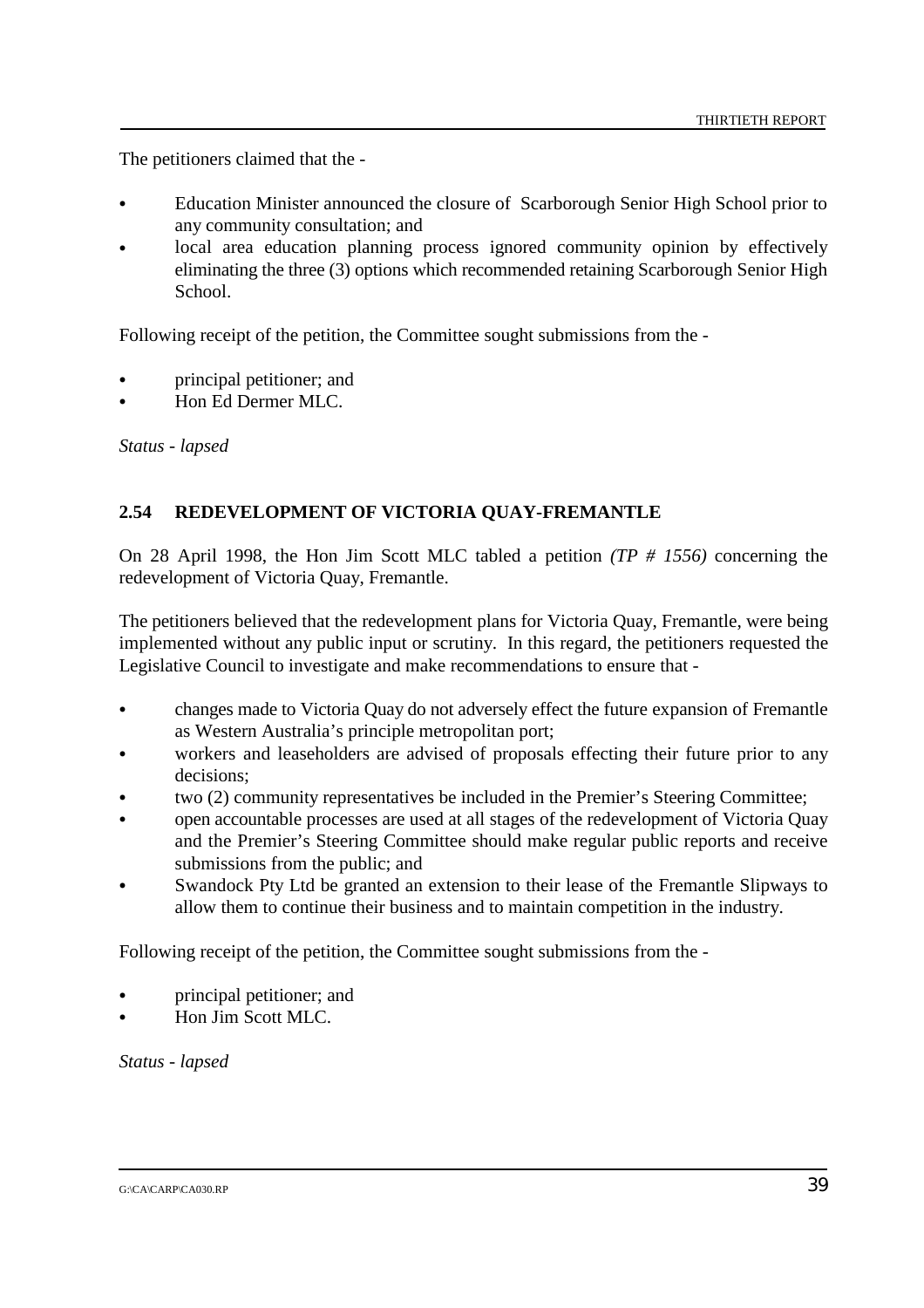# **2.55 ATTENTION HYPERACTIVITY DISORDER**

On 29 April 1998, the Hon Ray Halligan MLC tabled a petition *(TP # 1561)* requesting that the Legislative Council consider making recommendations to the Government concerning Attention Hyperactivity Disorder ("ADD").

The petitioners requested the Legislative Council to -

- & in line with the World Health Organisation, National Health and Medical Research Councils and Commonwealth Government Policies, acknowledge the existence of Attention Hyperactivity Disorder as affecting an unknown but significant number of children, youth and adults in Western Australia;
- & ascertain the services and facilities available to those disadvantaged in this way within the Ministries of Health, Education, Disabilities, Youth, Family and Children's Services, Justice, Employment and Training;
- & encourage a program of public and professional education and awareness to allow the facilitation of early identification and appropriate remediation for sufferers of this neurobiological disorder; and
- & encourage the establishment of a professional advisory board to advise Government on the appropriate remediation and protocols within Government agencies.

Following receipt of the petition, the Committee sought submissions from the -

- principal petitioner;
- & Hon Ray Halligan MLC;
- & Minister for Health; and
- Minster for Education.

The Minister for Education advised that the Department recognised ADD as a neurobehavioural disorder which may effect a percentage of children in Western Australia schools. However, the Department did not treat ADD as a separate learning and behaviour category but had developed a strategy for students at educational risk called *Making the Difference*. The strategy included policies and guidelines for students at educational risk, a framework for successful practice for students at educational risk and teacher resources. The strategy focused on prevention, early identification and intervention to address the needs of the diverse group of students at educational risk, which includes students with ADD.

The Department said that it agreed, in principle, to a program of public and professional education provided that it does not cut across the existing policies and guidelines. However, the Department did not support the establishment of a professional advisory board, but supported the effective utilisation of existing support agencies such as the Learning and Attentional Disorders Society of Western Australia.

*Status - lapsed*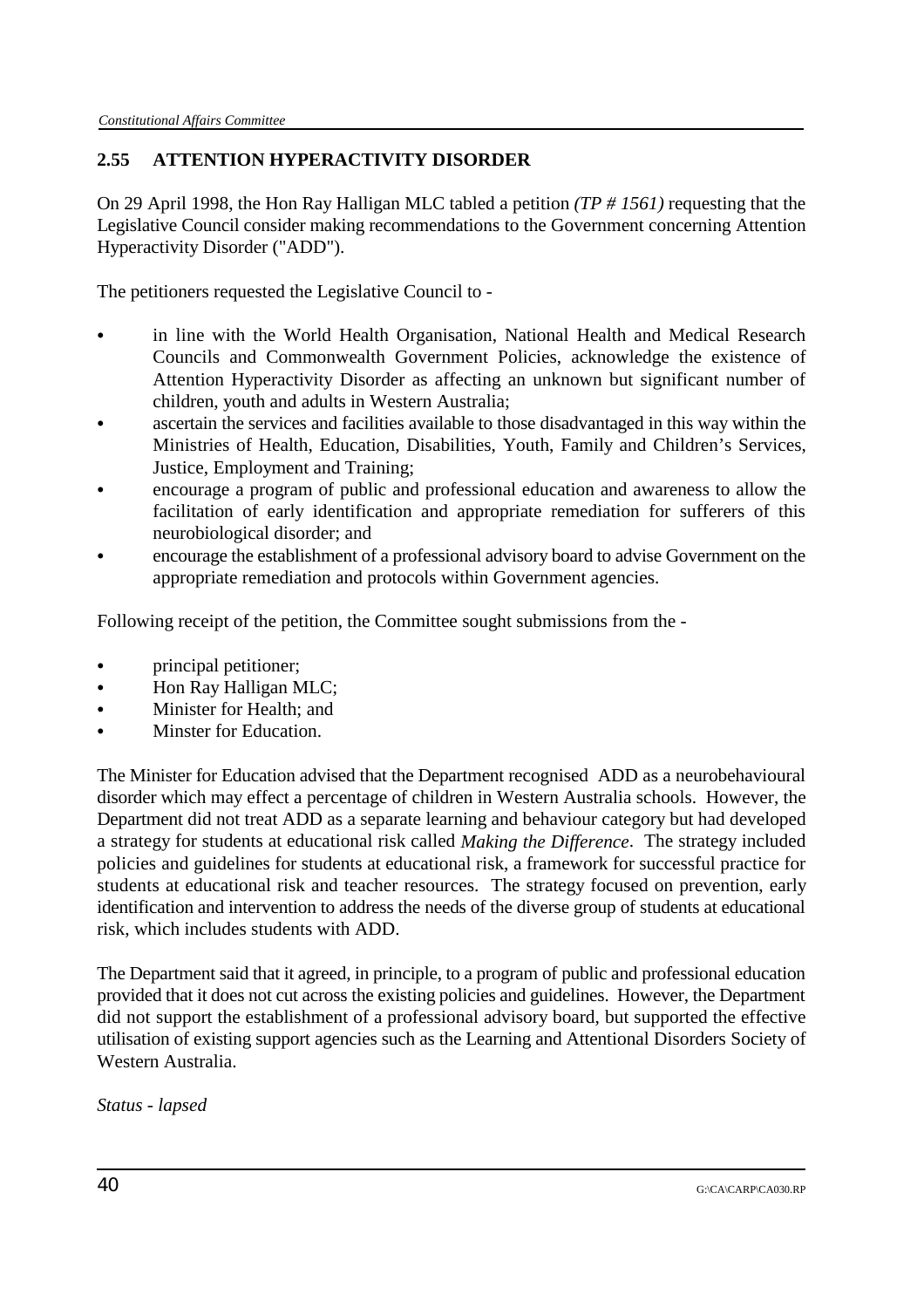## **2.56 LOCAL AREA EDUCATIONAL PLANNING PROCESS IN THE PERTH EDUCATION DISTRICT**

The Hon Ed Dermer MLC tabled two (2) petitions *(TP #s 1616 and 1725)* on 20 May and 23 June 1998 opposing the Local area Educational Planning ("LAEP") process in the Perth Education District.

The petitioners complained that -

- the LAEP process is designed to give the appearance of community endorsement of decisions already made by the Western Australian Department of Education;
- while LAEP guidelines emphasised the need to develop and consider all options, the procedures adopted by the Drafting Committee have made this impossible;
- the recommendations made ignore crucial issues relating to social justice educational programs, local community needs and student and parental preferences; and
- the recommendations made ignore current international educational research findings by assuming that the educational interests of children are best serviced by school sizes well in excess of one thousand students.

Following receipt of the petition, the Committee sought submissions from the -

- & principal petitioner; and
- & Hon Ed Dermer MLC.

The Committee was unable to conduct further enquiries due to the prorogation of Parliament on 6 August 1998.

*Status - lapsed*

#### **2.57 INTENSIVE LIVESTOCK FARMING**

On 28 May 1998, the Hon Bob Thomas MLC tabled a petition *(TP # 1632)* requesting the enactment of laws which make it illegal in the State of Western Australia to practise intensive livestock farming.

Following receipt of the petition, the Committee sought submissions from the -

- & principal petitioner; and
- Hon Bob Thomas MLC.

The Committee was unable to conduct further enquiries due to the prorogation of Parliament on 6 August 1998.

*Status - lapsed*

 $G:\c{C}A\text{C}ARP\text{C}A030.RP$  41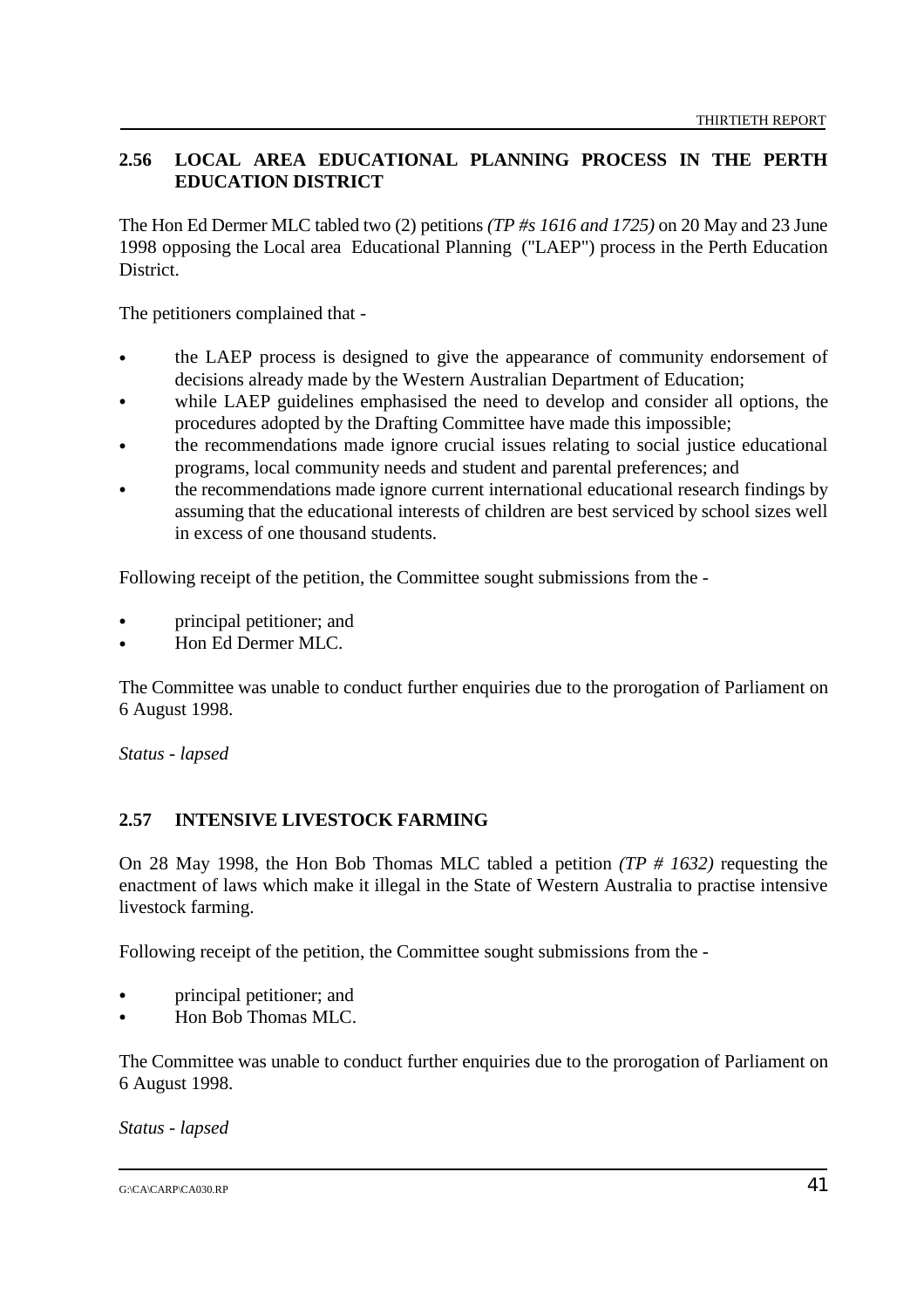# **2.58 HIGHWAY THROUGH WANNEROO**

On 9 June 1998, the Hon Ed Dermer MLC tabled a petition *(TP # 1657)* opposing the proposed six (6) lane highway through Wanneroo.

Following receipt of the petition, the Committee sought submissions from the -

- & principal petitioner; and
- & Hon Ed Dermer MLC.

The Committee was unable to conduct further enquiries due to the prorogation of Parliament on 6 August 1998.

*Status - lapsed*

# **2.59 BUNBURY HIGHWAY JUNCTIONS**

On 10 June 1998, the Hon Simon O'Brien MLC tabled a petition *(TP # 1673)* opposing the potential for serious road traffic accidents at the Bunbury Highway junctions (Singleton, Golden Bay, Madora and Secret Harbour).

Following receipt of the petition, the Committee sought submissions from the -

- & principal petitioner; and
- Hon Simon O'Brien MLC.

The Committee was unable to conduct further enquiries due to the prorogation of Parliament on 6 August 1998.

*Status - lapsed*

# **2.60 NURSES WAGES**

On 16 June 1998, the Hon Tom Stephens MLC tabled a petition *(TP # 1695)* supporting the payment of wages and conditions to Western Australia Nurses which are commensurate with those of their colleagues interstate.

Following receipt of the petition, the Committee sought submissions from the -

- & principal petitioner; and
- & Hon Tom Stephens MLC.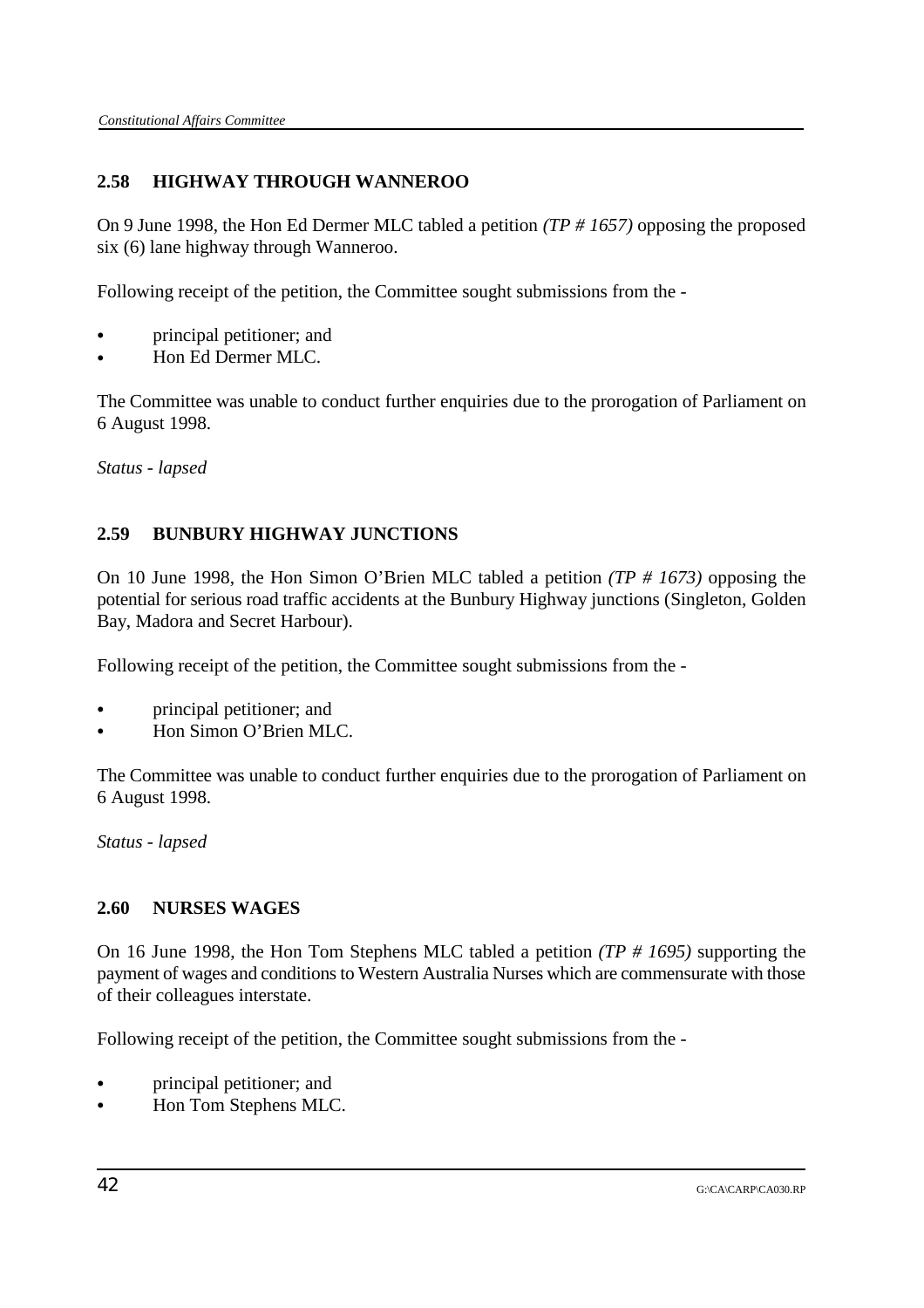The Committee was unable to conduct further enquiries due to the prorogation of Parliament on 6 August 1998.

*Status - lapsed*

## **2.61 MANAGEMENT PRACTICES OF CALM IN THE BRIDGETOWN GREENBUSHES SHIRE**

On 17 June 1998, the Hon Jim Scott MLC tabled a petition *(TP # 1704)* concerning the management practices of the Department of Conservation and Land Management in the Bridgetown-Greenbushes Shire regarding logging Hester State Forest.

Following receipt of the petition, the Committee was advised that the Ecological Sustainable Development Committee was inquiring into forest management in Western Australia. In accordance with the Standing Orders, the Committee decided to refer the petition to the Ecological Sustainable Development Committee.

*Status - finalised*

#### **2.62 CANNINGTON AND MADDINGTON SENIOR HIGH SCHOOLS**

On 23 June 1998, the Hon Ljilijanna Ravlich MLC tabled a petition *(TP # 1727)* requesting that both Cannington and Maddington Senior High Schools remain open with the current year 8 - 12 campus arrangement.

On 8 July 1998, the Committee wrote to the principle petitioner stating that it considered that the petition related to a matter of government policy and was not an appropriate matter for inquiry. In this regard, the Committee advised that it did not intend to conduct further inquiries into the petition.

*Status - finalised*

#### **2.63 BALLAJURRA COMMUNITY COLLEGE MASTER PLAN**

On 24 June 1998, the Hon Derrick Tomlinson MLC tabled a petition *(TP # 1743)* calling on the Government to honour a commitment made by the Education Department to fund Stage 4 of the Ballajurra Community College Master Plan.

The Committee was unable to conduct further enquiries due to the prorogation of Parliament on 6 August 1998.

*Status - lapsed*

### $G:\C{C}A\text{C}ARP\text{C}A030.RP$  43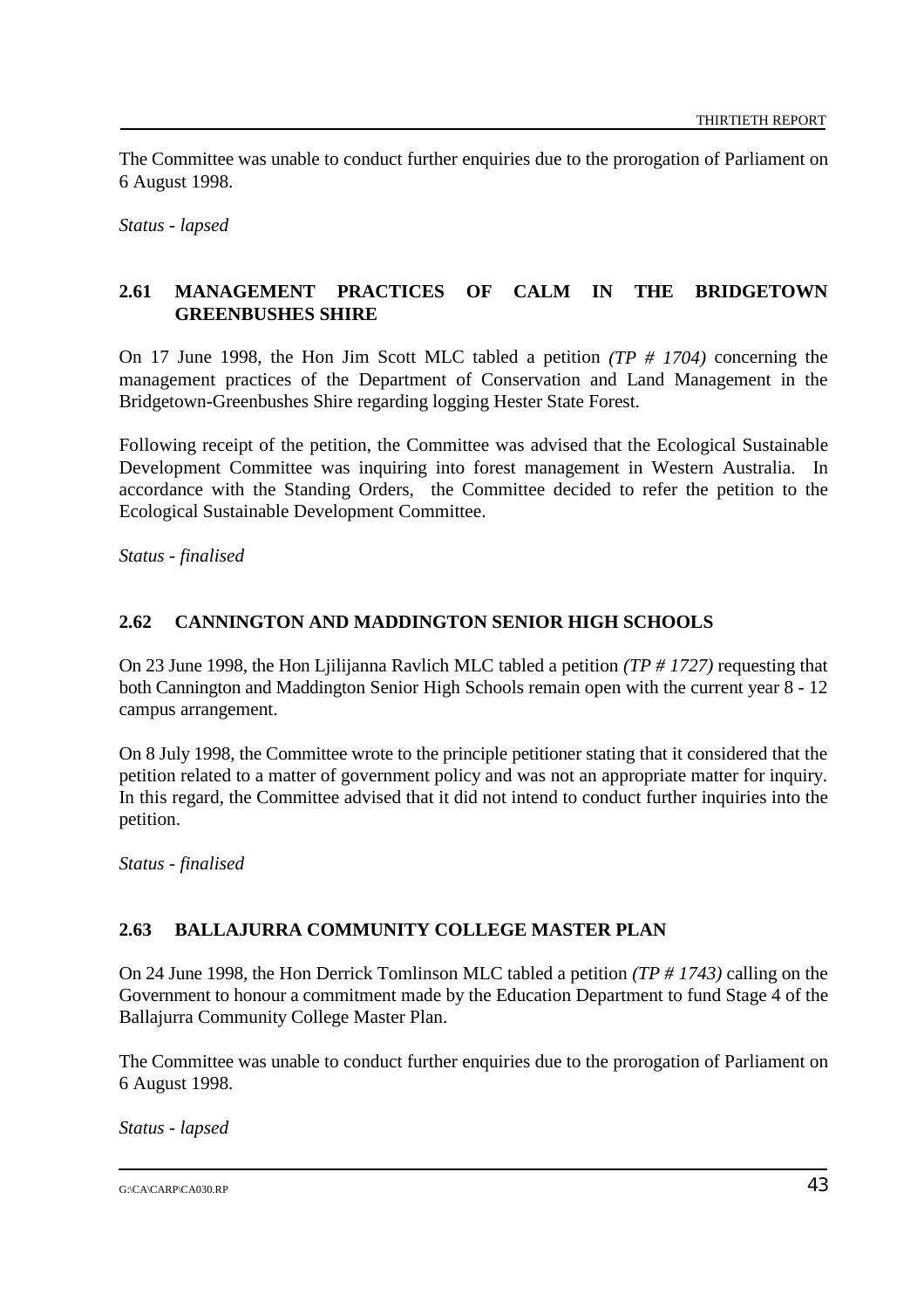# **2.64 MANDURAH RAIL LINK 2021**

On 30 June 1998, the Hon John Cowdell MLC tabled a petition *(TP # 1753)* opposing Government policy concerning the Mandurah Rail Link 2021.

The petitioners stated that the Government should -

- promote the rail link to Mandurah to 2021;
- develop a comprehensive rail network in the southern corridor that involves linking Mandurah to the Armadale line at Kenwick and the Fremantle line at Fremantle in order to access employment opportunities in Kewdale, Canning Vale, Cockburn, Kwinana and Perth;
- & give priority to the line that accesses Perth and maximises employment opportunities; and
- alter transport policy to alleviate the acute unemployment problem in the Peel Region by constructing a rail link to Perth by 2010.

The Committee was unable to conduct further enquiries due to the prorogation of Parliament on 6 August 1998.

*Status - lapsed*

# **2.65 LAND FILLING IN MUNDIJONG**

On 30 June 1998, the Hon Jim Scott MLC tabled a petition *(TP # 1754)* objecting to the practise of land filling with demolition waste in the area of Bird and Jackson Roads, Mundijong.

The petitioners expressed concern that land filling with demolition waste was contaminating the local wetlands, environment and drinking water. In this regard, the petitioners were concerned with the health risks to local residents and businesses.

The Committee was unable to conduct further enquiries due to the prorogation of Parliament on 6 August 1998.

*Status - lapsed*